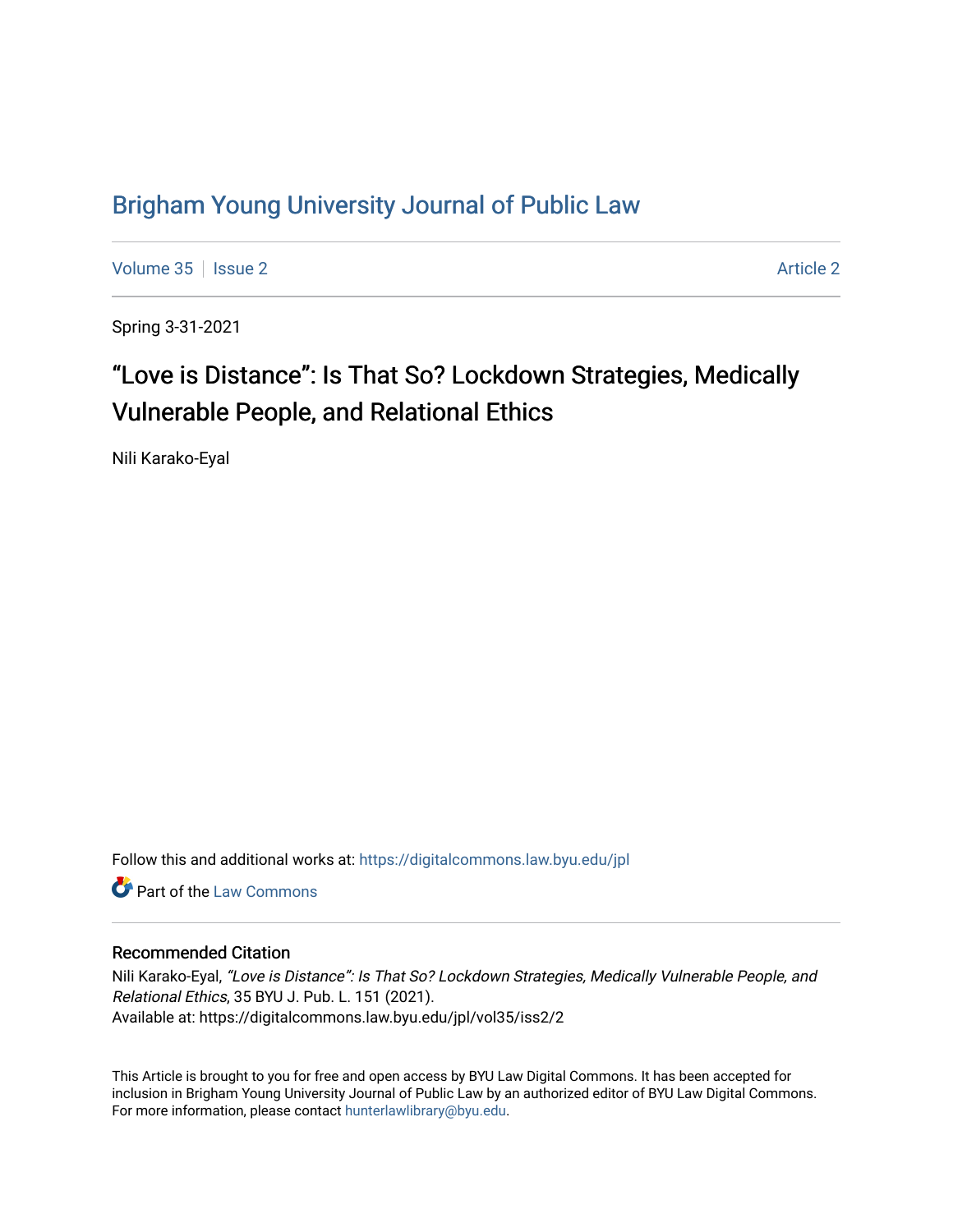# "Love is Distance": Is That So?

# Lockdown Strategies, Medically Vulnerable People, and Relational Ethics

### *Nili Karako-Eyal*

#### I. INTRODUCTION

On March 17, Israel's Prime Minister, Mr. Benjamin Netanyahu, made a statement to the Israeli public. The statement addressed the decision to restrict movement and various activities in response to the rapid increase in the number of confirmed coronavirus patients. In presenting the decision to apply a strict policy of physical distancing,<sup>1</sup> the Prime Minister urged the public to act responsibly. Stay at home, avoid gathering, and do not visit other family members, he ordered the public, saying: "today I can say, [l]ove is distance."<sup>2</sup> His words were soon echoed by the CEO of the Ministry of Health, Mr. Moshe Bar Siman-Tov. Urging the public to avoid visiting elderly family members, he said: "It is a great pain, all of us have parents and we are having a hard time with this instruction. Nevertheless, at this time keeping parents safe means not visiting them."<sup>3</sup> In the days that followed, an extensive lockdown was enforced on the Israeli public.

Staying at home to protect the health of vulnerable relatives can certainly be described as an act of love. However, the restrictions on movement and activities adopted by the Israel Ministry of Health during the novel coronavirus (medically known as COVID-19) epidemic raise not only the questions "What is love?" or "What are you willing to do for the

<sup>1.</sup> This paper uses the phrase *physical distancing* and not *social distancing*. Although *social distancing* was the phrase used in the beginning of the COVID-19 pandemic, the World Health Organization (WHO) later announced preferring the phrase *physical distancing*. Stating this preference, the WHO explained that while physical distance is necessary it is critical that people stay socially connected. *See* World Health Organization, *COVID-19 Briefing* (Mar. 20, 2020), https://www.who. int/docs/default-source/coronaviruse/transcripts/who-audio-emergencies-coronavirus-press-conference-full-20mar2020.pdf?sfvrsn=1eafbff0.

<sup>2.</sup> *See* Tal Schneider, *The Prime Minister: "It is a Dangerous Epidemic, Not a Children Game; Love is Distance,"* GLOBES (Mar. 17, 2020), http://www.Globes.co.il/News/article.aspx?did= 1001322267.

<sup>3.</sup> *See id.*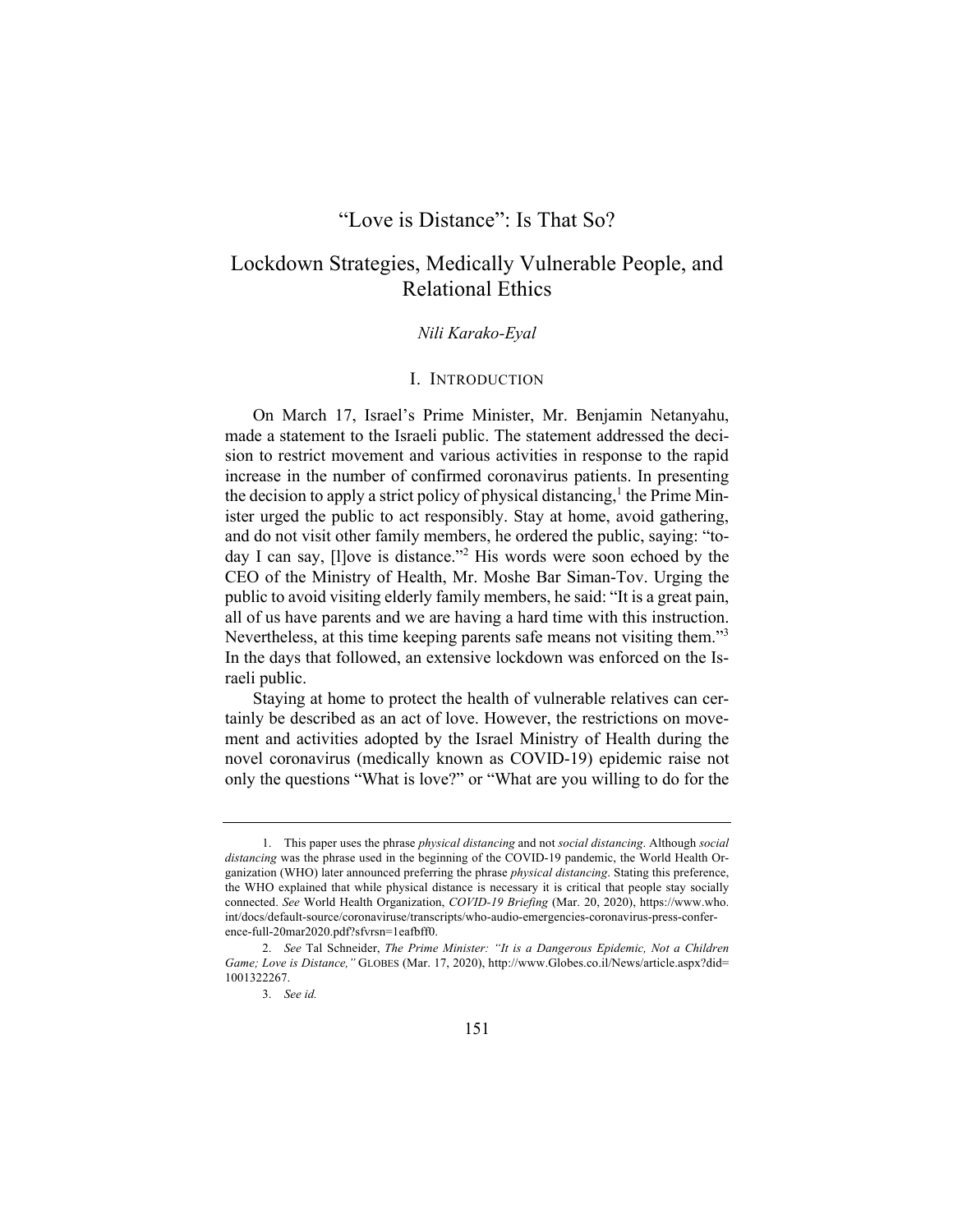ones you love?", but also the bigger question of what principles and values should be applied by policymakers when using lockdown as a public health response to epidemics. This latter question is the focus of this paper.

With this aim in mind, this paper uses the COVID-19 pandemic in Israel and the public health policy adopted by Israeli authorities as the factual and legal framework for discussion. Nevertheless, the boundaries and implications of this paper extend beyond the COVID-19 pandemic and the policy adopted by Israeli health authorities during the pandemic. The purpose of this paper is to present a theoretical and critical framework for discussion in lockdown strategies. More specifically, it calls for the application of relational theories when adopting and planning a lockdown.

I will argue that planning lockdown strategies through the perspective of relational theories entails a commitment to the social nature of human beings. I will further argue that such a commitment demands that policymakers consider the special needs, preferences, and perceptions of medically vulnerable people, as well as the implications of different lockdown strategies on their wellbeing.

Before proceeding further, several comments regarding the scope of this paper are in order. First, lockdown is part of a bigger group of public health practices known as *physical distancing*. The practice of *physical distancing* includes a wide range of measures, e.g., putting on a mask, keeping a physical distance, and avoiding gatherings.<sup>4</sup> As the above discussion indicates, the focus of this paper is on the *lockdown*. Although other measures will be mentioned in the paper and are of relevance to the discussion, they will not be discussed in depth.

As the focus of this paper, it is important to understand what lockdown is. Although there is no clear and unified definition of this measure, it is possible to point to some of its properties. Analogous to quarantine and isolation, lockdown is a practice aimed at preventing the spread of a virus through limiting face-to-face encounters between individuals. Nevertheless, while quarantine is used to keep someone who might have been exposed to a virus away from others and isolation is used to separate people infected with the virus from others,<sup>5</sup> lockdown is a measure applied to communities and subgroups in general. As such, it may apply to individuals who were not confirmed as infected or exposed to the virus. In fact,

<sup>4.</sup> *See* Nicholas G. Evans, *The Ethics of Social Distancing*, THE PHILOSOPHERS' MAGAZINE (May 18, 2020), https://www.philosophersmag.com/essays/213-the-ethics-of-social-dista ncing?fbclid=IwAR3O1ZODQp7P36rALSOMqsFO-LktJ-u69H1uivG3Ys4s8ToSG7s61LMLuso.

<sup>5.</sup> *See When to Quarantine*, CDC, https://www.cdc.gov/coronavirus/2019-ncov/if-you-aresick/quarantine-isolation.html.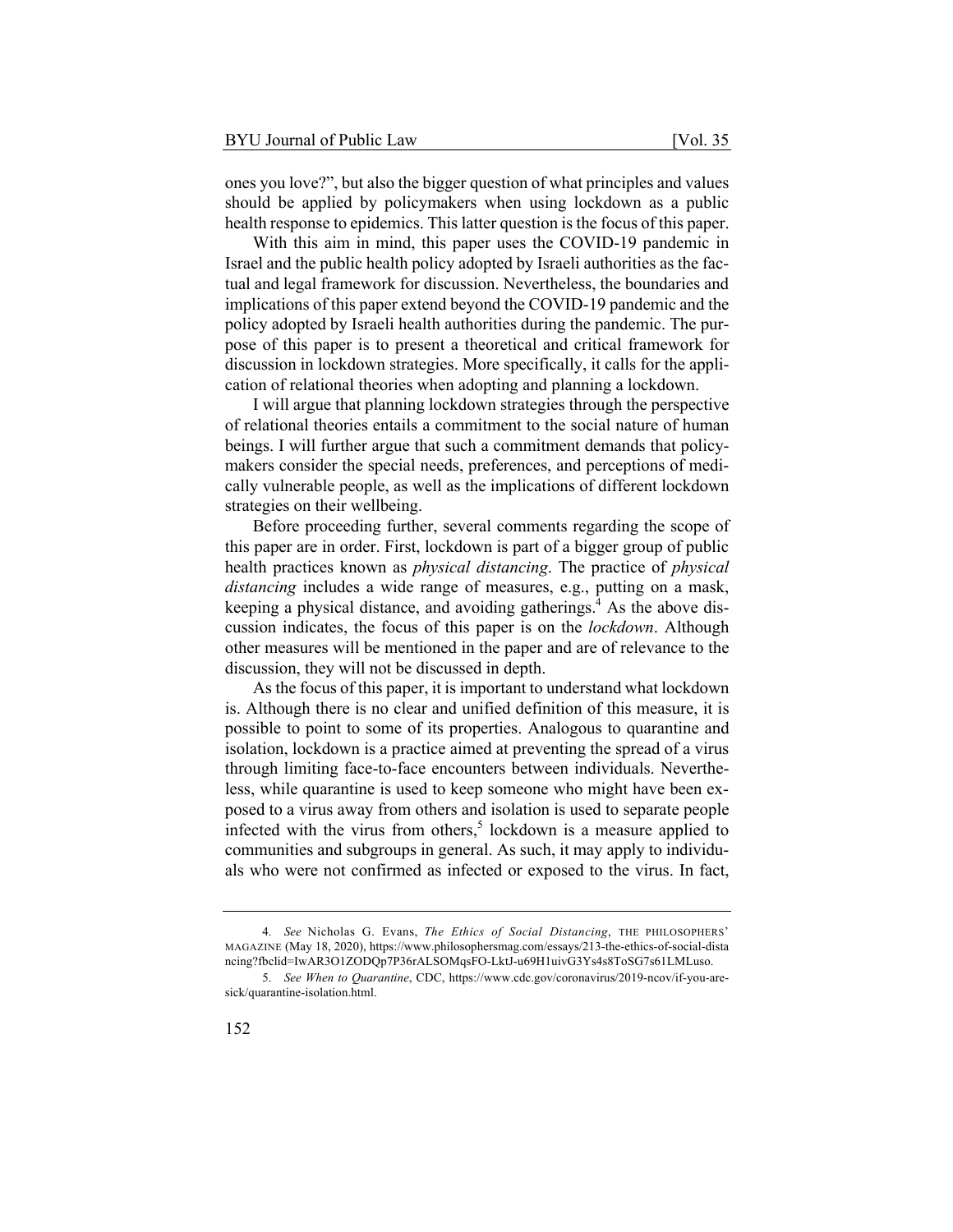one justification for its adoption is that some people may not be aware that they were infected or exposed to the virus, and thus might unknowingly present a risk to others.<sup>6</sup> Generally, lockdown includes stay-at-home orders; restrictions on movement and activities; shuttering of businesses, schools, and government offices; and banning or restricting leisure activities, public gatherings, and events. Lockdown is often subject to some exceptions, e.g., permission to leave the house for essential work, to engage in some form of physical exercise, or to buy essential items such as food and medicine. Lockdown measures may vary in scope and severity from state to state or from one geographic area to another area within the same state. They may also change over time in response to new epidemiological data.<sup>7</sup>

Second, while lockdown strategies often affect all members of the community, this paper focuses on one segment of the population: vulnerable individuals. Since vulnerability may take many forms, it is of importance to clarify what form of vulnerability is the subject of discussion.

In the context of this paper, vulnerability is conceptualized in terms of an increased risk of developing a severe illness if infected with the virus. Included in this category are individuals who belong to either of the following groups: (a) people 65 years and older or (b) individuals of any age with serious underlying health conditions, including high blood pressure, chronic lung disease, diabetes, obesity, asthma, and compromised immune systems. $8$  In the discussion that follows, I will refer to such individuals as *at special risk* individuals/people, *medically vulnerable* individuals/people, or *vulnerable* individuals/people.

Focusing on this form of vulnerability, the paper does not address two other forms of vulnerability that are relevant to the planning of lockdown strategies: (a) vulnerability that is the result of socioeconomic characteristics (e.g., gender, race, employment, income, education, housing, nationality, or access to health services), which place certain individuals at a

<sup>6.</sup> *See Social Distancing*, CDC, https://www.cdc.gov/coronavirus/2019-ncov/prevent-gettin g-sick/social-distancing.html.

<sup>7.</sup> For a review of lockdown measures, *see, e.g.*, Cornelius Hirsch, *Europe's coronavirus lockdown measures compared*, POLITICO (Mar. 31, 2020), https://www.politico.eu/article/europescoronavirus-lockdown-measures-compared/?fbclid=IwAR2PTXAofSC3vAnqAXYVrCOyJc\_H9cys hoFjQgtQ3UfTDUr\_C5LUUTedprM.

<sup>8.</sup> *See Older Adults,* CDC, https://www.cdc.gov/coronavirus/2019-ncov/need-extra-precau tions/older-adults.html; *People with Certain Medical Conditions,* CDC, https://www.cdc.gov/corona virus/2019-ncov/need-extra-precautions/people-with-medical-conditions.html.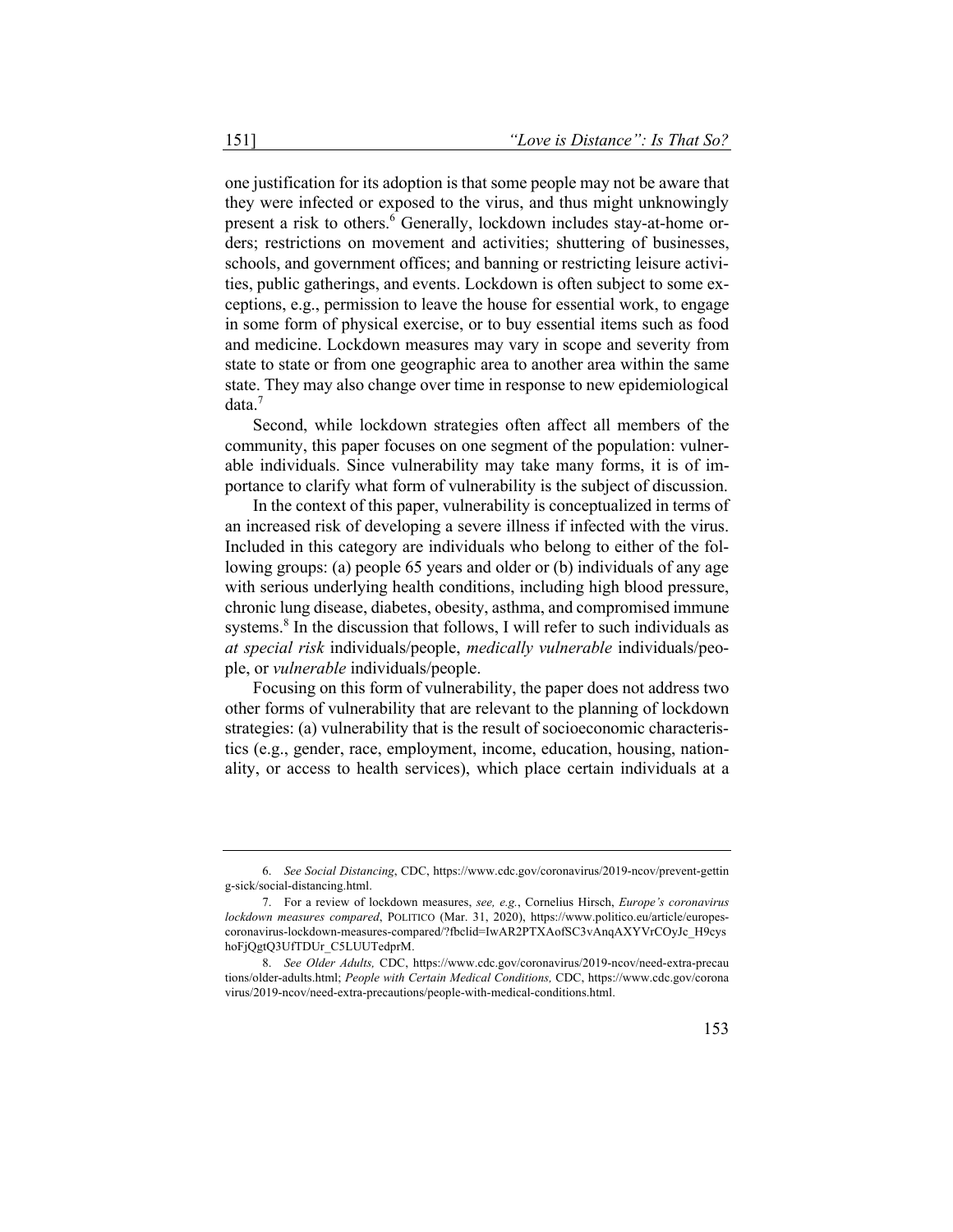higher risk to be infected or to be undertreated if infected; $9$  and (b) vulnerability that is the result of having a disability. While some people with disabilities fall into the category of medically vulnerable due to age or underlying health conditions, most people with disabilities are not inherently at higher risk of becoming infected with COVID-19 or developing severe illness if infected.<sup>10</sup> Nevertheless, epidemics often disproportionately impact people with disabilities. Having special needs and being confined by attitudinal, environmental, and institutional barriers, people with disabilities are also considered to be vulnerable.<sup>11</sup>

Although the three forms of vulnerability have some similarities and may overlap with each other, each form of vulnerability presents different challenges for policymakers in the planning of lockdown strategies. In light of these differences, I chose to focus on medical vulnerability.

Third, this paper does not address the question of whether lockdown is a justified and proportionate public health response to epidemics or when it should be considered as such. Its focus is on the planning and ending of a lockdown, once a decision to use this measure or to end it was made. Accordingly, the discussion that follows is based on two assumptions: (a) lockdown is effective at preventing the spread of certain infectious diseases, including  $COVID-19$ ,<sup>12</sup> and (b) under specific circumstances, its adoption is a justified and proportionate measure.

<sup>9.</sup> For this and other forms of vulnerability, *see* Joseph A. Lewnard and Nathan C. Lo, *Scientific and ethical basis for social-distancing interventions against COVID-19*, 20 LANCET INFECTIOUS DISEASES 631 (2020); Evans, *supra* note 4; Vicki Xafis, '*What is Inconvenient for You is Life-Saving for Me': How Health Inequities are playing out during the COVID-19 Pandemic*, ASIAN BIOETH REV. 1 (May 16, 2020), https://www.ncbi.nlm.nih.gov/pmc/articles/PMC7229879/.

<sup>10.</sup> *See People with Disabilities,* CDC, https://www.cdc.gov/coronavirus/2019-ncov/need-extra-precautions/people-with-disabilities.html.

<sup>11.</sup> *See* United Nation Human Rights: Office of the High Commission, *Covid-19 and the Rights of Persons with Disabilities: Guidance* (Apr. 29, 2020), https://www.ohchr.org/Documents/ Issues/Disability/COVID-19\_and\_The\_Rights\_of\_Persons\_with\_Disabilities.pdf.

<sup>12.</sup> For the effectiveness of lockdown in decreasing infection, *see* Dursun Delen et al., *No Place Like Home: Cross-National Data Analysis of the Efficacy of Social Distancing During the COVID-19 Pandemic*, 6 JMIR PUBLIC HEALTH & SURVEILLANCE 630 (2020); Christopher I. Jarvis et al., *Quantifying the impact of physical distance measures on the transmission of COVID-19 in the UK*, 18 BMC MEDICINE (May 7, 2020); Jay N. Shah et al., *Quarantine, isolation and lockdown: in context of COVID-19*, 7 JOURNAL OF PATAN ACADEMY OF HEALTH SCIENCES 48 (2020); Zheming Yuan et al., *A simple model to assess Wuhan lock-down effect and region efforts during COVID-19 epidemic in China Mainland*, BULL WORLD HEALTH ORGAN (2020),http://dx.doi.org/10.2471/BLT. 20.254045; Alexandre Medeiros de Figueiredo et al., *Impact of lockdown on COVID-19 incidence and mortality in China: an interrupted time series study*, BULL WORLD HEALTH ORGAN (2020) (Preprint), http://dx.doi.org/10.2471/BLT.20.256701; Ji T et al., *Lockdown Contained the Spread of 2019 Novel Coronavirus Disease in Huangshi City, China: Early Epidemiological Findings*, 71 CLINICAL INFECTIOUS DISEASES 1454 (2020); Samit Ghosal et al., *Impact of complete lockdown on total*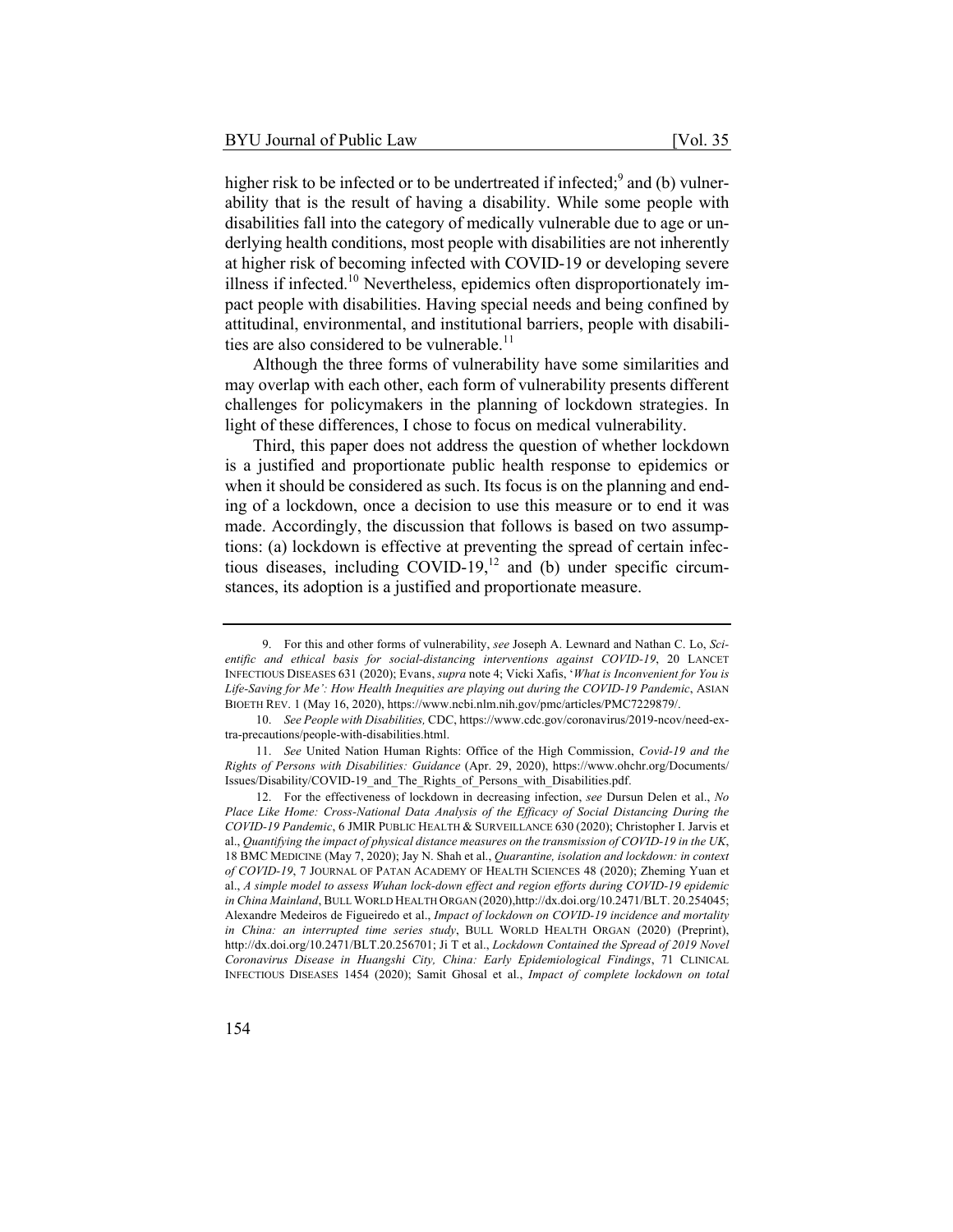Keeping these limitations in mind, this paper is expected contribute to the discussion on public health strategies during the COVID-19 pandemic and future epidemics. First, in the absence of a vaccine or effective medical treatment, many countries adopted lockdown as the public health response to the COVID-19 pandemic.<sup>13</sup> The result was the adoption of different lockdown strategies, intense public and ethical discussions on these strategies, and accumulation of scientific and nonspecific data about the implications of lockdown strategies. As such, the COVID-19 pandemic provides a unique opportunity to discuss the ethics of lockdown strategies and is expected to contribute to the planning of public health responses in future epidemics.

Second, a quick look into blogs, Facebook groups, forums, newspapers, and academic papers reveals that the discussions that address lockdown strategies often focus on the question of whether the benefits of applying a lockdown (as well as when to apply it and for how long) exceed its negative effects on the economy.<sup>14</sup> Less attention is given to the ethics of planning a lockdown or of lifting it in general, and to the context of medically vulnerable individuals in particular. Thus, while the question of whether the protection of elderly people and at special risk individuals justifies the costs involved in applying a lockdown triggered bitter

*infection and death rates: A hierarchical cluster analysis*, 14 DIABETES METAB SYNDR. 707, 710-711 (2020); Vincenzo Alfano & Salvatore Ercolano, *The Efficacy of Lockdown Against COVID-19: A Cross-Country Panel Analysis*, 18 APPL HEALTH ECON HEALTH POLICY 509 (2020). Similarly, I assume that masks are most likely to help in reducing the spread of COVID-19. For the effectiveness of masks, *see*, *e.g.*, Ran Nir-Paz et al., *Absence of in-flight transmission of SARS-CoV-2 likely due to use of face masks on board*, 27 JOURNAL OF TRAVEL MEDICINE (2020), https://academic.oup.com/jtm/article/doi/10.1093/jtm/taaa117/5871227; Ma Qing-Xia et al., *Potential utilities of mask-wearing and instant hand hygiene for fighting SARS-CoV-2*, 92 J MED VIROL 1567 (2020); Guidance for Wearing Masks: Help Slow the Spread of COVID-19, CDC, https://www.cdc.gov/coronavirus/2019-ncov/prevent-getting-sick/cloth-face-cover-guidance.html.

<sup>13.</sup> *See* Joseph A. Lewnard & Nathan C. Lo, *Scientific and ethical basis for social-distancing interventions against COVID-19*, 20 LANCET INFECTIOUS DISEASES 631 (2020).

<sup>14.</sup> *See* Matti Häyry, *The COVID-19 Pandemic: A Month of Bioethics in Finland,* CAMB Q. HEALTHCARE ETHICS 1, 2–3 (2021), https://www.cambridge.org/core/services/aop-cambridge-core/ content/view/AAB9DFABFEA34D8F0AF6E313B6D994BC/S0963180120000432a.pdf/covid19\_ pandemic a month of bioethics in finland.pdf; Derek Soled et al., *When Does the Cure Become Worse than the Disease? Applying Cost-Benefit Analysis to the Covid-19 Recovery*, Blog: BMJJ. (May 20, 2020), https://blogs.bmj.com/covid-19/2020/05/20/when-does-the-cure-become-worse-than-thedisease-applying-cost-benefit-analysis-to-the-covid-19-recovery/; J. Kahn, *The reopening dilemma: Saving lives vs. saving the economy is a false tradeoff, economists say*, FORTUNE (May 4, 2020), https://fortune.com/2020/05/04/reopening-reopen-economy-coronavirus-covid-19-lifting-lockdowneconomists/.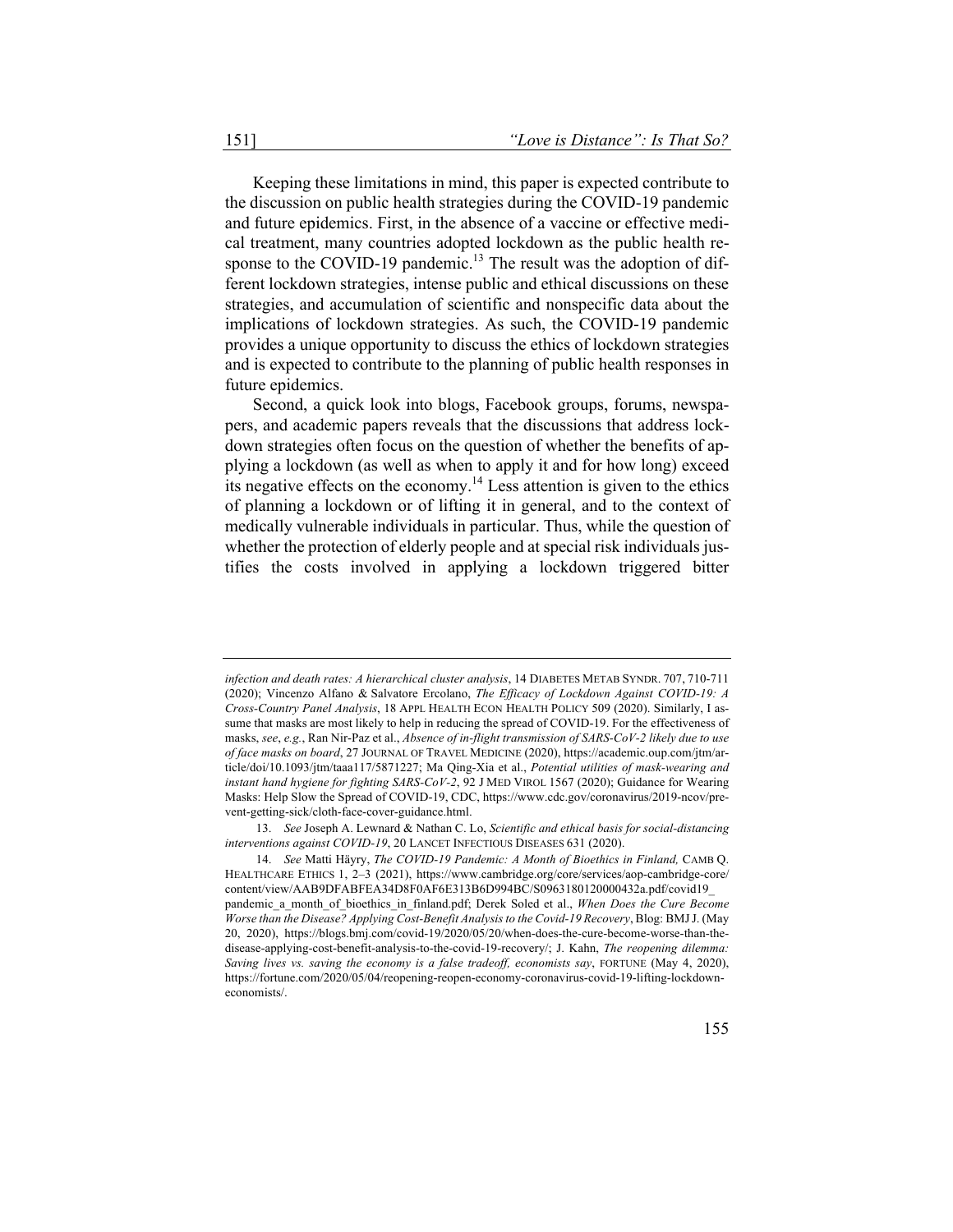controversies, $15$  the question of whether and how the interests of medically vulnerable individuals should affect the planning of a lockdown failed to receive as much attention. This paper's aim is to close this gap by focusing on these issues.

Third, when the issue of vulnerability was addressed in the context of lockdown strategies, a rights-based liberal approach was often applied, conceptualizing the discussion in terms of rights versus public health.<sup>16</sup> The paper uses another theoretical framework for the discussion: relational theories, which are relatively new in the field of public health. As such, these are expected to expand the theoretical framework considered by policymakers when planning public health responses in general and lockdown strategies in particular.

Finally, in articulating the ethical guidelines for the planning of lockdown strategies, the paper lays the foundation for the adoption of specific lockdown strategies. The paper also illustrates the application of the suggested ethical guidelines to specific lockdown strategies. It follows, that in addition to its theoretical importance, the paper is also of practical importance.

The paper proceeds in four parts. The first part describes the lockdown strategies adopted by Israeli health authorities in response to the COVID-19 epidemic. The second part presents in-depth applications of relational theories to public health, describing the theoretical framework for the discussion. The third part suggests a relational account of lockdown strategies. Using the Israeli public health response as an example, and based on the theoretical framework, I will discuss the possible effects of relational theories on lockdown strategies as applied to medically vulnerable people. The fourth and last part concludes the paper.

<sup>15.</sup> *See*, *e.g.,* Marc Fisher, *He urged saving the economy over protecting those who are 'not productive' from the coronavirus. Then he faced America's wrath*, THE WASHINGTON POST (Mar. 25, 2020, 4:54 PM), https://www.washingtonpost.com/politics/coronavirus-tweet-economy-elderly/ 2020 /03/25/25a3581e-6e11-11ea-b148-e4ce3fbd85b5\_story.html; Don Pittis, *Politicians who consider sacrificing the old for the sake of the economy face a backlash*, CBC (Mar. 26, 2020, 4:00 AM), https://www.cbc.ca/news/business/coronavirus-covid-economy-seniors-1.5510079; Alex Samuels, *Dan Patrick says "there are more important things than living and that's saving this country,"* THE TEXAS TRIBUNE (Apr. 21, 2020, 7:00 AM), https://www.texastribune.org/2020/04/21/texas-dan-patrick-economy-coronavirus/; Julian Jessop, *Is the Lockdown Worth It?*, IEA (Apr. 3, 2020), https:// iea.org.uk/is-the-lockdown-worth-it/.

<sup>16.</sup> *See*, *e.g.*, National COVID-19 Science Task Force (NCS-TF), *Continued confinement of those most vulnerable to COVID19*, at 3 (2020), https://sciencetaskforce.ch/wp-content/uploads/ 2020/10/Continued-confinement-of-those-most-vulnerable-to-COVID19-04May20-English.pdf.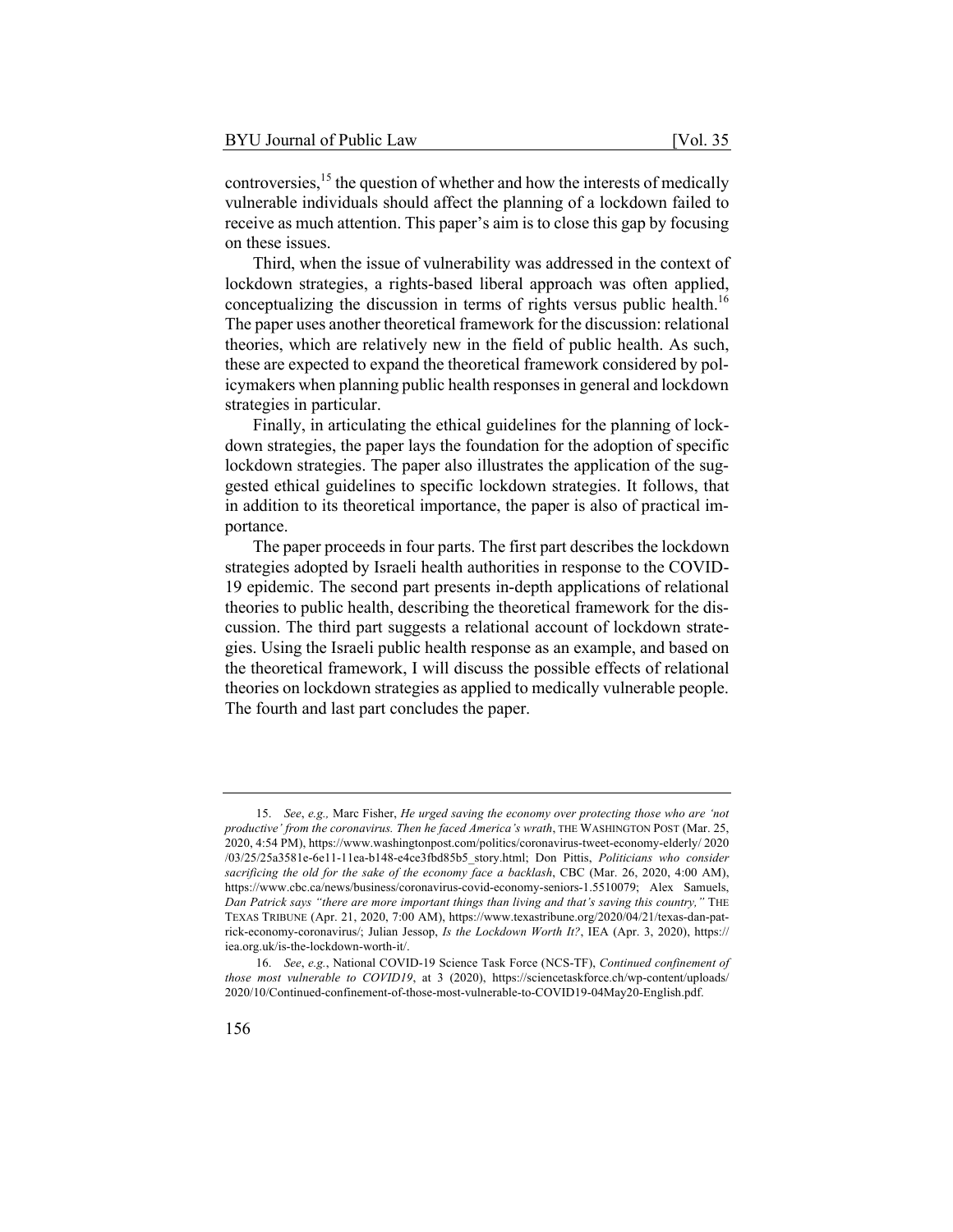# II. THE THEORETICAL FRAMEWORK: RELATIONAL PUBLIC HEALTH ETHICS

Until recently, ethical discussions addressing public health interventions had two prominent features. First, they were mainly based on a classical liberal approach to human rights. Accordingly, public health interventions were often described and analyzed as a case of a collision between individuals' rights to liberty, dignity, privacy and equality, on the one side, and the need to protect the collective interest of public health, on the other side.<sup>17</sup> Second, the subject of the intervention—the individual was considered to be a discrete social unit, isolated from other individuals and the community, self-interested, self-created, and self-directing.<sup>18</sup>

While still central to ethical discourse in public health interventions, this approach is now criticized by several scholars. The critics point to the fact that applying a rights-based liberal approach makes it much easier to prefer one interest over the other. Thus, a serious health risk to the public (e.g., a pandemic) often provides the needed justification for limiting individuals' rights.<sup>19</sup> On the other hand, focusing too heavily on the rights of the individual makes it difficult for policymakers to adopt and apply public health interventions.<sup>20</sup> It was also argued that it provides too narrow an ethical framework for the discussion on public health issues—one that weighs a short list of ethical concerns, mainly the right of the individual to autonomy, privacy, and equality versus the good of the community.<sup>21</sup>

Seeing the subject of intervention—the individual—as an isolated social unit was criticized as well. Its critics claimed that such an approach ignores the social nature of public health and fails to acknowledge the

<sup>17.</sup> *See* Françoise Baylis, *A Relational Account of Public Health Ethics*, 1 PUBLIC HEATH ETHICS 196, 197 (2008). The COVID-19 crisis provides several examples for the application of this approach. *See*, *e.g.*, National COVID-19 Science Task Force (NCS-TF), *supra* note 16; Neale McDevitt, *COVID-19 Q&A: Daniel Weinstock on ethics, social distancing and reopening elementary schools*, MCGILL REPORTER (Apr. 28, 2020), https://reporter.mcgill.ca/mcgill-experts-daniel-weinstock-on-ethics-social-distancing-and-reopening-elementary-schools/; World Health Organization, *Addressing Human Rights as Key to the COVID-19 Response* (Apr. 21, 2020), https://www.who.int/ publications-detail/addressing-human-rights-as-key-to-the-covid-19-response.

<sup>18.</sup> *See* Chris Kaposky & Sarah Khraishi, *A Relational Analysis of Pandemic Critical Care Triage Protocols*, 5 THE INT'L J. OF FEMINIST APPROACHES TO BIOETHICS 70, 74 (2012); Nuala P. Kenny et al., *Re-visioning Public Health Ethics: A Relational Perspective*, 101 CAN. J. PUBLIC HEALTH 9, 10 (2010); Jocelyn Downie & Jennifer Llewellyn, *Relational Theory & Health Law and Policy*, HEALTH L. J. 193, 196 (special edition) (2008).

<sup>19.</sup> *See* Kenny et al., *supra* note 18, at 9.

<sup>20.</sup> *See* Wendy Austin, *Ethics in a Time of Contagion: A Relational Perspective*, 40 CJNR 10, 14 (2008).

<sup>21.</sup> *See* Baylis, *supra* note 17, at 198; Austin, *supra* note 20, at 17.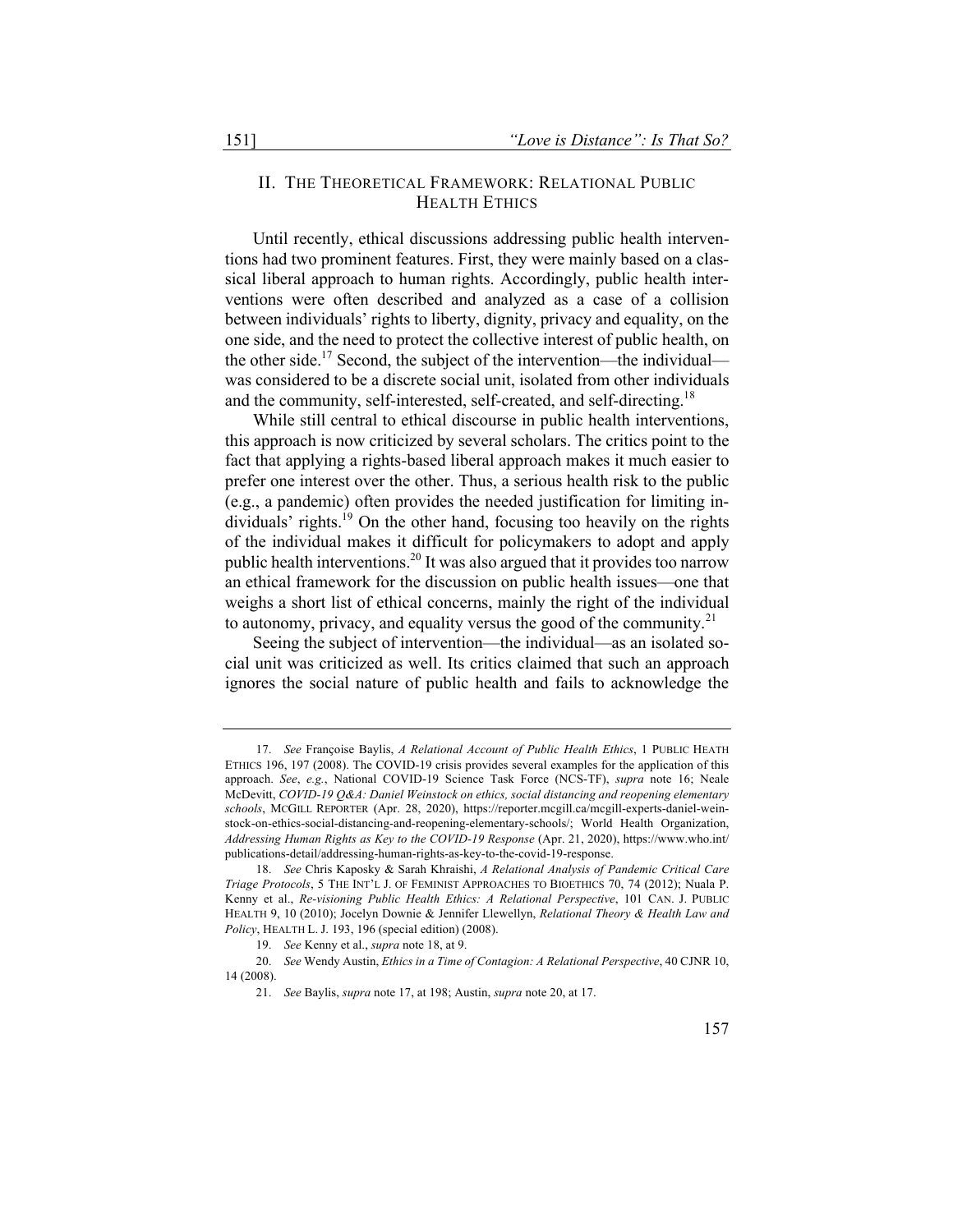complex ways in which individuals are inseparable from one another and from their community. $22$ 

Against this criticism, an effort to provide a "population-focused ethic for public health"<sup>23</sup> was made. These efforts led several scholars to suggest a relational understanding of public health ethics<sup>24</sup> as a framework for planning public health interventions and as a means for the identification of public health problems.25

Inspired by feminist work regarding relational theories,  $26$  relational understanding of public health ethics perceives individuals as social human beings, interdependent and interconnected, inseparable from community, socially constructed and constituted.27

Of special importance to this paper is the understanding proposed by relational theory for the following ethical values: *personhood*, *autonomy*, *social justice*, *solidarity*, and *care*.

Starting with the notion of personhood, relational theory suggests that our social relationships and group affiliations play a significant role in the constitution and shaping of our identities.<sup>28</sup> According to this view, being a member in a particular group constitutes the individual identity by shaping the ways in which others see and respond to the individual.<sup>29</sup> More specifically, determinants such as race, class, gender, age, disability, ethnicity, culture, and nationality all play a role in forming and sustaining the personhood.30 When applied to the domain of public health, this approach calls policymakers to pay attention to systematic patterns of privilege and disadvantage and to consider the possible implications of public health

<sup>22</sup>. *See* Kenny et al., *supra* note 18, at 9; Austin, *supra* note 20, at 17.

<sup>23.</sup> Kenny et al., *supra* note 18, at 9; *accord* Baylis, *supra* note 17, at 199–200.

<sup>24.</sup> Note that relational theory is not limited to public health discourse. It is a theory which influences the discourse in philosophy, ethics, and legal theory. *See* Downie & Llewellyn, *supra* note 18, at 193.

<sup>25.</sup> *See, e.g.,* Susan Sherwin & Katie Stockdale, *Whither Bioethics Now? The Promise of Relational Theory,* 10 INT'L J. OF FEMINIST APPROACH TO BIOETHICS 7 (2017).

<sup>26.</sup> *See, e.g.,* Susan Sherwin, *Relational Autonomy and Global Threats*, BEING RELATIONAL: REFLECTIONS ON RELATIONAL THEORY AND HEALTH LAW 13, 25 (Jocelyn Downie & Jennifer Llewellyn eds., 2012).

<sup>27.</sup> *See* Kenny et al., *supra* note 18, at 9; Baylis, *supra* note 17, at 199; Downie & Llewellyn, *supra* note 18, at 196–97; Sherwin, *supra* note 25, at 15, 25–26.

<sup>28.</sup> *See* Downie & Llewellyn, *supra* note 18, at 197; Sherwin, *supra* note 26, at 29; Kaposy & Khraishi, *supra* note 18, at 74–75.

<sup>29.</sup> *See* Baylis, *supra* note 17, at 201; Kaposy & Khraishi, *supra* note 18, at 75.

<sup>30.</sup> *See* Baylis, *supra* note 17, at 201; Kaposy & Khraishi, *supra* note 18, at 75–76; Kenney et al., *supra* note 18, at 10.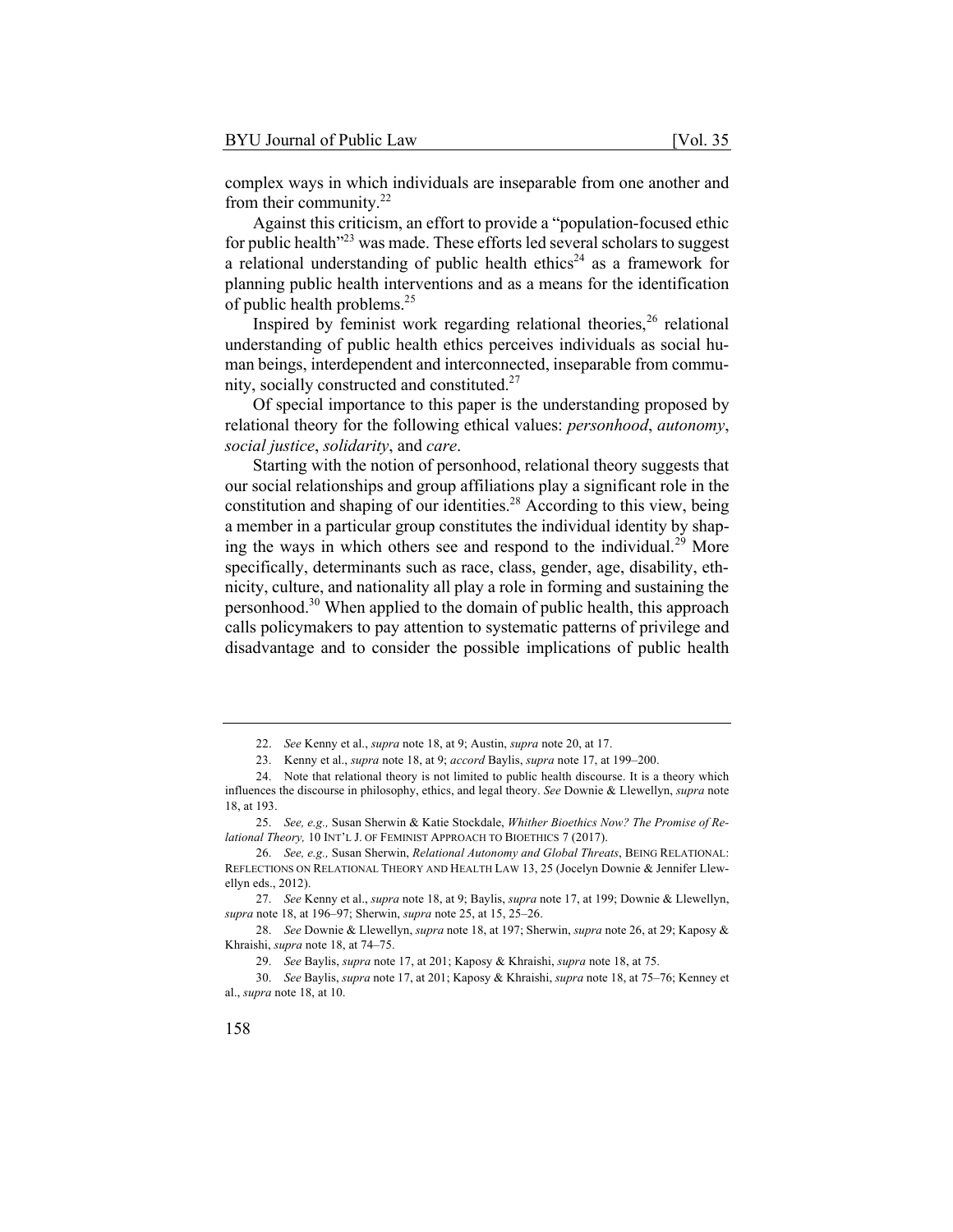intervention on different social groups (e.g., disadvantaged individuals versus powered individuals). $31$ 

Another core value reframed by relational theories is the value of autonomy. As opposed to the liberal understanding of autonomy, which perceives autonomous individuals as rational, informed, of free-will and selfdirected human beings, relational autonomy acknowledges the fact that individuals' decisions are shaped by social forces and are the product of the social relations. These forces and relations may promote or undermine individuals' autonomy. For example, this may occur through increasing or decreasing the number of available opportunities.<sup>32</sup> When applied to the context of public health, a relational understanding of autonomy directs policymakers to consider whether a given intervention is expected to support or compromise the autonomy of the individual. Moreover, it calls policymakers to be aware of the fact that public health interventions may have a different impact on the autonomy of different social groups as well as of the fact that preserving the autonomy of one group may come at the expense of the autonomy and welfare of others.<sup>33</sup>

*Justice* is another ethical concept influenced by relational theories. While public health discussions often address *justice* as *distributional justice* or *equality*, relational theories relate to *social justice*. When understood through the lens of relational thinking, *social justice* calls public health policymakers to look beyond the effect of a given intervention on individuals and consider its influence on the access of different social groups to social goods, such as rights and opportunities. Social justice further calls for correcting patterns of systematic injustice among different social groups and paying special attention to the most disadvantaged groups in society.<sup>34</sup> This also means that insofar as individuals participate in a practice that maintains social injustice, they have a responsibility to try to eliminate the injustice, whether as individuals or collaboratively with other individuals and organizations.<sup>35</sup>

Of special importance to this paper is the relational interpretation offered to the concept of *solidarity*. <sup>36</sup> Solidarity in its most elementary form is typically defined as an act of commitment to carry the costs of assisting

<sup>31.</sup> *See* Sherwin & Stockdale, *supra* note 25, at 9; Austin, *supra* note 20, at 19; Baylis, *supra* note 17, at 201.

<sup>32.</sup> *See* Baylis, *supra* note 17, at 202; Sherwin, *supra* note 26, at 26.

<sup>33.</sup> *See* Baylis, *supra* note 17, at 202; Kenny et al., *supra* note 18, at 10.

<sup>34.</sup> *See* Baylis, *supra* note 17, at 203–204; Kenny et al., *supra* note 18, at 10.

<sup>35.</sup> *See* Sherwin, *supra* note 26, at 30.

<sup>36.</sup> *See* Bruce Jennings, *Relational Ethics for Public Health: Interpreting Solidarity and Care*, 27 HEALTH CARE ANALYSIS 4, 10 (2019).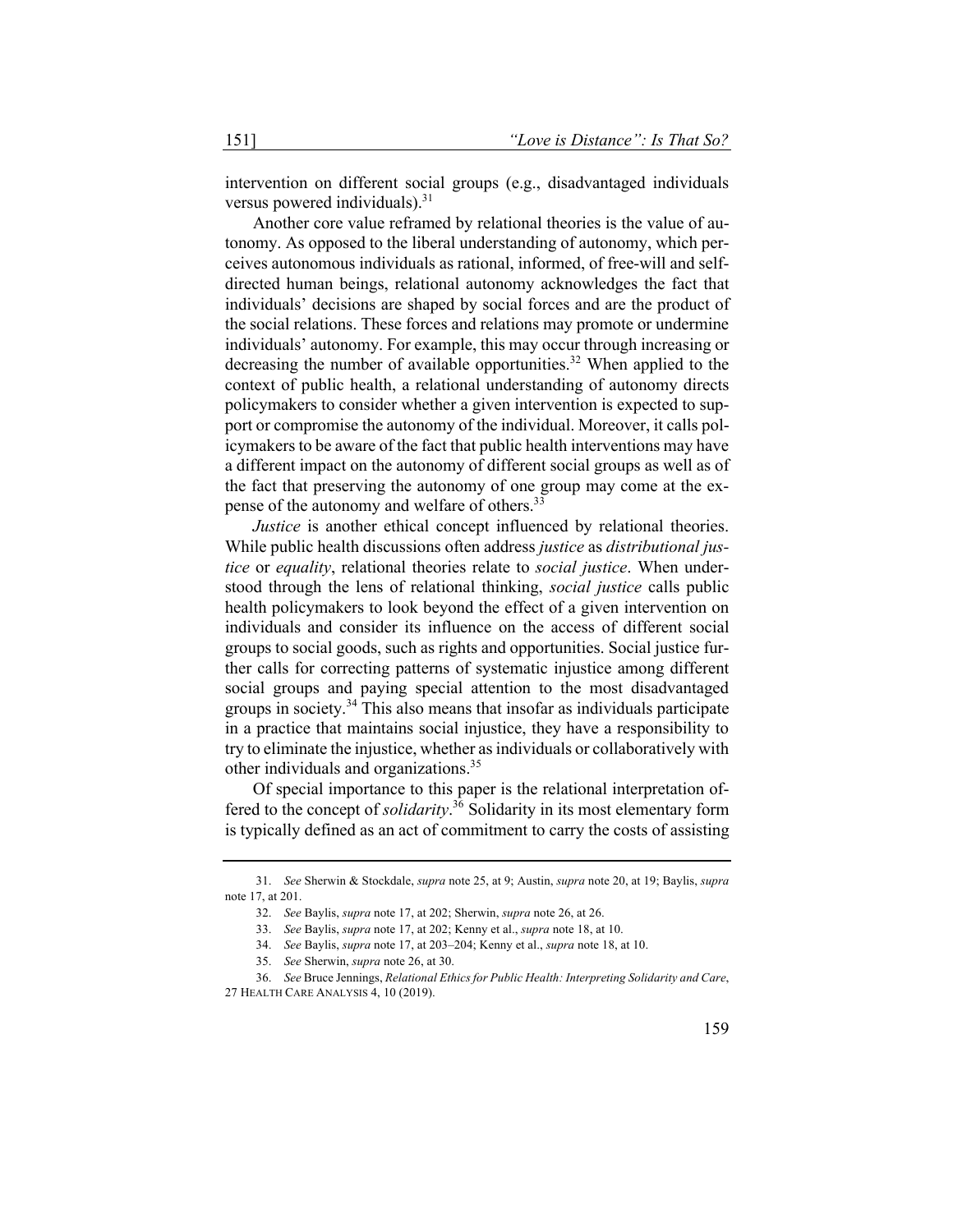others with whom the individual finds similarity in some relevant respect.<sup>37</sup> Criticizing this definition as limiting the practice of solidarity to intimate and communal bonds, relational theorists suggested *affirmation*, *recognition*, or *attentiveness* to others as the pillars of solidarity.<sup>38</sup> Hence, when understood as a relational concept, solidarity involves the recognition of the moral standing of others and calls for intervention when others are unjustly excluded and ignored.<sup>39</sup>

When applied to the context of public health, relational solidarity calls policymakers and individuals to be responsive to the risks and needs of others, especially members of socially disadvantaged groups.<sup>40</sup> More specifically, it calls individuals to accept responsibility for their actions and to be accountable to others, particularly when it concerns members of disadvantaged groups.<sup>41</sup>

Notwithstanding its call for moral responsibility and accountability to others, relational solidarity also acknowledges the fact that individuals' ability to act with solidarity to protect the health of others is influenced by group affiliation, personal determinants, social forces, and the relationships of the individual with others. $42$ 

Finally, attention should be paid to the moral idea of *care*. While not exclusive to feminist philosophy, care has a central role in feminist ethics. In this context, ethics of care is rooted in "receptivity, relatedness, and responsiveness."<sup>43</sup> A relational understanding of care is based on a paradigm of caring relationships. Care is a relationship in which one person cares for another who receives care, characterized by attentiveness,

42. *See* Sherwin & Stockdale, *supra* note 25, at 15.

43. *See* NEL NODDINGS, CARING: A RELATIONAL APPROACH TO ETHICS AND MORAL EDUCATION (2d rev. ed. 2013).

<sup>37.</sup> *See* Barbara Prainsack & Alena Buyx, *Thinking ethical and regulatory frameworks in medicine from the perspective of solidarity on both sides of the Atlantic*, 37 THEORETICAL MED. BIOETHICS 489, 493 (2016); Barbara Prainsack & Alena Buyx, NUFFIELD COUNCIL ON BIOETHICS, SOLIDARITY: REFLECTIONS ON AN EMERGING CONCEPT IN BIOETHICS 46 (Nov. 2011), http://nuffield bioethics.org/wp-content/uploads/2014/07/Solidarity\_report\_FINAL.pdf.

<sup>38.</sup> *See* Baylis, *supra* note 17, at 204–205; Jennings, *supra* note 36; Bruce Jennings, *Solidarity and Care as Relational Practices*, 32 BIOETHICS 553, 557 (2018).

<sup>39.</sup> *See* Jennings, *supra* note 36; Jennings, *supra* note 38, at 557. Jennings, whose work offers a relational account of solidarity, suggested three levels of solidarity: *standing up for*, meaning to stand up against exclusion and oppression of the other; *standing up with*, which involves adopting a more internal perspective to the experiences and lifeworld of the other; and *standing up as*, which directs to the comprehension of differences between individuals, and involves its respect and protection. *See* Jennings, *supra* note 38, at 557–558.

<sup>40.</sup> *See* Baylis, *supra* note 17, at 204–205.

<sup>41.</sup> *See id.* at 205.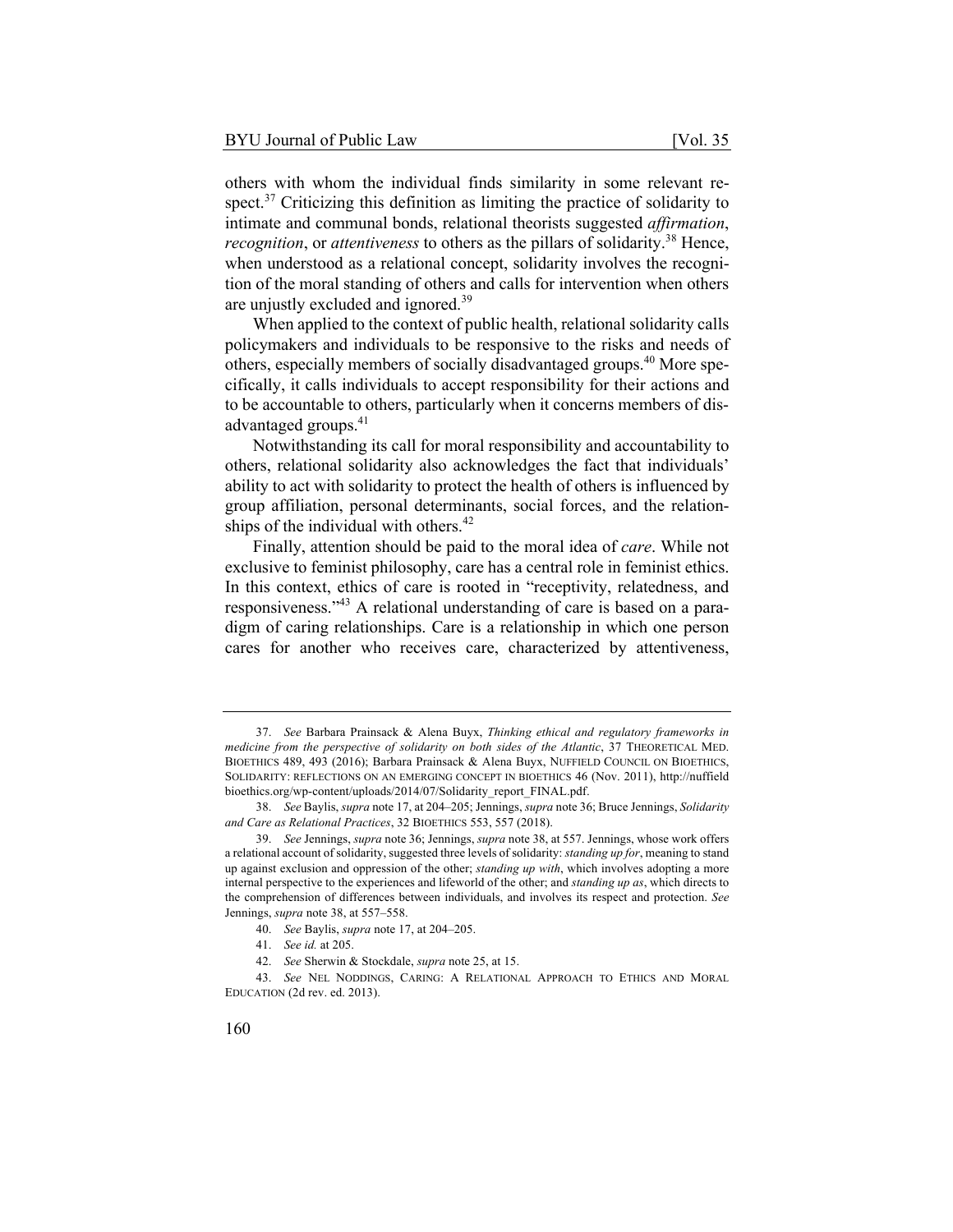empathy, and sympathetic responsiveness,<sup>44</sup> whose aim is to prevent the evil of "invisibility, disregard and abandonment."<sup>45</sup>

Bruce Jennings presented three levels of care: "attentive rehabilitation of the other," which means to take steps to restore functions of the other in need; *attentive companionship*, which includes physically spending time with the other and keeping direct communication with him; and *attentive commitment*, which represents a stronger and deeper sense of caring connection. For example, this includes building new public systems for the provision of care services using democratic political reforms.<sup>46</sup> Of the three levels of care, the second level, attentive companionship, is the most relevant to the discussion that follows.

#### III. THE NORMATIVE FRAMEWORK

# *A. General*

Starting from February 2nd, the government of Israel adopted various restrictions on movement and activities, attempting to stop the COVID-19 pandemic. Common to all these restrictions was the use of physical distancing as the public health response to the pandemic.<sup>47</sup> These restrictions can be divided into at least seven groups:

demic/; Iris Bosa et al., *Italy's response to the coronavirus pandemic – Original post*, CAMBRIDGE

<sup>44.</sup> *See* Thaddeus Metz & Sarah Clark Miller, *Relational Ethics*, THE INT'L ENCYCLOPEDIA OF ETHICS (2016).

<sup>45.</sup> *See* Jennings, *supra* note 36.

<sup>46.</sup> *See* Jennings, *supra* note 38, at 560.

<sup>47.</sup> The adoption of physical distancing rules was not limited to Israel. While countries differ in the scope and strictness of the restrictions adopted, physical distancing has been the major public health response in many countries. *See* Stephen Duckett et al., *Australia's response to the COVID-19 pandemic – Original post*, CAMBRIDGE CORE BLOG (Apr. 7, 2020), https://www.cambridge.org/core/ blog/2020/04/07/australias-response-to-the-coronavirus-pandemic/; Stateside Team, *2020 State and Local Legislative Actions Related to COVID-19*, STATESIDE (Jan. 21, 2020), https:// www.stateside.com/blog/2020-state-and-local-government-responses-covid-19; HuffPost Canada Staff, Closures In Canada For Coronavirus: What's Officially Closed Across Provinces And Territories, HUFFPOST (Apr. 15, 2020), https://www.huffingtonpost.ca/entry/canada-closures-corona virus\_ca\_5e6e779ac5b6747ef11f4366; Cornelius Hirsch, *Europe's coronavirus lockdown measures compared*, POLITICO (Mar. 31, 2020), https://www.politico.eu/article/europes-coronavirus-lockdown -measures-compared/; Michael Calnan, *England's response to the coronavirus pandemic – Original post*, CAMBRIDGE CORE BLOG (Apr. 6, 2020), https://www.cambridge.org/core/blog/2020/04/06/ englands-response-to-the-coronavirus-pandemic/; Zeynep Or et al., *France's response to the coronavirus pandemic – Original post*, CAMBRIDGE CORE BLOG (Apr. 6, 2020), https://www.cambridge.org/core/ blog/2020/04/06/frances-response-to-the-coronavirus-pandemic/; Sophia Schlette et al., *Germany's response to the coronavirus pandemic – Original post*, CAMBRIDGE CORE BLOG (Apr. 8, 2020), https://www.cambridge.org/core/blog/2020/04/08/germanys-response-to-the-coronavirus-pan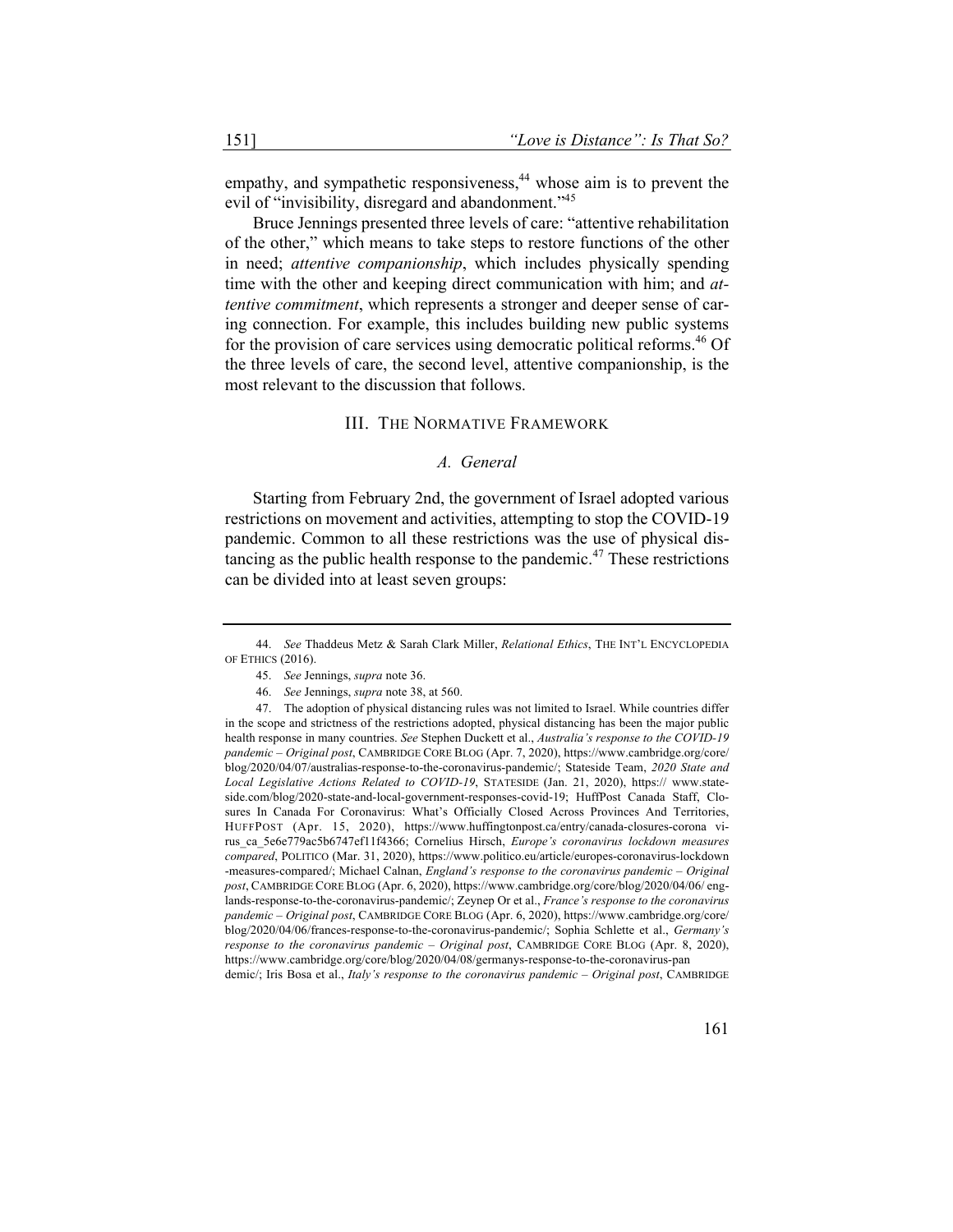- 1. Isolation, i.e., isolation of individuals who were infected with the virus, who were in close contact with a confirmed patient or who returned from abroad.<sup>48</sup>
- 2. Prohibitions on gathering beyond a specific number of individuals.<sup>49</sup>
- 3. Closing of educational institutions or limiting their activity.<sup>50</sup>
- 4. Shutting workplaces as well as private and public providers of goods and services (e.g., banks, stores, malls, theaters, parks, museums, libraries, gyms, and pools), limiting their activity or otherwise regulating it.<sup>51</sup>
- 5. Compelling individuals to take specific protective measures, e.g., put on a mask in public places and keep a distance of at least two meters from other people.<sup>52</sup>
- 6. National and regional lockdown.53
- 7. Lockdown of long-term care facilities.<sup>54</sup>

In addition to these obligatory restrictions, the Israeli Ministry of Health published from time to time recommendations to the public. Unlike legal restrictions, these recommendations were not legally binding.

CORE BLOG (Apr. 16, 2020), https://www.cambridge.org/core/blog/2020/04/16/italys-response-tothe-coronavirus-pandemic/; Tsung-Mei Cheng, *New Jersey's Response to the Coronavirus Pandemic – Update*, CAMBRIDGE CORE BLOG (May 15, 2020), https://www.cambridge.org/core/blog/2020/04/ 10/new-jerseys-response-to-the-coronavirus-pandemic/; Shirley Johnson-Lans, *New York's Response to the Covid-19 Pandemic – Original post*, CAMBRIDGE CORE BLOG (Apr. 7, 2020), https://www. cambridge.org/core/blog/2020/04/07/new-yorks-response-to-the-coronavirus-pandemic/; Thomas R. Oliver & Ajay K. Sethi, *Wisconsin's Response to the coronavirus pandemic – Original post*, CAMBRIDGE CORE BLOG (Apr. 10, 2020) https://www.cambridge.org/core/blog/2020/04/10/wiscon sins-response-to-the-coronavirus-pandemic/; Ayotunde Monica Uko, *Minnesota's Response to the Coronavirus Pandemic – Update*, CAMBRIDGE CORE BLOG (Apr. 9, 2020), https://www.cambridge .org/core/blog/2020/04/09/minnesotas-response-to-the-coronavirus-pandemic/; Philipp Trein & Victor G. Rodwin Wagnerm, *Switzerland's response to the coronavirus pandemic – Original post*, CAMBRIDGE CORE BLOG (Apr. 8, 2020), https://www.cambridge.org/core/blog/2020/04/08/ switzerlands-response-to-the-coronavirus-pandemic/.

<sup>48.</sup> *See, e.g.,* Public Health Order, The Novel Corona Virus: Home Isolation and Various Instructions (Temporary Order), Apr. 19, 2020, art. 2, 2a.4, 2a.1, 2b, 3.

<sup>49.</sup> *Id*. art. 3a (a), (b).

<sup>50.</sup> *See* Public Health Order, The Novel Corona Virus: Limiting the Activity of Educational Institutions (Temporary Order), Apr. 4, 2020.

<sup>51.</sup> *See, e.g.,* Public Health Order, *supra* note 48, at art. 3(a), 3(c), 3(d).

<sup>52.</sup> *See, e.g.,* Public Health Order, *supra* note 48, at art. 3(e); Emergency Regulations, The Novel Corona Virus: Restriction of Activity, Apr. 25, 2020, art. 3.

<sup>53.</sup> *See, e.g.,* Emergency Regulations, *supra* note 52, at art. 2; Emergency Regulations, The Novel Corona Virus: Restricted Area, Apr. 6, 2020.

<sup>54.</sup> For a detailed discussion regarding lockdown of long-term care facilities, see *infra* Part III.C.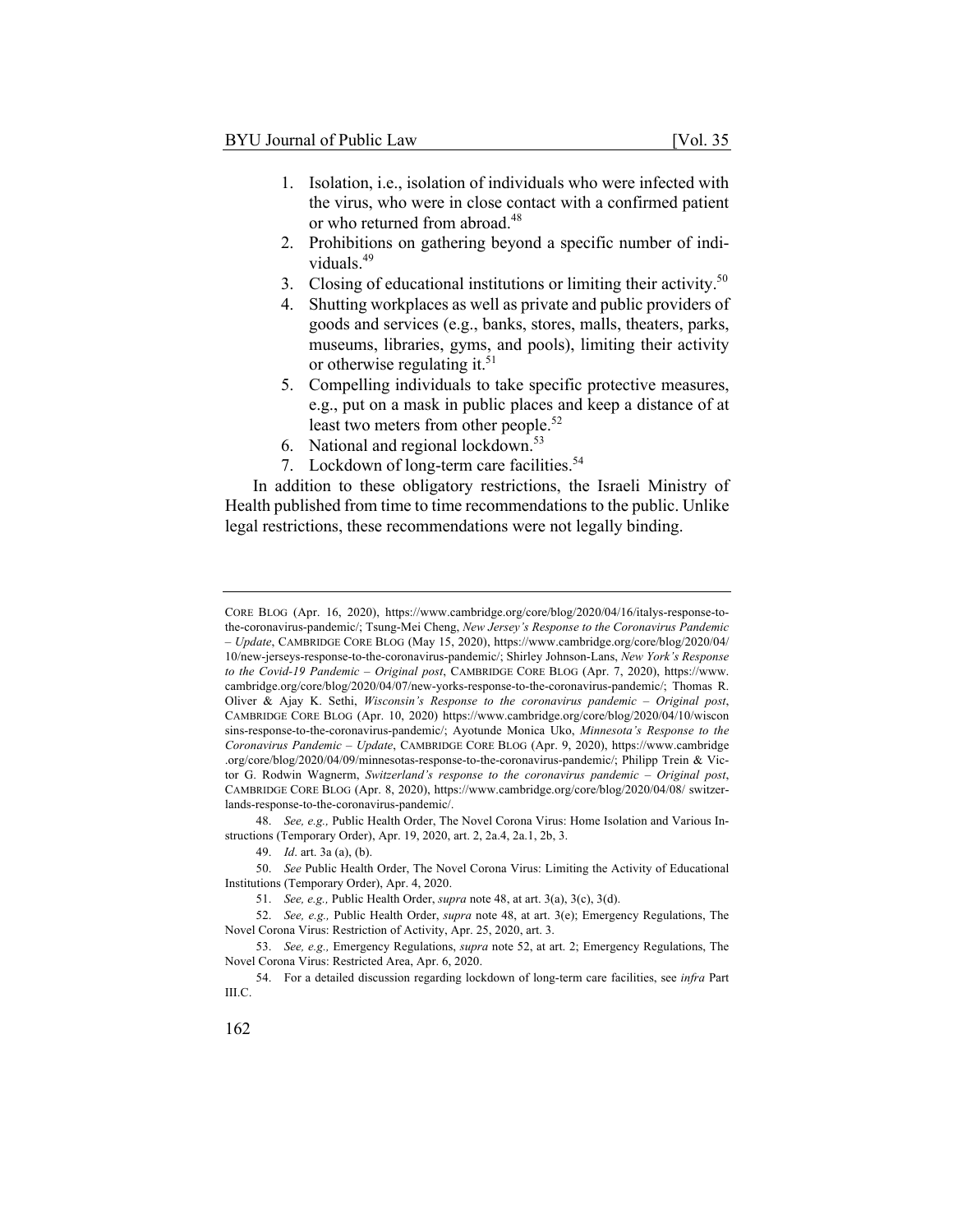While all instructions are relevant in some sense to the discussion in this paper, the last two are of special importance and will be discussed in depth in the next sections.

#### *B. National and Regional Lockdown*

Starting in March and until the mid-April 2020, strict restrictions were applied to the Israeli public in response to a rapid increase in the number of confirmed coronavirus patients. Emergency regulations obligated the public to stay at home, and going out was permitted only for specific purposes, e.g., purchasing food, medicine, or other essential products, receiving essential services, and providing medical or other assistance to a person in need. Sports activities were limited to one of the following options: one person and two fixed participants or persons living in the same residence and restricted to a specific distance from home. Leaving the residence for other purposes was limited to one person or to persons living in the same residence for a short time and within a distance fixed in law.<sup>55</sup> Other instructions prohibited or otherwise limited the operation of private and public providers of services and goods.<sup>56</sup> The cumulative result of these rules was general lockdown, whose severity and scope changed from time to time.<sup>57</sup>

Thus, during Jewish and Islamic holidays, a strict lockdown regime was adopted. Aimed at preventing families gathering, emergency regulations prohibited residents from leaving their city of residence, except for the purchase of food, medicine, or other essential products, or for the acceptance of essential services, provided that one of these could not be purchased or received in the city of residence.<sup>58</sup>

Discovering clusters of confirmed patients in specific areas led to the declaration of these areas as restricted. Once declared as a restricted area, severe restrictions were applied to the population regarding entrance and exit from the area. Entrance and exit were permitted only for essential

<sup>55.</sup> *See*, *e.g.,* Emergency Regulations, *supra* note 52, at art. 2.

<sup>56.</sup> *See, e.g.,* Emergency Regulations, *supra* note 52, at art. 5.

<sup>57.</sup> *See* Ruth Waitzberg & Moriah Ellen, *Israel's response to the coronavirus pandemic – Original post* (Apr. 2020), https://www.cambridge.org/core/blog/2020/04/09/israels-response-to-thecoronavirus-pandemic/.

<sup>58.</sup> *See* Emergency Regulations, Novel Coronavirus – Restriction of Activity (Amendment 3), Apr. 7, 2020; Emergency Regulations, Novel Coronavirus – Restriction of Activity (Amendment 4), Apr. 14, 2020; Emergency Regulations, Novel Coronavirus – Restriction of Activity (Amendment 6), Apr. 22, 2020.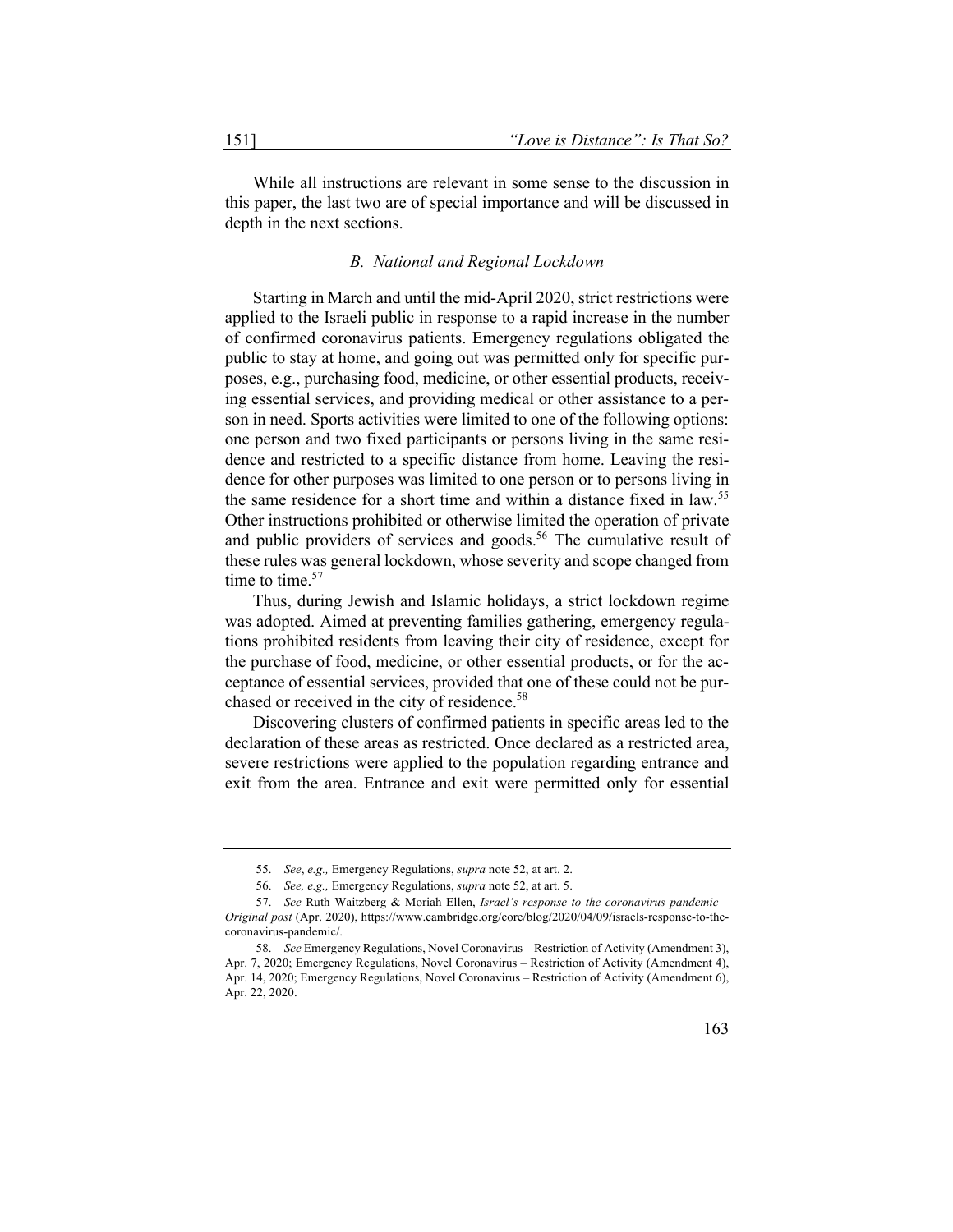needs or for the provision of essential services. These restrictions joined the general restrictions imposed all over the country.<sup>59</sup>

References to medically or otherwise vulnerable people in legislation applying national or regional lockdown orders were numerous. As already noted, acceptance or provision of medical or welfare care and aiding a person experiencing difficulties or distress were acknowledged as essential activities and therefore permitted, notwithstanding general restrictions on movement. In addition, a protest led by organizations for people with disabilities resulted in their exclusion from several restrictions. First, the prohibition on operating a zoo, safari, or national parks was limited to allow an organized activity of people with disabilities on the premises.<sup>60</sup> Second, enforcement teams were instructed not to enforce the prohibition on leaving the residence for a fixed distance on people with disabilities.<sup>61</sup> Note that while the instructions addressed people with disabilities in general, they were presented to the public as referring to "[p]eople with disability who are on the autistic spectrum, people with mental or cognitive disability or similar disabilities.<sup>"62</sup> Finally, people on the autistic spectrum were allowed to participate in group sporting activities, notwithstanding the restriction on such an activity.<sup>63</sup>

In addition to the adoption of legal restrictions, health authorities published recommendations and explanations to the public from time to time. While of no legal force, these recommendations often addressed the legal rules, their rationale, and stressed the importance of following them. They also suggested that the public take additional precautions that were stricter than the ones obligated by law.

Of special importance to this paper are the recommendations that addressed medically vulnerable individuals. Similar to the entire population,

<sup>59.</sup> *See* Emergency Regulations, The Novel Corona Virus: Restricted Area, Apr. 6, 2020.

<sup>60.</sup> *See* Emergency Regulations, The Novel Corona Virus – Restriction of Activity (Amendment 5), Apr. 19, 2020.

<sup>61.</sup> *See* THE MINISTRY OF JUSTICE AND THE COMMISSION FOR EQUAL RIGHTS FOR PEOPLE WITH DISABILITIES, *Guidelines for Enforcement Teams When Meeting a Person with Disabilitie*s  $(25/9/20)$ , הנחיה לצוותי אכיפה - מרחק מעל 100 מטר (www.gov.il).

<sup>62.</sup> *See* THE COMMISSION FOR EQUAL RIGHTS FOR PEOPLE WITH DISABILITIES, *Going Out to Public Space-People with Disabilities* (May 4, 2020), https://www.gov.il/he/departments/general/ going out public space; The Commission for Equal Rights for People with Disabilities (@Netzivut-Mugbaluyot), FACEBOOK (Mar. 26, 2020), https://www.facebook.com/NetzivutMug baluyot/posts/2608711802572130.

<sup>63.</sup> *See* Letter from Prof. Itamar Grotto, Associate Director General, Ministry of Health, to ALUT (Mar. 29, 2020), https://govextra.gov.il/media/15512/mmk-169845820.pdf. Note that while the letter addressed people with disabilities in general, it was sent to ALUT, which is an association for children and adults with autism. Moreover, this permission was not published or presented as applying to other people with disabilities.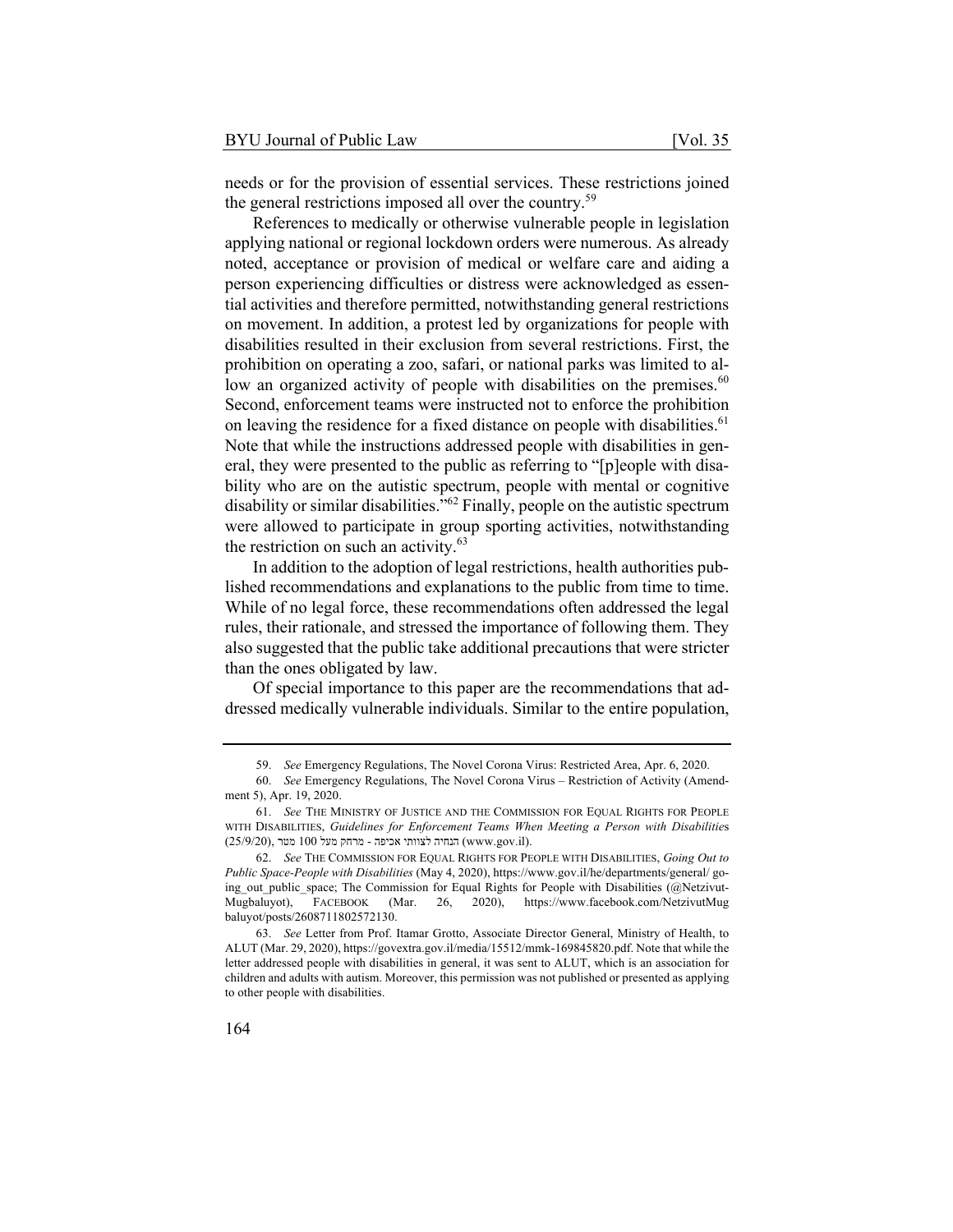vulnerable individuals staying at their homes were permitted to go out subject to the restrictions set by law.<sup>64</sup> Nevertheless, they were strongly recommended to stay at home, and avoid gathering and physical closeness with others, including family members. $65$  They were also recommended not to arrive at workplaces and to work from home if required and possible.<sup>66</sup> At the same time, the public was urged not to visit their relatives, especially elderly people.<sup>67</sup> Calls to follow these recommendations increased during the Jewish holidays, especially before Passover Eve, which one of the most widely celebrated Jewish holidays.<sup>68</sup>

Groups at special risk were also recommended to avoid going out to shop. Acknowledging the needs of this population for food, medicine, and other essential products, people at special risk were advised to use deliveries and to be aided by family members, volunteers, and social services.<sup>69</sup> The recommendations also stressed the need to keep physical distance when receiving and providing such aid or services. For example, elderly people were advised to ask family members to enter the house themselves or leave groceries outside their door.<sup>70</sup>

Acknowledging the special needs of vulnerable people, special services were suggested to this population by the Ministry for Labor, Welfare and Social Services; for example, it provided prepared meals to senior citizens who met specific criteria.<sup>71</sup> In addition, specific solutions were offered to medically vulnerable people by municipalities, private businesses, and social organizations. These solutions were not uniform, limited in scope, and not legally binding. Thus, for example, several municipalities

<sup>64.</sup> As we shall see in the next part, the state of law which applied to vulnerable populations staying in long term facilities was different.

<sup>65.</sup> *See* MINISTRY OF HEALTH, *Guidelines for Coping with the Novel Corona Virus- Updated to 20/4/2020-Update Num. 15* (Apr. 14, 2020) (The author has a copy).

<sup>66.</sup> *See id.*

<sup>67.</sup> *See* Schneider, *supra* note 2.

<sup>68.</sup> *See* MINISTRY OF HEALTH, *supra* note 65; Ministry of Health, *A Briefing on Corona by Adv. Uri Schwartz, the Legal Adviser of the Ministry of Health,* YOUTUBE (May 1, 2020), https://www.youtube.com/watch?v=-NP1YjY9k44; Ministry of Health, *A Briefing on the Subject of Corona, Led by Director General of the Ministry of Health, Moshe Bar Siman Tov,* YOUTUBE (Mar. 31, 2020), https://www.youtube.com/watch?v=hOCCGNLZ1Zw.

<sup>69.</sup> *See* MINISTRY OF HEALTH, *supra* note 65.

<sup>70.</sup> *See* MINISTRY OF LABOR, WELFARE AND SOCIAL SERVICES, *The "Golden Guards" operation to distribute hot food rations to senior citizens gaining momentum; To date, more than a million rations have been distributed* (Apr. 2, 2020), https://www.gov.il/he/Departments/news/molsa -coronanews-spokesperson-02-04-2020.

<sup>71.</sup> *See id.*; *Important Information for Senior Citizens During the Coronavirus Crisis*, KOL-ZCHUT (Jan. 18, 2021), https://www.kolzchut.org.il/en/Important\_Information\_for\_Senior\_Citizens\_ during\_the\_Coronavirus\_Crisis.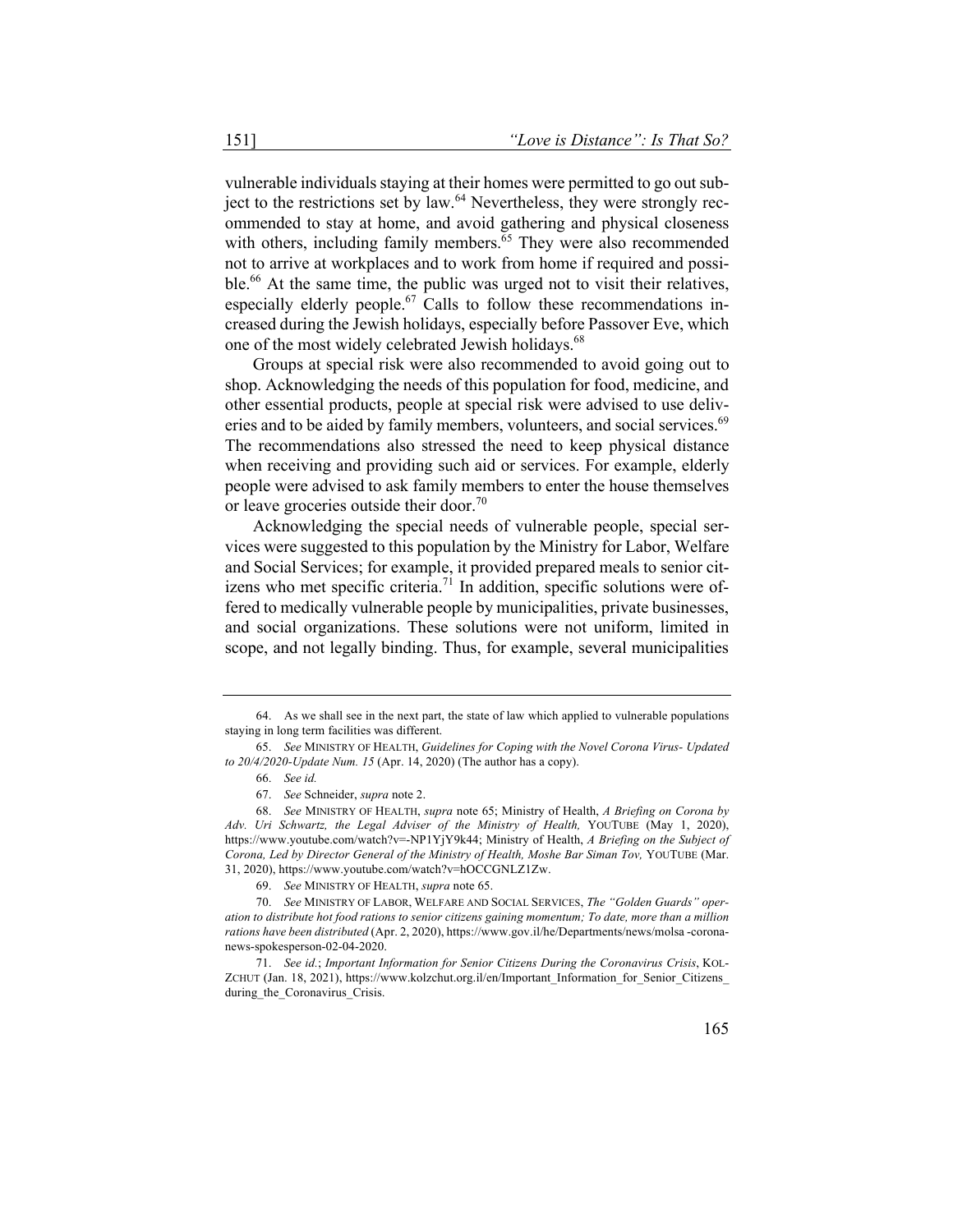decided to open parks and playgrounds for children with disabilities, while others made no exclusions.<sup>72</sup> Some supermarkets and pharmacies designated special shopping hours or provided special delivery services for elder shoppers.<sup>73</sup> Volunteers also suggested free deliveries of food and medicines for elderly people who needed help, while others suggested technological guidance for elderly people so they would be able to keep in touch with their family and friends.<sup>74</sup>

Starting in mid-April and until the writing of this paper, lockdown measures have been gradually removed or relaxed. As of May 10th, 2020, the general prohibition on going out to public places was cancelled, subject to some restrictions.<sup>75</sup> Moreover, gatherings of people living together in two different households were permitted, thus allowing visitations of families, including elder relatives.<sup>76</sup>

Nevertheless, vulnerable populations were still given special recommendations.<sup>77</sup> They were recommended not to go out (unless for the acceptance of essential services) and to avoid hosting other people in their

74. *See*, *e.g.,* Haimovitch, *supra* note 73; Yudel, *supra* note 73.

75. *See* Ruth Waitzberg & Moriah Ellen, *Israel's Response to the Corona-Virus Pandemic – New Update*, CAMBRIDGE UNIVERSITY PRESS (May 15, 2020), https://www.cambridge.org/core/blog /2020/04/09/israels-response-to-the-coronavirus-pandemic/; Public Health Order, The Novel Corona Virus: Home Insulation and Various Instructions (Temporary Order) (May 10, 2020), art. 3a(c); Emergency Regulations, The Novel Corona Virus: Restrictions of Activity (May 10, 2020); MINISTRY OF HEALTH, *Instructions for a New Routine* (May 12, 2020).

76. *See* Public Health Order, The Novel Corona Virus: Home Insulation and Various Instructions (Temporary Order), (May 10, 2020), art. 3A (b); MINISTRY OF HEALTH, *Instructions for a New Routine* (May 12, 2020) (The author has a copy).

77. The Ministry of Health made it clear that instructions regarding vulnerable populations were recommendations and not binding legal rules. Therefore, vulnerable populations were not legally prevented from going outside or participating in social activities permitted by law. *See* MINISTRY OF HEALTH, *Instructions Addressing the Transitional Period During the Corona Routine* (Apr. 30, 2020), https://www.health.gov.il/hozer/bz-214453920.pdf.

<sup>72.</sup> *See*, *e.g.*, Avihai Haim, *Corona Days: What Municipalities Offer to Children with Disa* $bilities?$  (Apr. 22, 2020), ימי קורונה: מה מציעות העיריות לילדים מיוחדים (shavvim.co.il).

<sup>73.</sup> *See*, *e.g.,* Elad Haimovitch, *Keeping Adults from the Corona: Supermarkets in "Rehovot" Will Open in the Mornings Only to the Elderly*, ARIM NEWS (Mar. 27, 2020), https://www.arimnews.co.il/night/33747; Hani Yudel, *Which Supermarkets are Open at Special*  ?דבלב םירגובמל תודחוימ תועשב תוחותפ ןוזמ תויונח וליא ,(2020 29, .Mar (MOKTE ,*?Only Elderly for Hours* יעוריא םויה | הקטומ) motke.co.il). These initiations were not unique to Israel and appeared in other countries as well. *See, e.g.,* Rosie Perper, *Here are all the major grocery-store chains around the world running special hours for the elderly and vulnerable to prevent the coronavirus spread*, BUSINESS INSIDER (Mar. 19, 2020), https://www.businessinsider.com/coronavirus-stores-special-hours-elderlyvulnerable-list-2020-3; Russell Redman, *Whole Foods puts seniors and at-risk customers first with online grocery pickup*, SN SUPERMARKET NEWS (Apr. 30, 2020), https:// www.supermarketnews.com/online-retail/whole-foods-puts-seniors-and-risk-customers-first-online-grocery-pickup.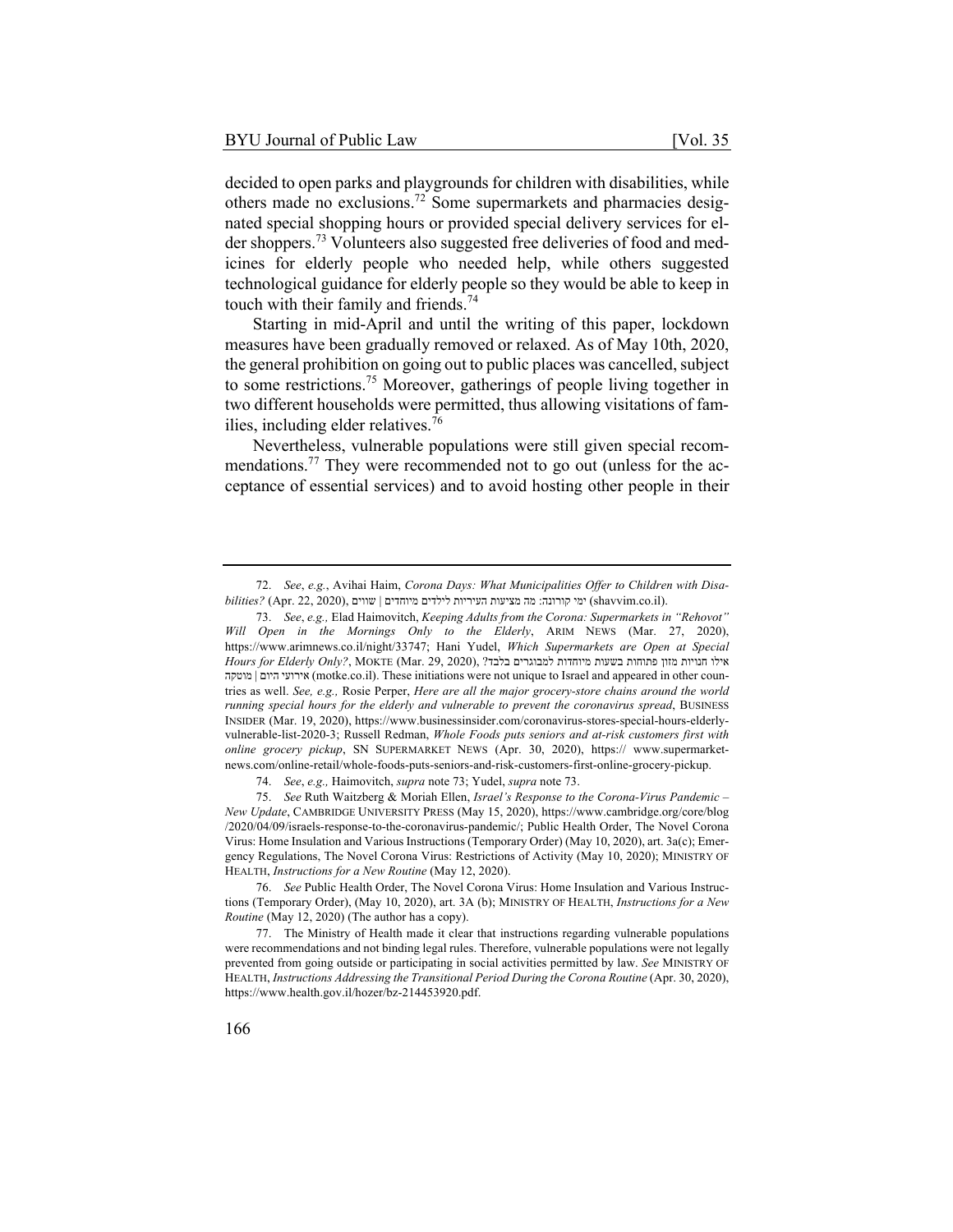residence.78 These recommendations stayed in force even after the general prohibition on going out to public places was cancelled.<sup>79</sup> In fact, as the general lockdown was lifted, the Ministry of Health articulated stricter recommendations for people at maximum risk for severe illness or death if infected. These individuals were advised to stay in full isolation, excluding a spouse or a caregiver, and to go outside under safe conditions only. According to the criteria adopted in this document, five percent of the general population and fifty percent of the population above the age of seventy were to be categorized as an at–maximum–risk population. $80$ 

When family gatherings were finally permitted, special attention was given to visitations of grandparents. Thus, the public was advised to limit visitation to one nuclear family, to avoid gathering at their homes, and to limit the number of visitors so that keeping two meters distance would be possible. Visitors were advised to wash their hands; avoid kissing, hugging, and any other form of touching; keep the windows and doors open; and be seated in an open area where possible. $81$ 

People with previous medical conditions were also advised not to go to their workplaces.<sup>82</sup> Moreover, while employers were allowed to increase the number of employees in a workplace, an amendment to the law, accepted on April 19th, determined that employers should not allow employees over the age of sixty-seven to enter or stay in the workplace.<sup>83</sup> This restriction was canceled shortly after its enactment.<sup>84</sup>

#### *C. Lockdown in Long-Term Facilities*

As the COVID-19 pandemic spread in Israel, specific restrictions were imposed on people staying in long-term facilities (geriatric institutions, nursing homes, group homes for people with disabilities, assisted living facilities, senior citizen homes, and other welfare institutions). The

<sup>78.</sup> *See* MINISTRY OF HEALTH, *Instructions for a New Routine* (Apr. 26, 2020) (The author has a copy).

<sup>79.</sup> *See* MINISTRY OF HEALTH, *Instructions for a New Routine* (May 12, 2020), *supra* note 76. 80. *See* MINISTRY OF HEALTH, *Instructions Addressing the Transitional Period During the Corona Routine* (Apr. 30, 2020), https://www.health.gov.il/hozer/bz-214453920.pdf.

<sup>81.</sup> *See* MINISTRY OF HEALTH, *Instructions for a New Routine* (May 12, 2020), *supra* note 76.

<sup>82.</sup> *See* MINISTRY OF HEALTH, *Instructions for a New Routine* (Apr. 26, 2020), *supra* note 78.

<sup>83.</sup> *See* Emergency Regulations, Limiting the Number of Employees in a Workplace for the

Purpose of Decreasing the Spread of the Novel Corona Virus (Amendment 4) (Apr. 19, 2020), https://www.gov.il/he/departments/policies/dec4994\_2020.

<sup>84.</sup> *See* Emergency Regulations, Limiting the Number of Employees in a Workplace for the Purpose of Decreasing the Spread of the Novel Corona Virus (Amendment 7) (May 3, 2020), https:// www.gov.il/he/departments/policies/dec5037\_2020.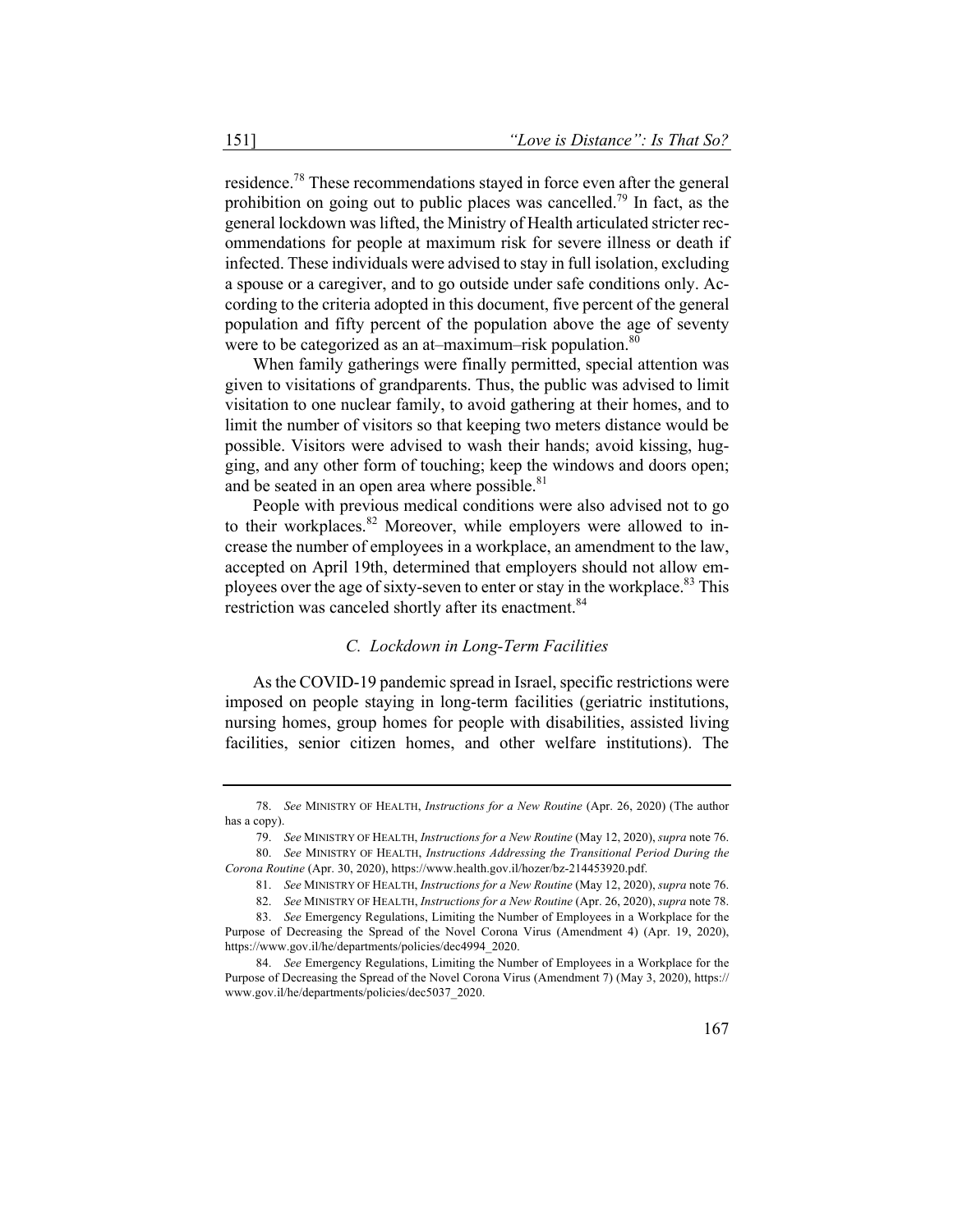adoption of such restrictions was based on the increased risk of developing severe illness faced by many of the tenants of these institutions; the tenant's physical or cognitive difficulty in following safety instructions; and the characteristics of the institutional setting.

Thus, starting in March 2020, strict restrictions were imposed on elderly people living in nursing homes or senior citizens' homes.<sup>85</sup> Visitations were completely banned and meetings with family members were allowed only outside the institution.<sup>86</sup> Tenants unable to leave the institution were excluded from this prohibition. In these cases, a visit of one family member of the first degree or a legal guardian was permitted.<sup>87</sup> Tenants were allowed to leave the facility only for the purpose of meeting family members, provided that the latter were not sick or in isolation, and able to take care of the tenant.<sup>88</sup> Visitations at facilities for individuals with disabilities, who are additionally over the age of fifty or in a geriatric state, were also banned unless a family member of first degree or a guardian asked to meet a tenant.<sup>89</sup> In addition, strict restrictions were imposed on activities inside long-term institutions. For example, mutual activities and dining together were strongly advised against and, when maintained, were bound to rules of physical distancing.<sup>90</sup>

The above restrictions stayed in force until April 21st. From this time onward, and with the decrease in the numbers of confirmed patients and infections, the above instructions were gradually relaxed. Visitations of one visitor (a family member, guardian, main care provider, or a significant other) were allowed for all tenants, and every institution was obligated to take the necessary steps to enable such visitations, subject to the management's discretion and other restrictions concerning the place, duration, and number of visitations per day.<sup>91</sup> Tenants living in welfare

89. *Id.* at 6.2.

<sup>85.</sup> *See* Director General, Ministry of Work, Welfare and Social Services, *Circulate 004-2020- 003 Preparation of Welfare Services for Coping with the Corona Virus-COVID-19-Circulate num.* 4 (Mar. 12, 2020), https://www.gov.il/he/departments/policies/molsa-corona-executive-circu lars-004- 2020-003.

<sup>86.</sup> *Id.* at 5.2, 5.4.

<sup>87.</sup> *Id.* at 5.5.

<sup>88.</sup> *Id.* at 3.12.

<sup>90.</sup> *Id.* at 6.2; MINISTRY OF HEALTH, *Instructions to Limit the Exposure While Coping with the Corona Outbreak in Long Term Inpatient Setting* (Apr. 21, 2020), https://www.health.gov.il/Sub jects/Geriatrics/magen/elderly-care-reducing-exposure-outpatient-setting.pdf, at 6.

<sup>91.</sup> *See id.* at 1.2; MINISTRY OF HEALTH, MOTHERS AND FATHERS SHIELD, *National Plan for Protecting Tenants of Institutions for Elderly, Procedure for Visitations in Institutions for Elderly and People with Disabilities* (Apr. 21, 2020), https://www.health.gov.il/Subjects/Geriatrics/magen/ institution-visit-procedure.pdf.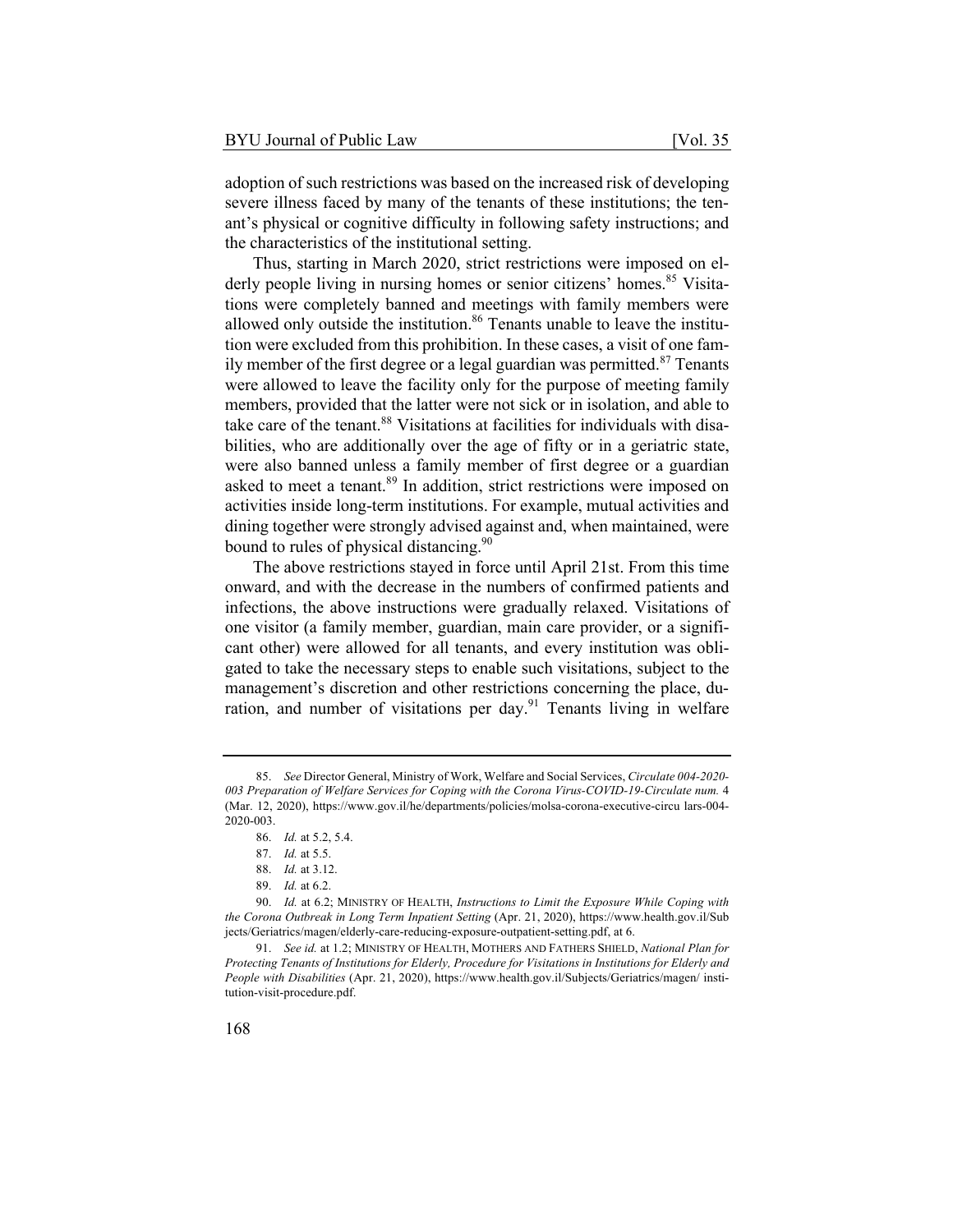facilities were allowed to exit the institutions for family visitations and to utilize the public space—subject to specific instructions and restrictions (e.g., wearing a mask, keeping a distance of two meters).<sup>92</sup> Tenants staying in facilities for people with disabilities were allowed to visit their families, provided that such a visitation was considered to be of therapeutic value.<sup>93</sup> Most tenants were also allowed to go out to special education facilities, day care for adults, and employment facilities.<sup>94</sup>

#### *D. Conclusions*

Several conclusions derive from the analysis of the legal framework: First, for a period of time, a strict lockdown policy was adopted by the Israeli government as the main public health response to the epidemic, during which considerable restrictions on movement and other activities were applied to the public. Subject to numerous exclusions, medically or otherwise vulnerable people were subject to the same restrictions.

Second, familial closeness, in and of itself, did not exclude family members from lockdown restrictions. Instead, sharing the same residence was adopted as the criteria for such exclusions. As a result, social connections between family members that did not share the same residence were severely restricted. This policy was also applied to medically vulnerable family members.

Third, caring for medically vulnerable people through face-to-face encounters was limited to the provision of medical or other assistance.

Fourth, even when going out was allowed, medically vulnerable people were strongly advised to stay at home, not attend workplaces, avoid face-to-face encounters if possible, and take extra care when going out or meeting with family members. The same messages were delivered to the relatives of medically vulnerable people.

<sup>92.</sup> *See* MINISTRY OF HEALTH, *Instructions for the Prevention of Corona for a Tenant Leaving and Returning to Welfare Facilities* (Apr. 26, 2020), https://www.health.gov.il/Subjects/ Geriatrics/magen/magen-precautionary-guidelines.pdf.

<sup>93.</sup> *See* MINISTRY OF HEALTH, MOTHERS AND FATHERS SHIELD, *National Plan for Protecting Tenants of Institutions for Elderly, Instructions for Family Visitations of Tenants Leaving in Facilities for People with Disabilities* (Apr. 30, 2020), https://www.health.gov.il/Subjects/Geriatrics /magen/magen-family-visit-guidelines.pdf.

<sup>94.</sup> *See* MINISTRY OF LABOR, WELFARE AND SOCIAL SERVICES, *Returning to New Routine-Phase 1* (May 4, 2020), https://www.gov.il/BlobFolder/policy/molsa-back-to-routine-part1/he/Popul ations Disabilities molsa-back-to-routine-part1.pdf. Tenants with a high risk to develop severe illness were excluded from this instruction.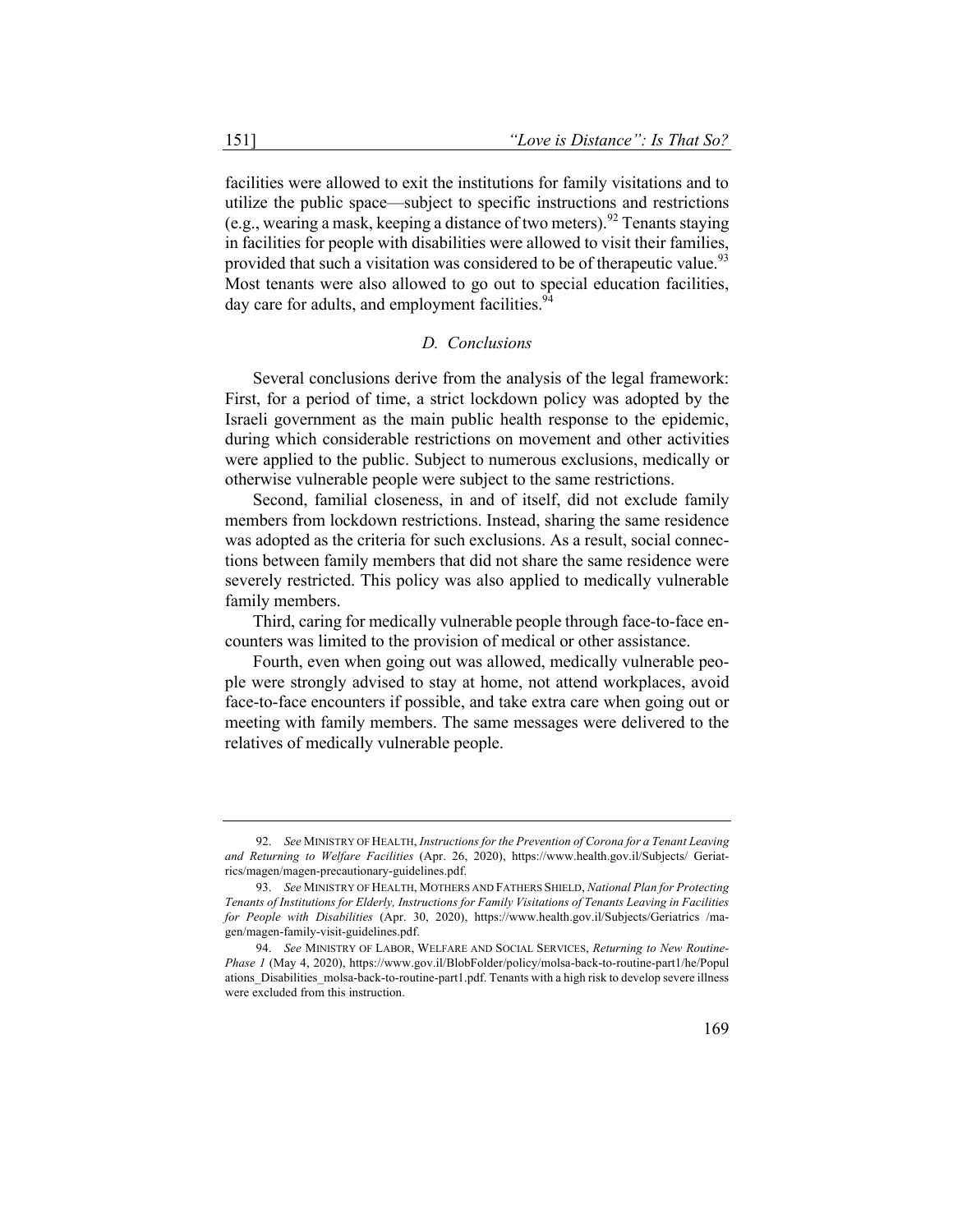| BYU Journal of Public Law | [Vol. 35] |  |
|---------------------------|-----------|--|
|---------------------------|-----------|--|

Fifth, few initiatives were undertaken to provide medically vulnerable people safe public spaces. Nevertheless, they were limited in scope, not uniform, and not legally binding.

Sixth, segmentation of the population into risk groups was part of the strategy adopted by the Israeli Ministry of Health when lifting the lockdown.

Finally, medically vulnerable people staying in long-term facilities were subject to stricter lockdown measures which further limited their ability to meet with family members, friends, and other tenants; take part in social activities; and go out.

# IV. PLANNING LOCKDOWN STRATEGIES: APPLYING A RELATIONAL PUBLIC-HEALTH PERSPECTIVE

Keeping in mind the lockdown strategy adopted by the Israel Ministry of Health, this part applies a relational perspective to the planning of lockdown strategies. The first part of the discussion suggests a critical overview of the justifications for applying strict lockdown rules on medically vulnerable people. In the second part, I articulate the ethical guidelines that policymakers should consider when planning lockdown strategies. Then, in the third part, I present some practical recommendations.

## *A. The Justifications for Applying Strict Lockdown Strategy on Vulnerable People: A Critical Overview*

The first possible justification for applying a strict lockdown strategy on vulnerable people is rooted in a rights-based liberal approach. According to this approach, the risk posed to public interests by the infection of medically vulnerable individuals justifies the restriction of their freedoms.

This justification starts by pointing to the fact that—facing an increased risk to develop severe illness—vulnerable people, if infected, may overwhelm the health system.<sup>95</sup> Consideration should also be given to the increased risk of vulnerable people that could die if infected. Apart from the loss of lives, which is a negative outcome in itself, attention should also be given to the emotional effects such a loss has on a community and its members. Whether it is the loss of a family member, a friend, or an important member of the community; the view of bodies accumulated; or

<sup>95.</sup> *See* Julian Savulescu & James Cameron, *Why Lockdown of the Elderly is not Ageist and Why Levelling Down Equality is Wrong*, 46 J. MED. ETHICS 717 (2020).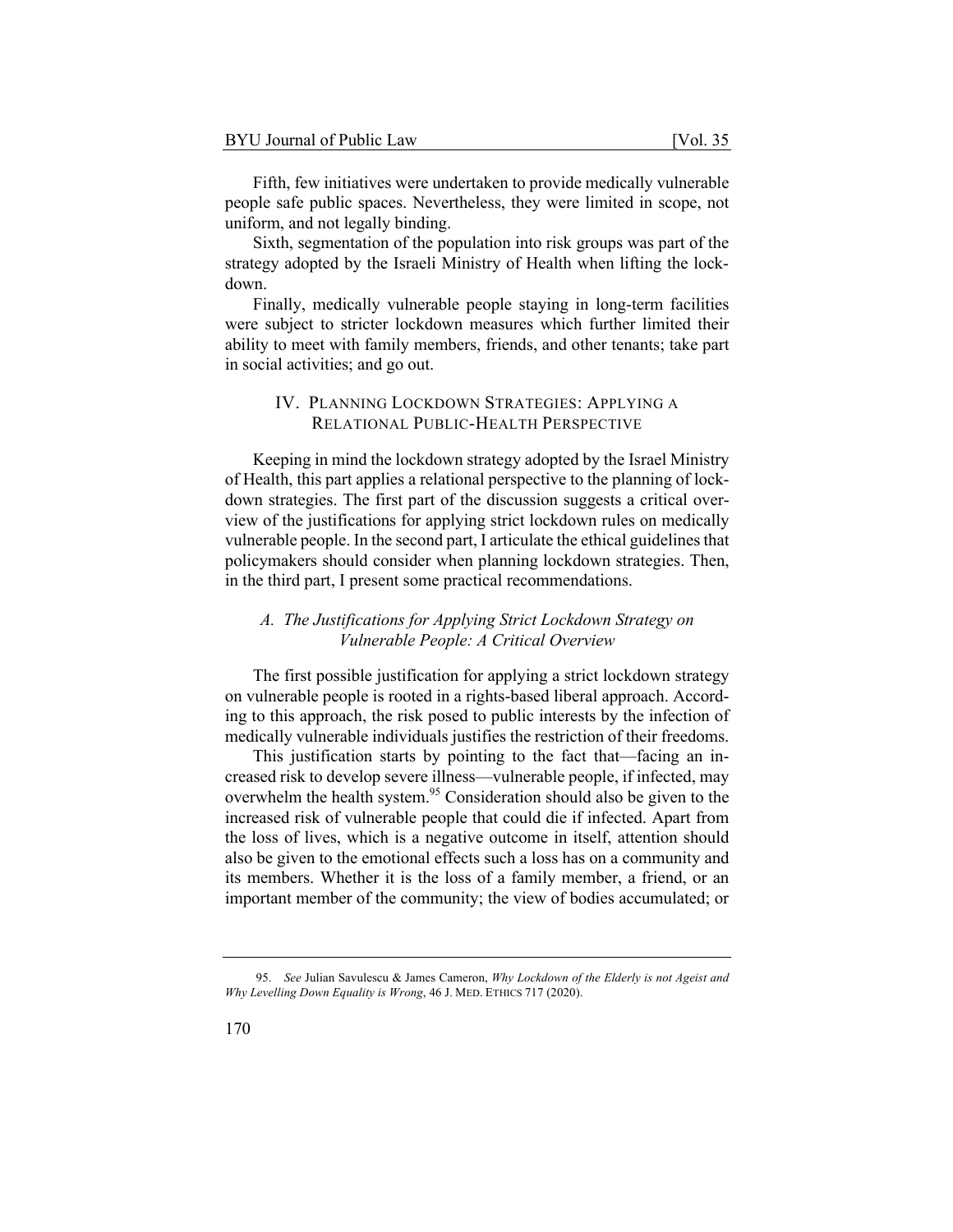acknowledging the number of lives that were lost, the emotional wellness of the community and its members may be endangered.

Others claim that the public interest in preserving the economy overcomes the rights of vulnerable people. An example for the adoption of such an approach can be found in discussions addressing strategies for lifting the lockdown. Many claim that the interest in preserving the economy necessitates lifting the lockdown, while keeping vulnerable people shielded in their homes. Supporters of this approach point to the benefits of such a strategy—it would enable the economy to recover while protecting the most vulnerable from the virus.<sup>96</sup>

By applying a relational theory to public health, I would like to challenge this justification. This does not mean that I reject the idea that under certain circumstances an individual's freedoms should be restricted for the public good. Nevertheless, I think that the justifications presented above for restricting vulnerable people's freedoms are superficial, mainly because they ignore the fact that people are social human beings, interdependent, and socially constructed. Thus, in weighing the benefits and costs of restricting vulnerable people's freedoms, these justifications ignore the importance of social connections to human existence. They fail to acknowledge the role social relationships play in the constitution and shaping of our identities, as well as in the preservation of our mental and physical wellbeing.  $97$  There is a growing body of research indicating that chronic loneliness and isolation, especially among elderly people, contributes to a cycle of illness, health care utilization, and decreased wellbeing.<sup>98</sup> Data also suggest that depression, anxiety, and stress were increased in elderly people and patients with cognitive impairment under continued

<sup>96.</sup> For such an approach, *see*, *e.g.*, Daron Acemoglu et al., *The Road to Recovery: How Targeted Lockdowns for Seniors Can Help the U.S. Reopen*, TIME (May 21, 2020), https://time .com/5840194/targeted-lockdowns-coronavirus/; HM GOVERNMENT, *OUR PLAN TO REBUILD: The UK Government's COVID-19 Recovery Strategy* (May 2020), https://assets.publishing.ser vice.gov.uk/government/uploads/system/uploads/attachment\_data/file/884760/Our\_plan\_to\_rebuild\_The\_UK\_Government\_s\_COVID-19\_recovery\_strategy.pdf; Agomoni Ganguli-Mitra et al., *Segmenting Communities as Public Health Strategy: A View from the Social Sciences and Humanities*, 5 WELLCOME OPEN RES. 104 (2020), https://doi.org/10.12688/wellcomeopenres.15975.1.

<sup>97.</sup> For a similar claim, *see* Evans, *supra* note 4; National COVID-19 Science Task Force (NCS-TF), *supra* note 16.

<sup>98.</sup> *See* Kerstin Gerst-Emerson & Jayani Jayawardhana, *Loneliness as a Public Health Issue: The Impact of Loneliness on Health Care Utilization Among Older Adults*, 105 AM. J. PUB. HEALTH. 1013 (2015); C. Waldegrave, *Health and Well-Being Impacts of Both Social Connection and Loneliness Among Older People*, INNOVATION IN AGING 1000 (2017); Pedro L. Valenzuela et al., *Coronavirus Lockdown: Forced Inactivity for the Oldest Old*?, 21 J. AM. MED. DIR. ASS'N 988 (2020).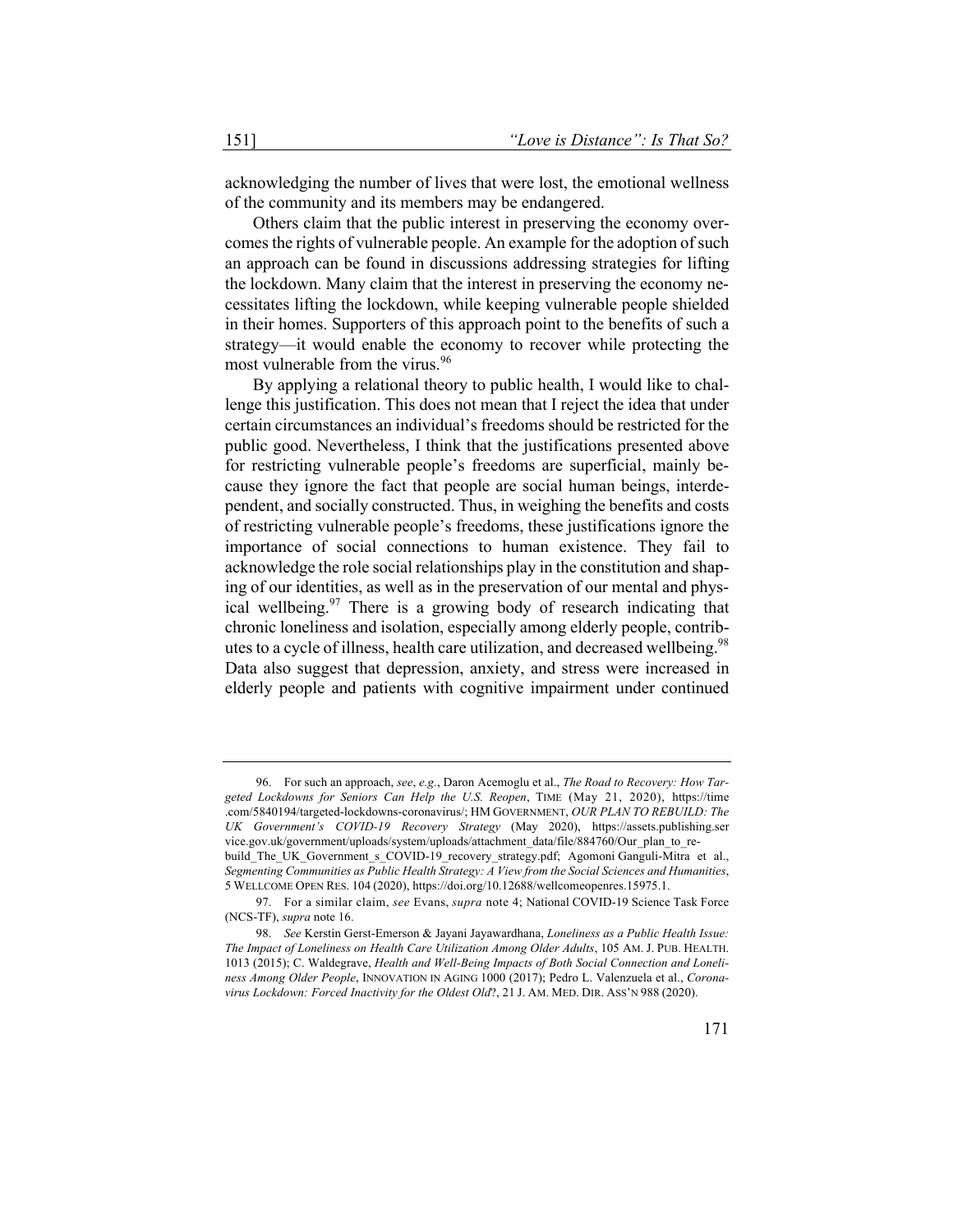lockdown.<sup>99</sup> It is therefore not surprising that some ethicists expressed a concern over the effects of a prolonged lockdown on the physical and mental wellness of vulnerable people.<sup>100</sup>

Moreover, these justifications ignore patterns of systematic social injustice toward medically vulnerable people, and thus carry the risk of deepening it. Medically vulnerable people are often the subject of exclusion and discrimination due to their age or disability. Keeping them in a prolonged lockdown while allowing all others to return to the public sphere carries the risk of increasing the exclusion and discrimination that these groups already experience.<sup>101</sup> Out of sight, excluded from the public sphere, and banned or unable to take part in social activities, vulnerable individuals will soon become invisible.<sup>102</sup> Their access to social goods, such as rights and opportunities, will be further limited. A society whose elderly and disabled are confined to their residences might forgo efforts aimed to enable them to be part of social life, for example, by ensuring accessibility to public premises. It follows that the costs involved in applying a continued lockdown on medically vulnerable people extend the emotional and physical deterioration, which are the result of prolonged loneliness. It includes the costs involved in social injustice.

<sup>99.</sup> *See* B. Lara et al., *Neuropsychiatric Symptoms and Quality of Life in Spanish Patients with Alzheimer's Disease During the COVID-19 Lockdown*, 27 EUR. J. NEUROLOGY 1744 (2020); Ziggi Ivan Santini et al., *Social Disconnectedness, Perceived Isolation, and Symptoms of Depression and Anxiety Among Older Americans (NSHAP): A Longitudinal Mediation Analysis*, 5 LANCET PUB. HEALTH 62 (2020). These findings are supported by experiences of vulnerable people while being under lockdown. *See, e.g.*, Gloria Jackson as told to Eli Saslow, '*I Apologize to God for Feeling this Way',* WASHINGTON POST (May 2, 2020), https://www.washingtonpost.com/nation/2020/05/02/el derly-woman-coronavirus-lonely-expendable/?arc404=true; Amir Alon, *"Do not forget me": Residents of nursing homes are demanding the removal of restrictions,* YNET (May 5, 2020), https://www.msn.com/he-il/news/other/<br/>ntextrand-dropsin-prince-ir-prince-in-prince-in-prince-inqsB.

<sup>100.</sup> *See*, *e.g*., Caroline Abrahams, *Is a lengthy lockdown for older people on the way?,* AGEUK (Apr. 26, 2020), https://www.ageuk.org.uk/discover/2020/04/lengthy-lockdown-coronavirus/; Kate Proctor, *longer lockdown for over-70s 'could create sense of victimisation',* THE GUARDIAN (Apr. 28, 2020), https://www.theguardian.com/society/2020/apr/28/longer-lockdown-for-over-70s-could-create-sense-of-victimisation; Eva Feder Kittay, *Invisible vulnerables during COVID-19: Persons with intellectual disabilities forgotten in the COVID-19 pandemic,* QUOI MEDIA GROUP (June 27, 2020), https://quoimedia.com/invisible-vulnerables/; Silvia Camporesi, *It didn't have to be this way*, AEON (Apr. 27, 2020), https://aeon.co/essays/a-bioethicist-on-the-hidden-costs-of-lockdown-in-italy?fbclid =IwAR0PtF2TA0r1NCyvd16DKPLb-6yVDcP-aAmu9ho8CqL-wu1R3DdjsbmmqSM; Pnina Sharvit Baruch, *Emerging from the Coronavirus Crisis: What Say the Elder Population*?, INSS INSIGHT No. 1303 (Apr. 21, 2020), https://www.inss.org.il/publication/seniors-and-coronavirus/.

<sup>101.</sup> For a similar argument, *see* National COVID-19 Science Task Force (NCS-TF), *supra* note 16; Baruch, *supra* note 100.

<sup>102.</sup> For a similar argument, *see* Ganguli-Mitra et al., *supra* note 96; John Harris, *Coronavirus has deepened prejudice against older people*, THE GUARDIAN (Apr. 26, 2020), https://www.the guardian.com/commentisfree/2020/apr/26/prejudice-older-people-coronavirus.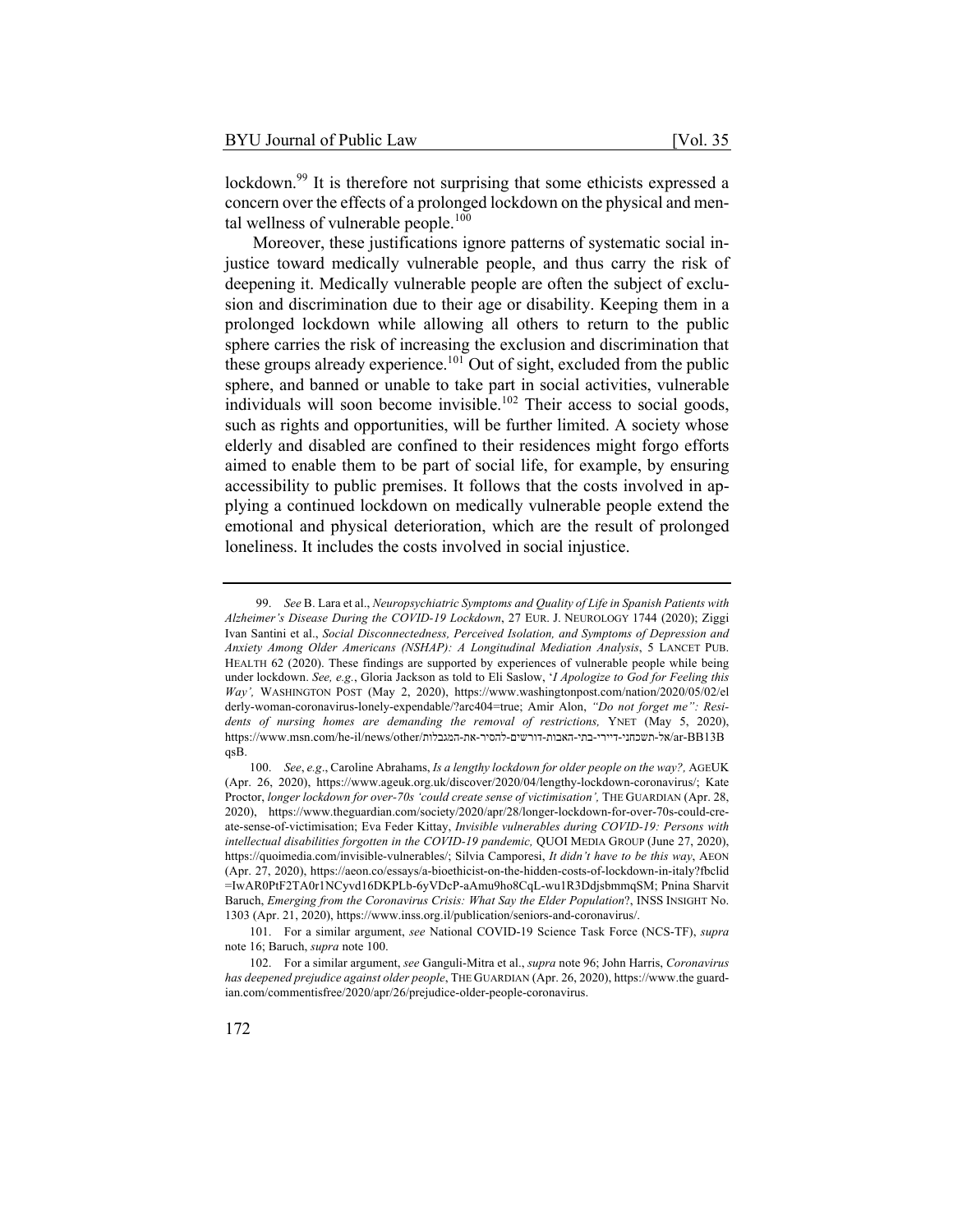Another shortcoming of a rights-based individualistic justification is that it fails to acknowledge the interdependence of members of the community. While vulnerable people are dependent on others, others are also dependent on them. For many, familial or communal relationships with people considered to be medically vulnerable are of practical importance. Grandparents take care of their grandchildren, thus allowing parents of young children to work. The retired elderly and people with pre-medical conditions who are unable to work often contribute to society by volunteering, thus saving the costs of employing workers and enabling the provision of services despite a resource shortage. Vulnerable people who continue to work, despite their age or medical condition, have the experience and unique insights attached to old age and different life experiences. Finally, vulnerable people, especially elderly people, have an important role in the preservation of specific economic sectors such as travel and leisure.<sup>103</sup> As these examples illustrate, allowing vulnerable people to preserve their social functions does not only benefit them. There is a real monetary value to others and to the society that should be considered when addressing possible public health responses.

In sum, from a relational perspective, confining medically vulnerable people to their residences for a prolonged period involves considerable costs to vulnerable people as well as to society.

At the same time, the results of different lockdown strategies are not yet fully known. In addition, there is evidence that the risk of infection can be decreased by protective measures (i.e., putting on a mask and keeping two meters of distance).<sup>104</sup> When considered all together, the weakness of the justification presented above is revealed.

A rights-based liberal approach may justify the confinement of medically vulnerable people to their homes for another reason: focusing on their right to be treated as an equal and valuable human being, some have argued that the desire to shield vulnerable people by confining them to their

<sup>103.</sup> For a similar argument, *see* Abrahams, *supra* note 100.

<sup>104.</sup> See Stephen John, *The Ethics of Lockdown: Communication, Consequences, and the Separateness of Persons*, KENNY INST. OF ETHICS J. (2020) (Special Issue), https://kiej.georgetown .edu/ethics-of-lockdown-special-issue/; Max Fisher, *Reopenings Mark a New Phase: Global 'Trialand-Error' Played out in Lives*, N.Y. TIMES (May 7, 2020), https://www.nytimes.com/2020/05/07/ world/europe/coronavirus-reopening-costs.html; Ivan Semeniuk, *The leeway factor: As coronavirus lockdowns lift, how far can we return to normal without trigging a second wave?,* THE GLOBE AND MAIL (May 23, 2020), https://www.theglobeandmail.com/canada/article-the-leeway-factor-as-coronavirus-lockdowns-lift-how-far-can-we/; Baruch, *supra* note 100.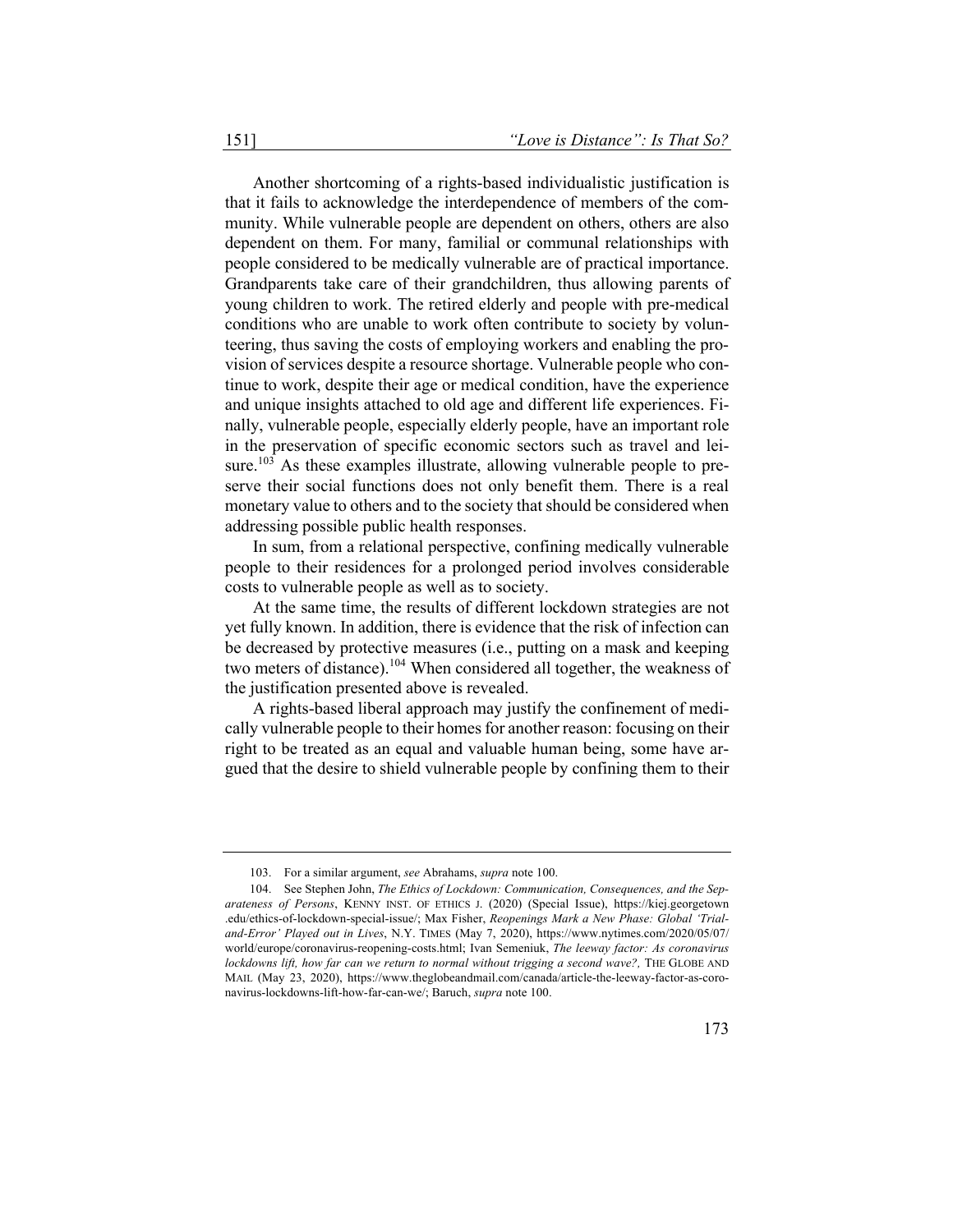residence is an honest expression of the value society places on their lives. $105$ 

While caring for the lives of vulnerable people is an expression of the value society ascribes to them, putting them in lockdown is a poor way to express their value—mainly because it is an easy solution that requires little from other members of society. From a relational perspective, caring for vulnerable people and valuing them requires more than that. It requires policymakers to acknowledge that being alive means more than staying alive. Having social connections with others, being part of a community, and participating in social activities are among the things that make us human. Showing respect for the lives and value of vulnerable people should express this idea. Therefore, efforts should be made not only to protect vulnerable people from infections but also to enable them to keep their social connections and be part of society.

Another possible justification for applying a strict lockdown policy on vulnerable people is rooted in the principle of autonomy. According to this argument, vulnerable people who demand to be excluded from strict lockdown orders, or to be allowed to go out when the lockdown is lifted, are not acting autonomously. Their demands are the result of a misunderstanding of the risks they face and the benefits of staying at home (for them and for the community). As such, they do not reflect their real preferences and should be ignored.

However, this justification has two flaws. First, it ignores the importance and centrality of social connections to human lives. For many vulnerable people who are not able to meet with family members and friends, having limited opportunities to maintain social connections, being excluded from social activity, and being forced to stay at home—in short, being lonely—is much worse than death. Others may feel that it is a risk worth taking considering the life they have already lived and their short life expectancy (whether due to age or illness). For these people, losing what remained of their life is not such a devastating possibility compared to the personal costs involved in losing social connections.<sup>106</sup> These people may be fully aware of the increased risk they face and fully understand its severity but nevertheless make an autonomous decision not to stay at

<sup>105.</sup> *See* National COVID-19 Science Task Force (NCS-TF), *supra* note 16; Proctor, *supra* note 100.

<sup>106.</sup> For a similar claim, *see* Marianne Taylor, *Marianne Taylor: The lockdown exit plan is ageist. Over-70s can decide what's best for their health*, THE HERALD (Apr. 27, 2020), https://www. heraldscotland.com/news/18407213.marianne-taylor-lockdown-exit-plan-ageist-over-70s-can-decide -best-health/.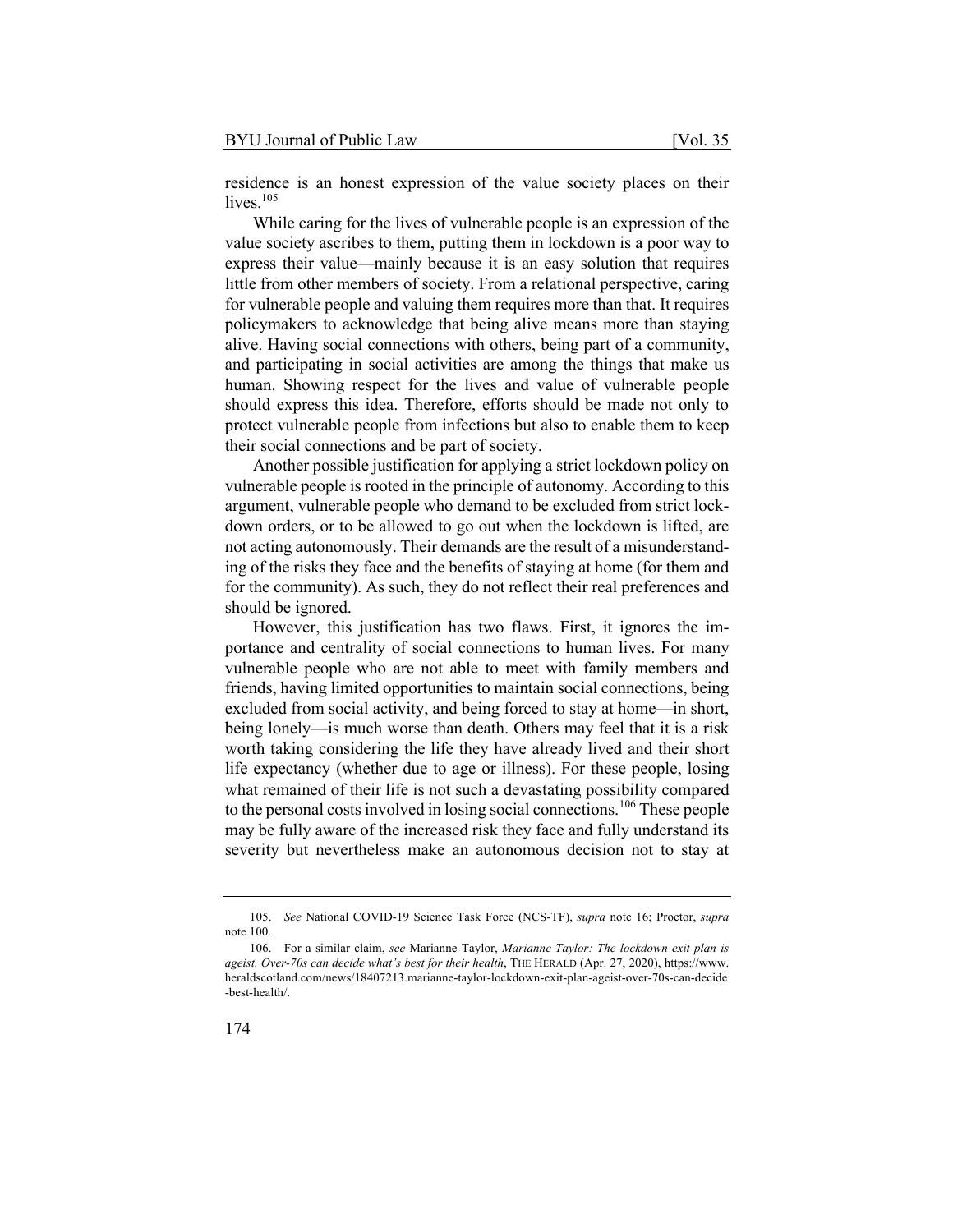home. Whether it is because they consider the alternative to be worse, or because they think that dying is not such a terrible thing, from their perspective, it is an informed decision, and, as such, it should be respected.<sup>107</sup>

Nevertheless, the principle of autonomy might provide another justification for applying a strict lockdown policy to vulnerable people. According to this justification, looking at the behavior of vulnerable people during the pandemic reveals that they stay at home even when no legal order compels them to do so.<sup>108</sup> Such a practice suggests that the real preference of vulnerable people, at least those who are informed and rational, is to stay at home, thus protecting themselves as well as the public interest. Therefore, recommending or compelling them through law to stay at home does not infringe on their autonomy. It only clarifies and specifies the rules applied to them and others during the pandemic.

While many vulnerable people choose to stay at home regardless of legal rules that compel them to do so, relational theories question the claim that these choices necessarily reflect their real preference. Instead, it suggests that their choices are shaped by social forces and are the product of social relations. For vulnerable people to leave their residence, others (that is, those who are not vulnerable) should comply with physical distance rules aimed to decrease risk of infection, such as putting on a mask and keeping two meters from one another. Others should also be willing to give up their convenience, preferences, and priorities, to some extent, for example, by shortening their shopping hours to allow vulnerable individuals to shop safely. In contrast, when others do not comply with physical distancing rules or are unwilling to place the needs of others before their own, vulnerable people do not have a real choice but to protect themselves by staying at home. It therefore might be the case that vulnerable people

<sup>107.</sup> For a similar approach, *see* National COVID-19 Science Task Force (NCS-TF), *supra* note 16; Taylor, *supra* note 106; Louise Aronson, *Coronavirus reveals just how little compassion we have for older people*, VOX (Mar. 27, 2020), https://www.vox.com/the-highlight/2020/3/27/ 21195762/cor onavirus-older-people-quarantine-loneliness-health; Baruch, *supra* note 100; Suerie Moon et al., *Continued Confinement of Those Most Vulnerable to COVID-19*, KENNEDY INST. OF ETHICS J. (2020) (special issue), https://kiej.georgetown.edu/continued-confinement-covid-19-special-issue/.

<sup>108.</sup> *See* Gideon Oko, *The number of respirators does not skyrocket-because the elderly simply do not leave the house*, N12 (Mar. 7, 2020, 6:09 PM), https://www.mako.co.il/news-lifestyle/2020\_q3/ Article-d149e5c79251371027.htm; Romy Ellenbogen, *As Florida relaxes COVID restrictions, many still choose to stay at home*, TAMPA BAY TIMES (May 29, 2020), https://www.tampabay.com/news/ health/2020/05/29/as-florida-relaxes-covid-restrictions-many-still-choose-to-stay-at-home/; Alyson Rudd, *Coronavirus lockdown: vulnerable young choose to stay home despite rules lifting*, THE TIMES (June 6, 2020), https://www.thetimes.co.uk/article/coronavi rus-lockdown-vulnerable-young-chooseto-stay-home-despite-rules-lifting-0w53z96kr.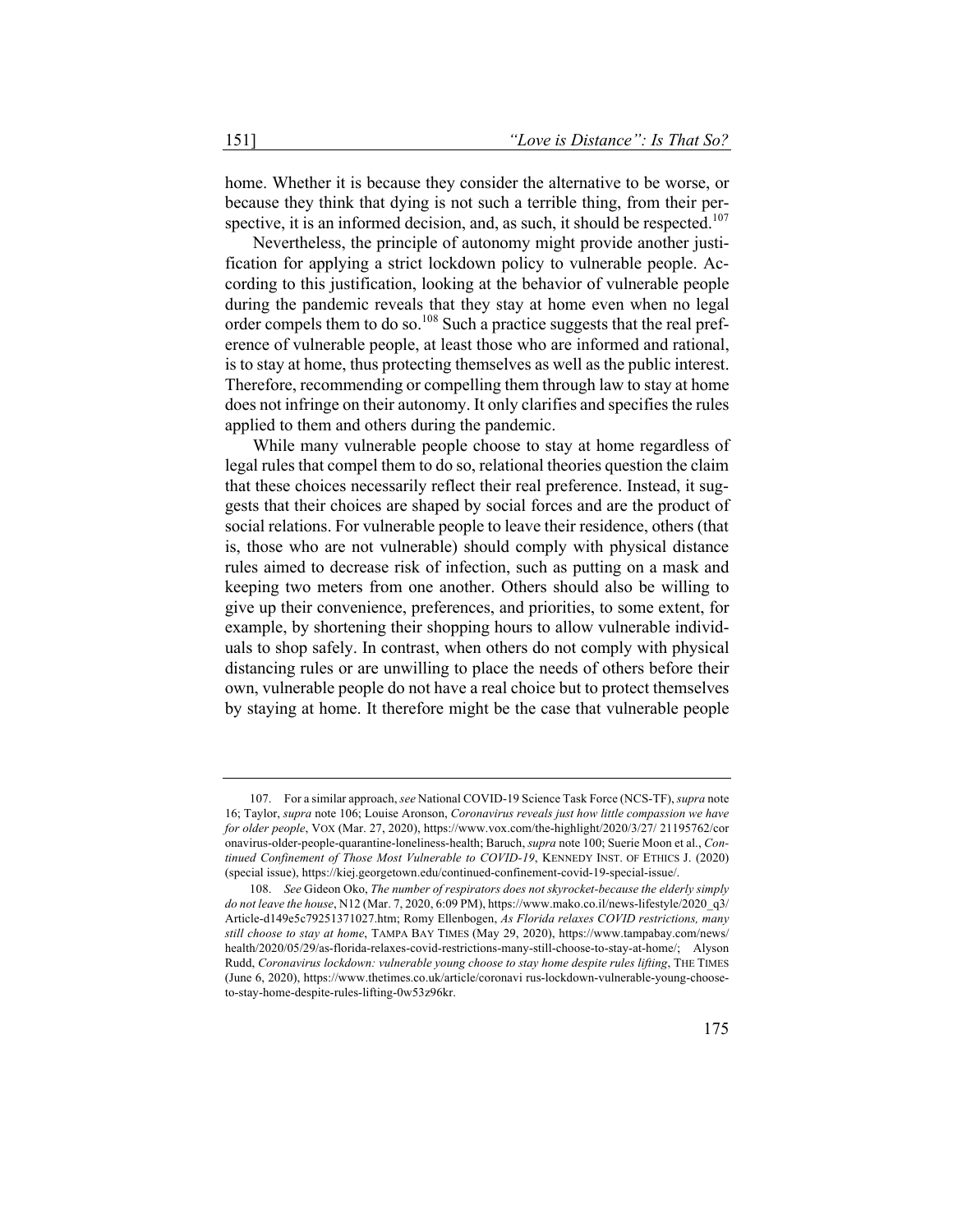choose to stay at home because social forces do not leave them any other option, not because this is really what they want.

To conclude, when observed from the perspective of relational theories, the principle of autonomy cannot provide a sound justification for applying a strict lockdown strategy to medically vulnerable people.

#### *B. Planning a Lockdown: The Ethical Principles*

A prominent feature of lockdown strategies is their inevitable influence on social connections. It is therefore not only natural but also imperative to adopt a relational perspective when planning lockdowns.

Applying a relational perspective to the discussion, policymakers should be guided by several principles. First and foremost, social connections have a crucial part in maintaining our physical and mental wellbeing. Therefore, when adopting lockdown as a public health response to an epidemic or discussing strategies to lift it, consideration should be given not only to the public interest in preventing the spread of the epidemic or in preserving the economy, but should also be given to the negative effects of limiting an individual's opportunities to maintain and create social connections. While this is true for all individuals, special attention should be given to the effects of prolonged loneliness on vulnerable people. As noted above, numerous studies indicate that prolonged loneliness has a significant contribution to the mental and physical deterioration of vulnerable people.<sup>109</sup> Acknowledging the importance of social connections for vulnerable individuals, policymakers should consider these findings when weighing the costs and benefits of different lockdown strategies.

That does not necessarily mean that vulnerable people cannot be subject to restrictions during an epidemic. Protecting other vulnerable individuals may justify such restrictions. Nevertheless, relational ethics urges policymakers to seek creative strategies that will provide vulnerable people the protection they need (thus protecting the public interest), while also allowing them to keep their social connections, participate in social activities, and be part of the public sphere.

Second, special attention should be given to the fact that vulnerable people often experience lockdown differently from non-vulnerable people. Thus, elderly people living in their homes may experience loneliness more intensely than others, simply because most of them live alone or with one other person (a spouse or a caregiver). A considerable number of

<sup>109.</sup> *Id.*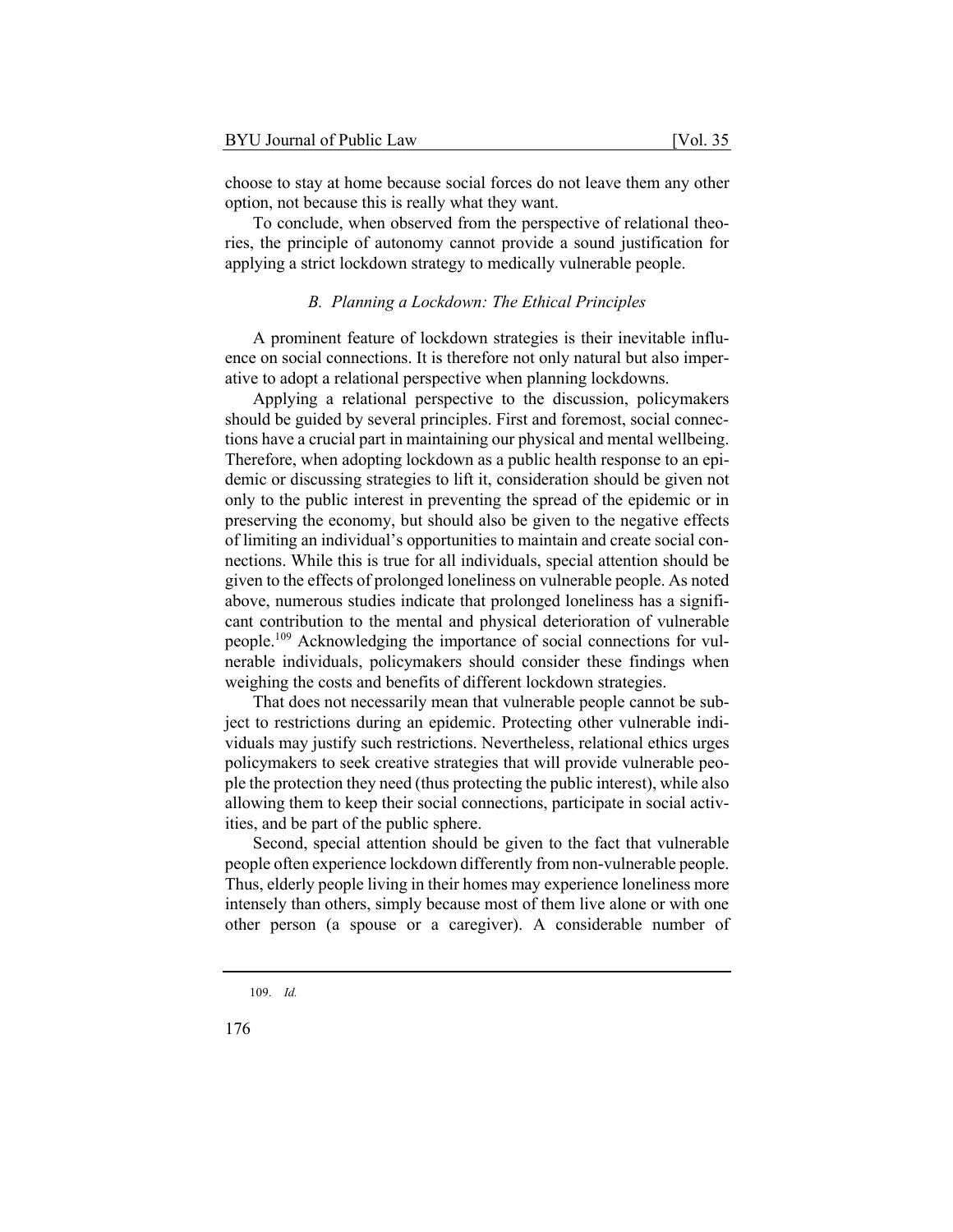vulnerable people are unable to entertain themselves during a lockdown through sports, cooking, or DIY projects, because they are physically unable to take part in such activities or are unable to finance them. For them, meeting family members and friends, taking part in social activities, or just taking a walk outside are crucial parts of their lives. Finally, while many can use technological devices to communicate with family, friends, and the outer world, vulnerable people (especially elderly people) often do not have the required skills or the technology to do so.<sup>110</sup> When observed from the perspective of relational theories, these examples call policymakers to be attentive to the special experience of vulnerable people during a lockdown.

Third, policymakers should be aware of the possible connection or overlap between medical vulnerability and other types of vulnerability. There are findings connecting medical risk factors—such as high blood pressure, diabetes, and obesity—to socioeconomic determinants. Being socially disadvantaged (due to gender, race, ethnicity, education, and economic status) increases the probability of being medically vulnerable.<sup>111</sup> Moving to the COVID-19 pandemic, it is therefore reasonable to assume that socially-disadvantaged individuals face an increased risk of developing severe illness if infected.<sup>112</sup> In addition, a considerable part of medically vulnerable people are elderly people and people with disabilities who are the subject of discrimination and exclusion in many other contexts. A relational approach to public health calls policymakers to consider these connections when planning lockdown strategies. To be more specific, policymakers should address at least two questions: How does having several vulnerabilities affect the experience of the individual during lockdown?

<sup>110.</sup> *See* BT, *Fears for over-70s struggling with digital isolation during lockdown*, TOTAL TELECOM (May 14, 2020), https://www.totaltele.com/505918/Fears-for-over-70s-struggling-withdigital-isolation-during-lockdown; Natalie Spagnuolo & Michael Orsini, *COVID-19 visitation bans for people in institutions put many at risk in other ways*, CBC (Mar. 29, 2020), https://www.cbc.ca/ news/opinion/opinion-covid-19-public-health-institutions-risk-1.5510546.

<sup>111.</sup> *See* Paula Braveman, Laura Gottlieb, *The Social Determinants of Health: It's Time to Consider the Causes of the Causes*, 129 PUB. HEALTH REPS. 19 (SUPP. 2 2014); Paula A. Braveman et al., *Socioeconomic Disparities in Health in the United States: What the Patterns Tell Us*, 100 AM. J. PUB. HEALTH S186 (SUPP. 1 2010).

<sup>112.</sup> *See Assessing Risk Factors for Severe COVID-19 Illness*, CDC (Nov. 30, 3030), https://www.cdc.gov/coronavirus/2019-ncov/covid-data/investigations-discovery/assessing-risk-factors.html; Wyatt Koma et al., *Low-Income and Communities of Color at Higher Risk of Serious Illness if Infected with Coronavirus*, KAISER FAMILY FOUNDATION (KFF) (May 7, 2020), https://www.kff.org /coronavirus-covid-19/issue-brief/low-income-and-communities-of-color-at-higher-risk-of-seriousillness-if-infected-with-coronavirus/.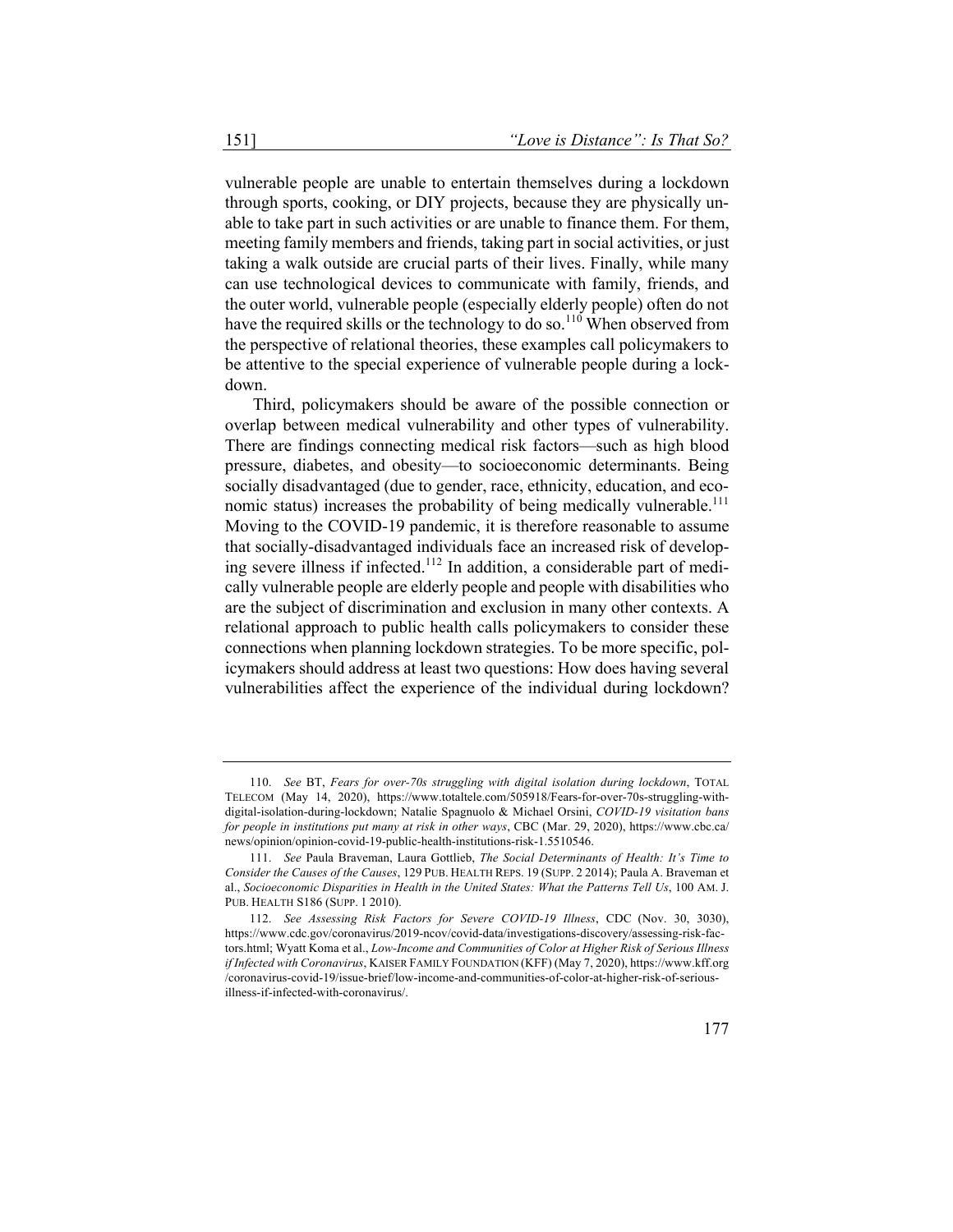How are different lockdown strategies expected to affect the individual's vulnerability in other contexts for the long run? $113$ 

Fourth, while providing food, medical treatment, and other essential services to vulnerable people is a necessary condition for maintaining their physical and mental wellbeing, it is not enough. From a relational perspective, *care* means more than providing individuals their basic needs. Care includes showing attentiveness, empathy, and sympathy; preventing vulnerable people from becoming invisible; and making sure they will not be abandoned. As a practical matter, it requires the enabling and maintaining of direct and meaningful communication with vulnerable people, which will allow them to share their thoughts, experiences, and fears. According to this approach, leaving groceries and medicines at the door or providing prepared meals for vulnerable people, though important, should not be considered as providing vulnerable people the care they need.<sup>114</sup>

Fifth, decisions about lockdown strategies should consider the preferences and risk perceptions of vulnerable people.<sup>115</sup> A refusal to stay at home, irrespective of the increased risk to develop a severe illness (which may seem to be irrational at first glance), may, in fact, reflect a conscious decision to take that risk. Applying this insight when planning lockdown strategies means, first and foremost, that vulnerable people should be given the opportunity to present their preferences to policymakers (directly or through representation groups) and that policymakers should seriously consider them.<sup>116</sup> It also means that vulnerable people should be given the opportunity to make autonomous decisions whether to stay at home. That means that they should be provided with full and accurate

<sup>113.</sup> For the claim that in the planning of public health strategies, policy makers should consider how social inequalities will be exacerbated, *see* Ganguli-Mitra et al., *supra* note 96.

<sup>114.</sup> For a similar approach, *see*, *e.g.*, Acemoglu et al., *supra* note 96. Acemoglu et al. do not ignore the need to maintain the social connections of vulnerable people under lockdown, but seemingly do give more weight to the need to provide them essential services.

<sup>115.</sup> For a similar claim, *see* Moon et al., *supra* note 107.

<sup>116.</sup> For a similar approach, *see* National COVID-19 Science Task Force (NCS-TF), *supra* note 16. *See also* Ayesha Ahmad et al., *What does it mean to be made vulnerable in the era of COVID-19?*, 395 THE LANCET 1481 (May 9, 2020), https://www.thelancet.com/action/showPdf?pii=S0140- 6736%2820%2930979-X; Ganguli-Mitra et all, *supra* note 96. The decision as to whether to stay at home or not was voiced by vulnerable people themselves. *See*, *e.g.*, Haim Omer, *Old people of all nations, unite! You have nothing to lose except your confinement cells!* (Apr. 11, 2020), https://www. haimomer-nvr.com/post/old-people-of-all-nations-unite-you-have-nothing-to-lose-except-your-confinement-cells. On the general advantages of engaging the public in the planning of public health strategies during epidemics, *see* Nancy M. Baum et al., "*Listen to the People": Public Deliberation About Social Distancing Measures in a Pandemic*, 9(11) AM. J. BIOETHICS 4, 4 (2009); ROSS UPSUR, JOINT CENTRE FOR BIOETHICS PANDEMIC ETHICS WORKING GROUP, *Public Engagement on Social Distancing in a Pandemic: A Canadian Perspective*, 9(11) AM. J. BIOETHICS 15, 15 (2009).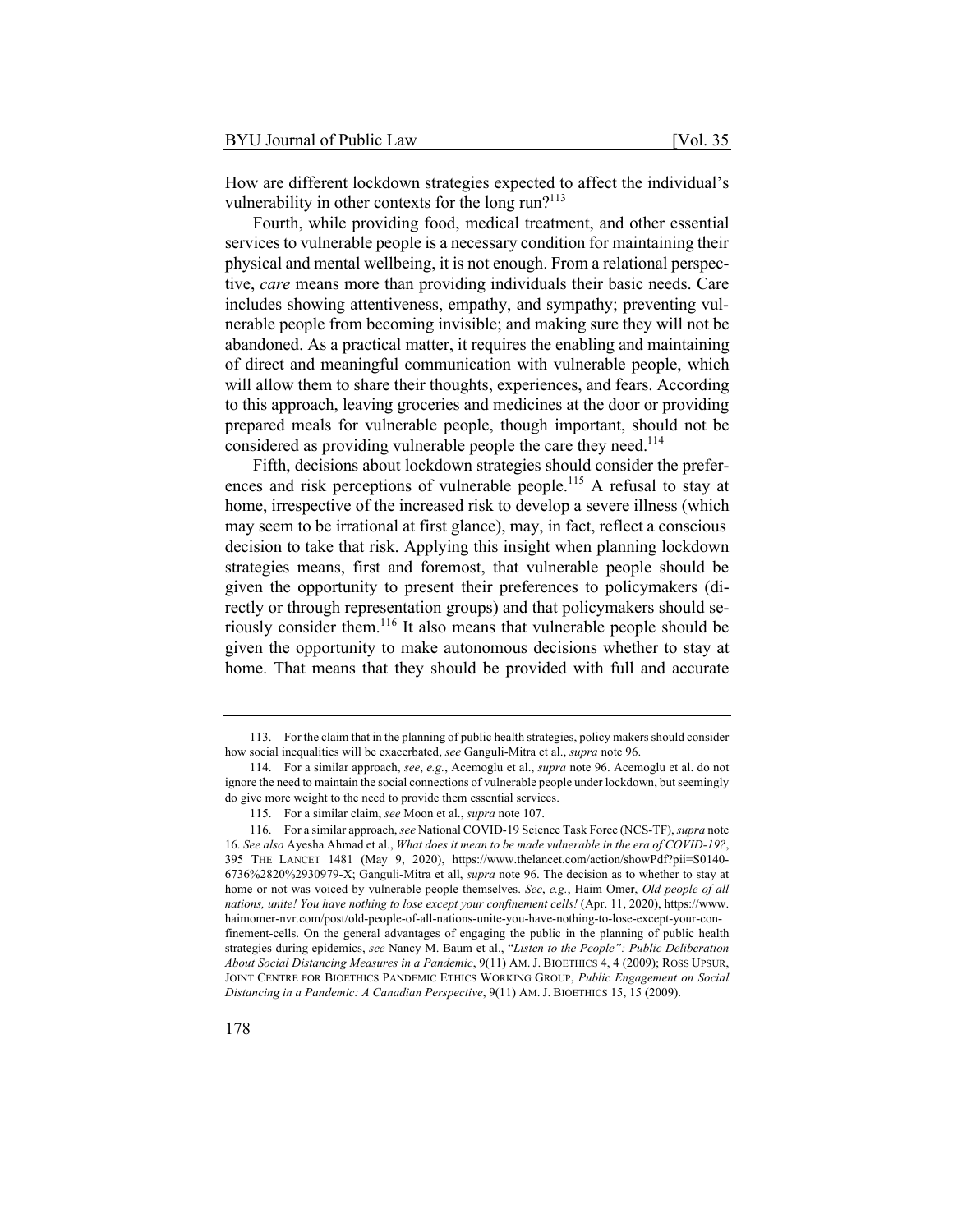information regarding the consequences of different courses of actions.<sup>117</sup> This information should include findings regarding the increased risk to develop severe disease if infected, the medical treatment they might expect if infected (e.g., their entitlement to medical treatment according to priority rules in the case of a shortage of ventilation machines), the risk they pose to others if infected, and the ways to keep social connections while staying at home.

Sixth, when planning lockdown strategies, policymakers should consider the possible effects of preserving the autonomy of nonvulnerable individuals on the autonomy and welfare of vulnerable people. Policymakers should also acknowledge that public health interventions and the choices made by others might deepen or maintain social injustice toward the vulnerable.118 Keeping this in mind, policymakers should consider the expected effect of different lockdown strategies on vulnerable people's access to public goods. Moreover, when behaviors that increase or sustain social injustice toward the vulnerable are identified, policymakers should take measures to prevent them. Individuals should also be encouraged and compelled (if necessary) to act in (relational) solidarity toward vulnerable people. They should be made accountable for their behavior and its effects on the needs and opportunities of vulnerable people. Vulnerable people should not carry alone the burden of protecting themselves from infection. Others should share this burden with them and take the necessary measures for their protection.<sup>119</sup>

Finally, policymakers should be attentive to the needs of vulnerable people who autonomously choose to stay at home. Their preferences and needs should not be overlooked. That means providing them the physical and emotional support they need while they are at home.

Taking all seven insights into consideration, policymakers should search for creative strategies. Such strategies should strive to provide vulnerable people the protection they need (thus protecting the public interest as well), while allowing them to keep their social connections, participate in social activities, and be part of the public sphere, to the extent they choose. That does not mean that vulnerable people cannot be subject to restrictions during an epidemic. Like nonvulnerable people, vulnerable people might justly have their rights and freedoms restricted under certain

<sup>117.</sup> For a similar approach, *see* Taylor, *supra* note 106.

<sup>118.</sup> *Id.*

<sup>119.</sup> Others have the same approach. *See* Sarah-Vaughan Brakman, *Social distancing isn't a personal choice. It's an ethical duty*, VOX (Apr. 9, 2020), https://www.vox.com/future-perfect/2020/ 4/9/21213425/coronavirus-covid-19-social-distancing-solidarity-ethics.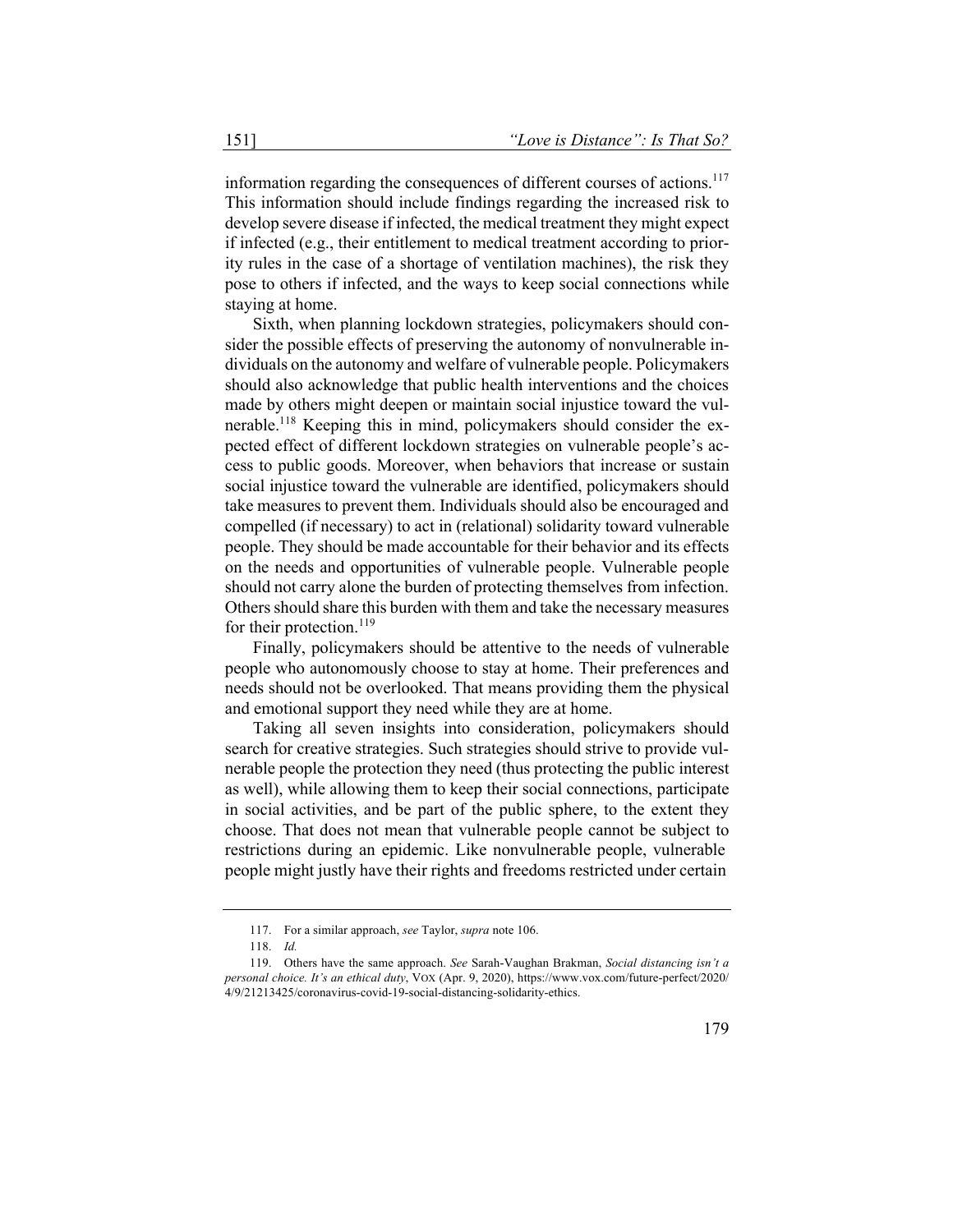circumstances. Nevertheless, when making decisions regarding such restrictions, policymakers should be guided by the insights presented above.

#### *C. Planning a Lockdown: Practical Solutions*

Guided by the ethical guidelines set above, I will present in this part several practical recommendations for policymakers.

Before I begin, several comments are in order. To start with, I do not think that there are any magical or perfect solutions to the challenges policymakers face during epidemics, especially one such as the COVID-19 pandemic. Often, they are forced to choose the least bad solution. Moreover, I do not ignore the possible shortcomings of the recommendations suggested below. At the same time, I believe that when choosing among possible strategies, serious consideration should be given to the needs, wishes, and welfare of medically vulnerable people. As opposed to the policy adopted by the Israeli government, whose main aim was to "flatten the curve," policymakers should acknowledge that preserving public health also means maintaining the relational aspects of human existence and being attentive to the implications of lockdown strategies on vulnerable people.

Second, the strategy presented below is only one possible strategy. While suggesting an ethical framework for discussion, the ethical guidelines presented above enable the adoption of different solutions.

Third, it is not my intention to present a comprehensive lockdown strategy. My aim is to illustrate the practical implications of the ethical guidelines articulated above. Accordingly, the following discussion addresses only some of the challenges that policymakers face. Policymakers will most likely be required to consider additional issues.

Fourth, socioeconomic determinants, culture and religion, the characteristics of the health care system, legal and constitutional arrangements, and epidemiological statistics might all justify the adoption of different public health strategies in different countries, or even in different regions of the same country.

Finally, some of my suggestions require the cooperation of several state authorities, human and technological resources, budgets, and the public. While aware of this fact, I believe that the benefits of considering the needs, preferences, and welfare of vulnerable people should not be ignored as well.

Keeping these comments in mind, I turn to the recommendations. The first recommendation addresses the process of articulating a lockdown strategy. As I already claimed, vulnerable people should be given a voice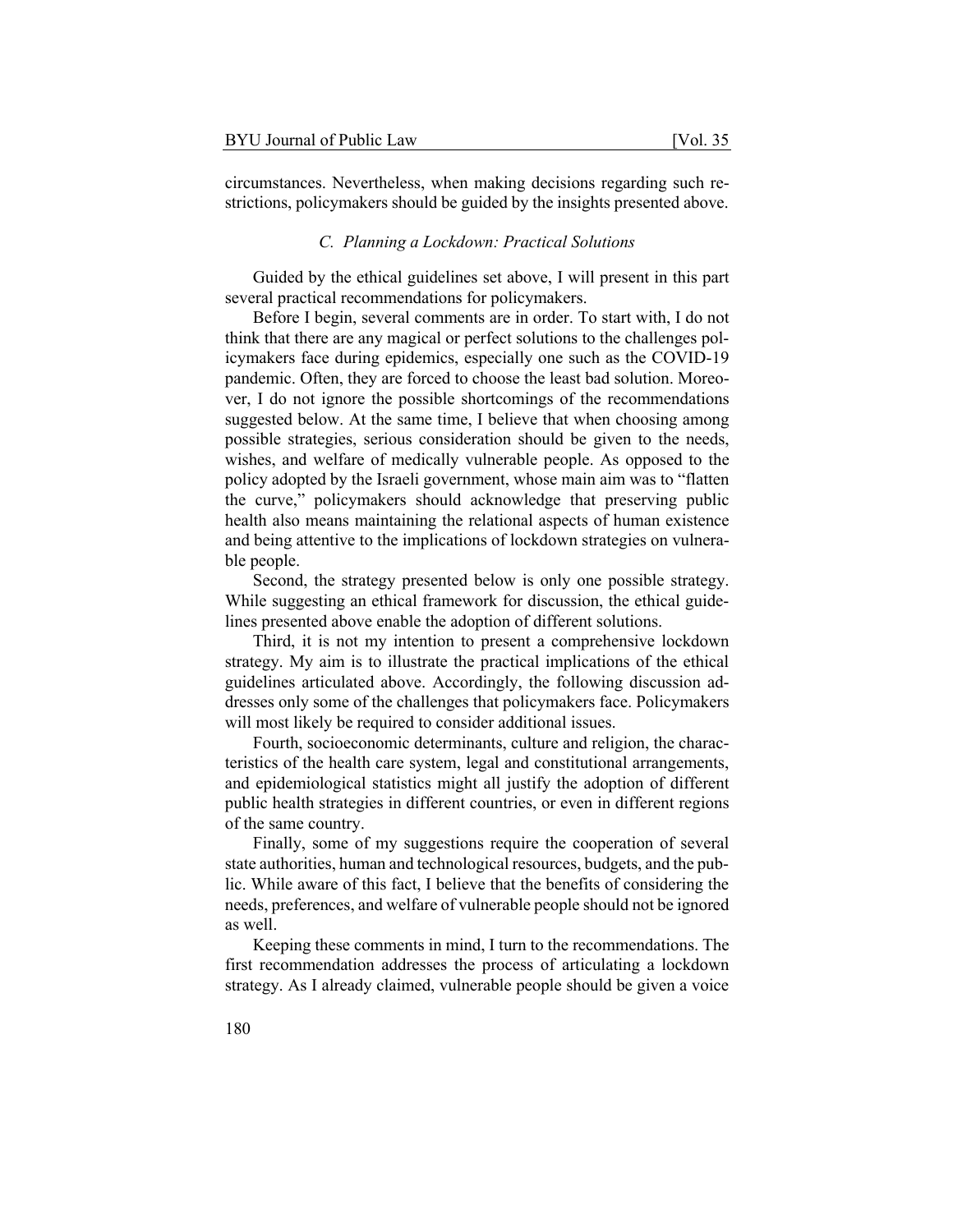in the planning of such strategies. First and foremost, this means that policymakers should be attentive and responsive to demands made by vulnerable people. However, considering that vulnerable people often do not have the energy and resources required to fight for their rights, policymakers should voluntarily take steps to determine what their wishes, preferences, and needs are (e.g., by conducting surveys among vulnerable people). Policymakers should also be aware of the fact that medically vulnerable people are not a homogeneous group. They may differ from one another in their needs and preferences. Moreover, as the Israeli experience illustrates, while some vulnerable people enjoy the representation of a powerful advocative organization, many others do not have that advantage. Nevertheless, their rights should not be overlooked. Therefore, an effort should be made to determine what the needs and preferences of different groups are.

The second recommendation addresses the challenge of implementing the chosen strategy. Considering that most measures require the cooperation of the public, which brings the difficulty of enforcing the measures, policymakers should acknowledge the importance of nonlegal policies. For example, this entails providing full, correct, and updated information to the public about the costs and benefits of applying strict lockdown measures on vulnerable people and encouraging people to act in solidarity toward vulnerable people.

Third, vulnerable people who live at home should be excluded from general lockdown orders, thus allowing them to go out during a lockdown. Such exclusions can be conditioned on the presentation of a medical or other official certificate, restricted to certain geographic areas or public facilities (e.g., parks), and conditioned on the use of preventive measures (e.g., putting on masks and/or keeping a distance of two meters) to prevent vulnerable people from infecting others. Consideration should be given to the fact that some vulnerable people cannot leave their homes without assistance. When this is the case, special permission to leave the house should also be given to the care provider. $120$ 

The lockdown strategy adopted by the Israeli government provides some example for the adoption of such a strategy. As noted above, notwithstanding the adoption of a strict lockdown policy, people with disabilities meeting certain conditions were partly excluded from lockdown orders. At the same time, the shortcomings of this strategy should also be

<sup>120.</sup> Such a permission should be documented and should include the name of the persons it applies to and their addresses.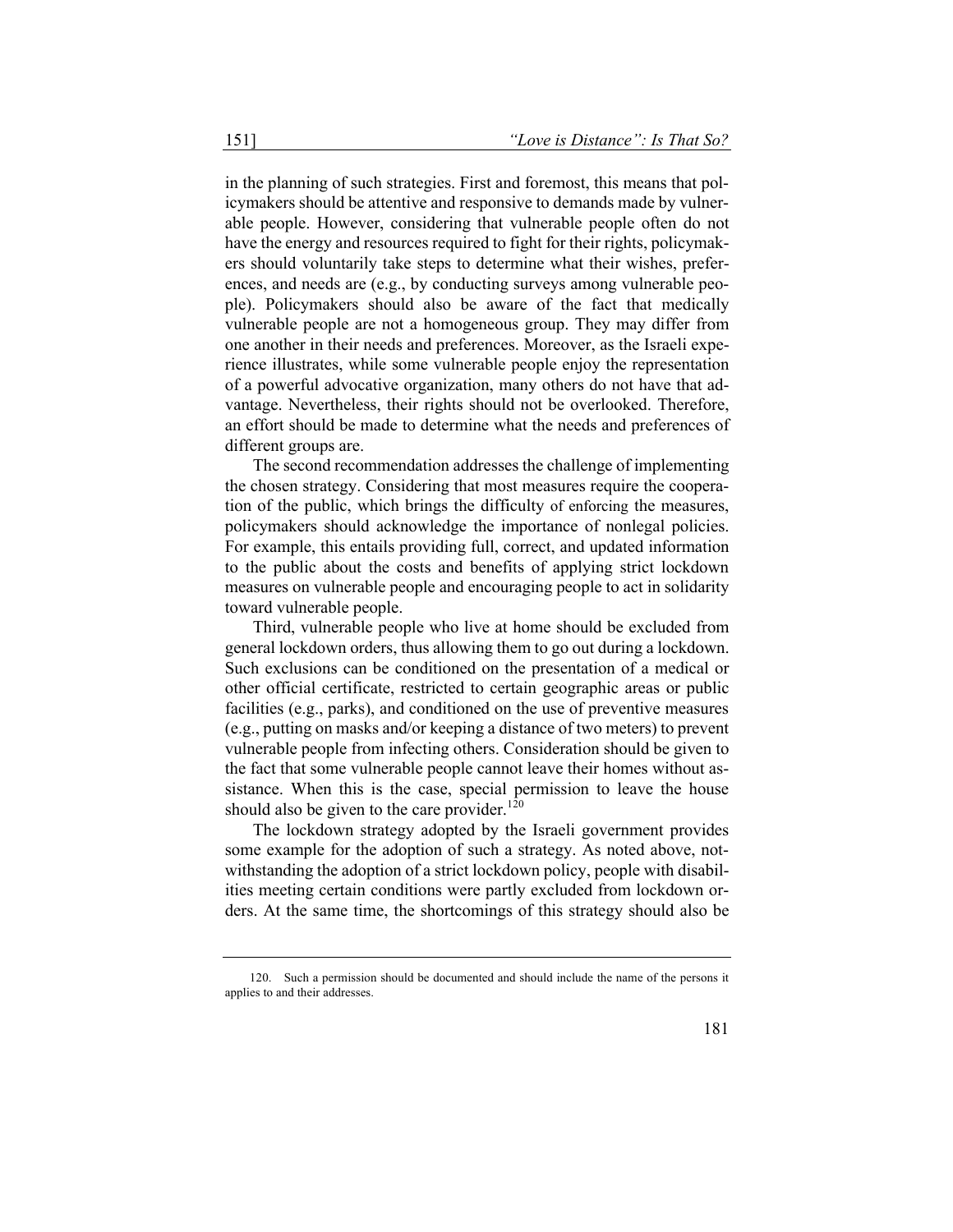acknowledged. While excluding some vulnerable people from lockdown, it left many other vulnerable people under strict lockdown (e.g., elderly people), for whom going out was of considerable benefit from a relational perspective. The Israeli experience should therefore be a reminder that differentiating between vulnerable people should not be random or arbitrary but based on sound reasons.

Fourth, the public sphere should be made safe for vulnerable people. This means, first and foremost, imposing duties to put on masks and keep physical distance, and strictly enforcing these responsibilities. Special attention should be given to public and private providers of essential services (e.g., food, medicine, medical care, financial services). Such providers should be obligated to designate special hours, defined areas, or a special queue for vulnerable people who wish to use it.<sup>121</sup> As the experience in Israel and other countries indicates, while some service providers voluntarily adopted such measures, many others did not follow this initiative, thus limiting vulnerable people's access to the public sphere.

The same also applies to employers of vulnerable workers. Vulnerable people should not be excluded from workplaces and forced to work from home based on their vulnerability. Subject to public health instructions that apply to all workplaces (e.g., number of workers that can attend the workplace) and professional considerations (e.g., the ability to perform the work under these restrictions), employers should not only enable vulnerable people to attend the workplace if they wish to do so but they should also take the measures necessary to provide them a safe workplace. For example, this could be accomplished by dividing workers into fixed groups, and designating separate work hours, days, and areas for each group.122

Fifth, policymakers should consider creative strategies that will allow vulnerable people to keep familial and social connections during a lockdown, for example, by allowing vulnerable people living in their homes to meet one fixed nuclear family whose members share the same household. To prevent spreading the virus, encounters should be limited to one fixed family, restricted to a certain number of people, and conditioned on the

<sup>121.</sup> For similar recommendations, *see* National COVID-19 Science Task Force (NCS-TF), *supra* note 16.

<sup>122.</sup> For a recommendation to adopt a cyclic routine for all workers, *see* Abigail Klein Leichman, *Israeli experts propose radical post-corona exit strategy*, ISRAEL 21C- UNCOVERING ISRAEL (May 13, 2020), https://www.israel21c.org/israeli-experts-propose-radical-post-corona-exit-strategy/. This strategy can be used for the purpose of separating vulnerable workers from non-vulnerable workers.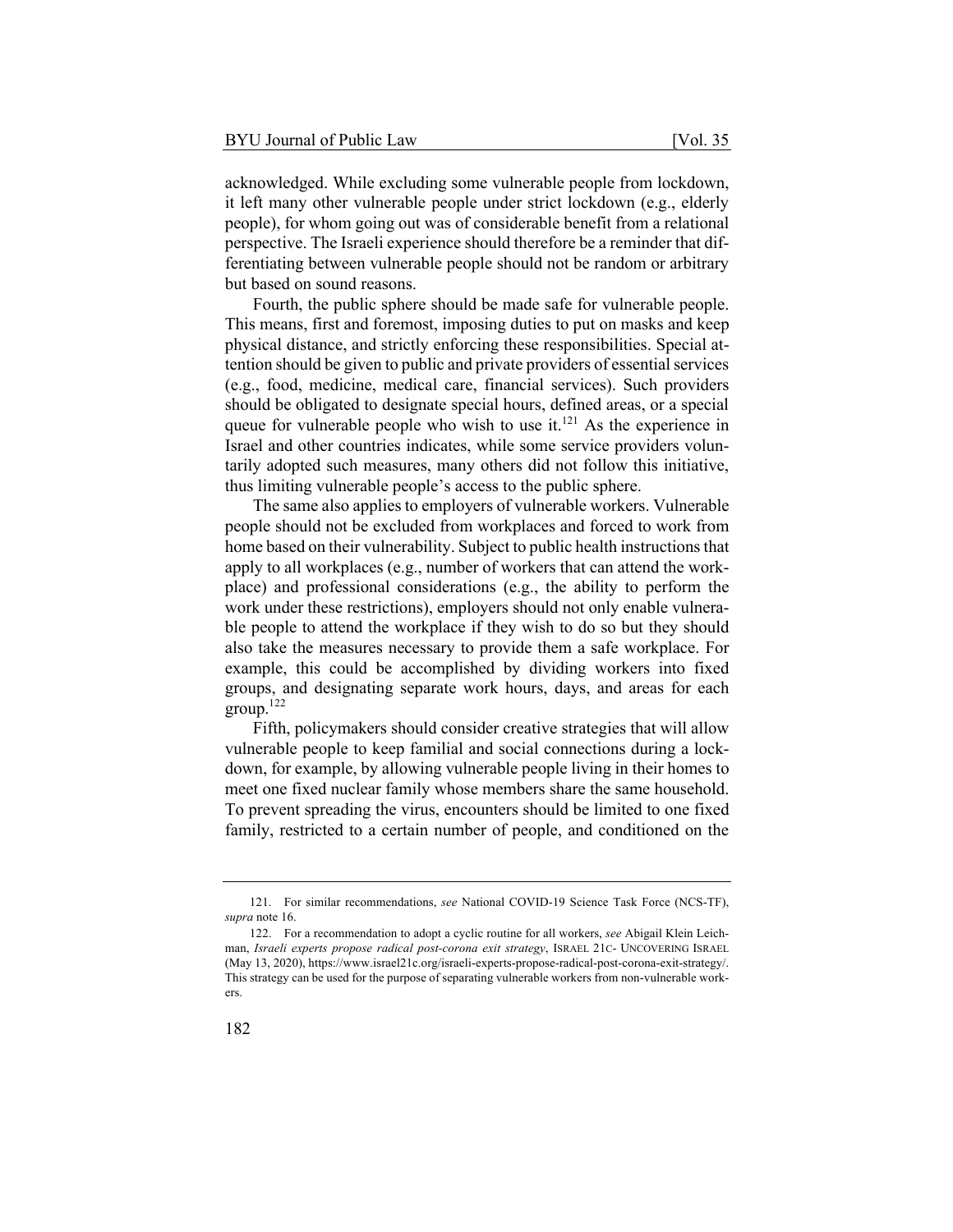use of protective measures.<sup>123</sup> Choosing the "easy" solution of prohibiting any familial encounters with vulnerable people, such as the one adopted by the Israeli government during Jewish holidays, should be considered as a last resort and adopted only after other strategies were examined and rejected.

Sixth, continued confinement of vulnerable people to their homes (whether by legislation or through recommendations) while permitting others to go out should not be considered as an acceptable strategy for lifting a lockdown. When a decision to lift or ease a lockdown is made, reasonable measures should be taken so vulnerable people will have the same opportunities to maintain their social life as any other person has without risking infection. Physical distance strategies should be strictly enforced, and the obligation to designate special hours and areas for vulnerable people should be applied to all services and businesses whose operation was approved (i.e., essential as well as nonessential).<sup>124</sup> As the discussion in the third part reveals, this was not the strategy adopted by the Israeli government. In fact, a key component of the strategy adopted by the Israeli government was lifting the lockdown while strongly recommending that special risk populations stay at home, thus isolating them from the community for a considerable period.<sup>125</sup>

The case of vulnerable people living in long-term facilities poses a special challenge for policymakers in the planning of lockdown strategies. On the one hand, they should be given the opportunity to maintain social connections. On the other hand, the characteristics of such facilities increase the risk of spreading of infectious diseases inside the facility, thus putting vulnerable people living there at a greater risk.<sup>126</sup> Moreover, while some tenants might be willing to take the risk, others might not be willing or competent to make such a decision. Attention should also be given to

<sup>123.</sup> For a similar approach, *see* Baruch, *supra* note 100.

<sup>124.</sup> At the same time, policymakers should consider the costs involved in designating special hours and protected areas for vulnerable people. These costs may justify restricting the duty to take such measures to services and businesses that meet certain criterions, thus permitting others to reopen notwithstanding their inability to make the required adjustments. For a similar recommendation, *see* National COVID-19 Science Task Force (NCS-TF), *supra* note 16, at 8.

<sup>125.</sup> *Id.* at 2.

<sup>126.</sup> *See* Temet M. McMichael et al., *Epidemiology of COVID-19 in a Long-Term Care Facility in King County, Washington,* 382 NEW ENGLAND J. MED. 2005 (2020); *Surveillance of COVID-19 at Long-Term Care Facilities in the EU/EEA*, EUROPEAN CENTER FOR DISEASE PREVENTION AND CONTROL, 3–4 (2020), https://www.ecdc.europa.eu/sites/default/files/documents/ covid-19-longterm-care-facilities-surveillance-guidance.pdf; Chih-Cheng Lai et al., *COVID-19 in Long-Term Care Facilities: An Upcoming Threat that Cannot Be Ignored*, 53 J MICROBIOL. IMMUNOL. INFECT. 444, 445 (2020).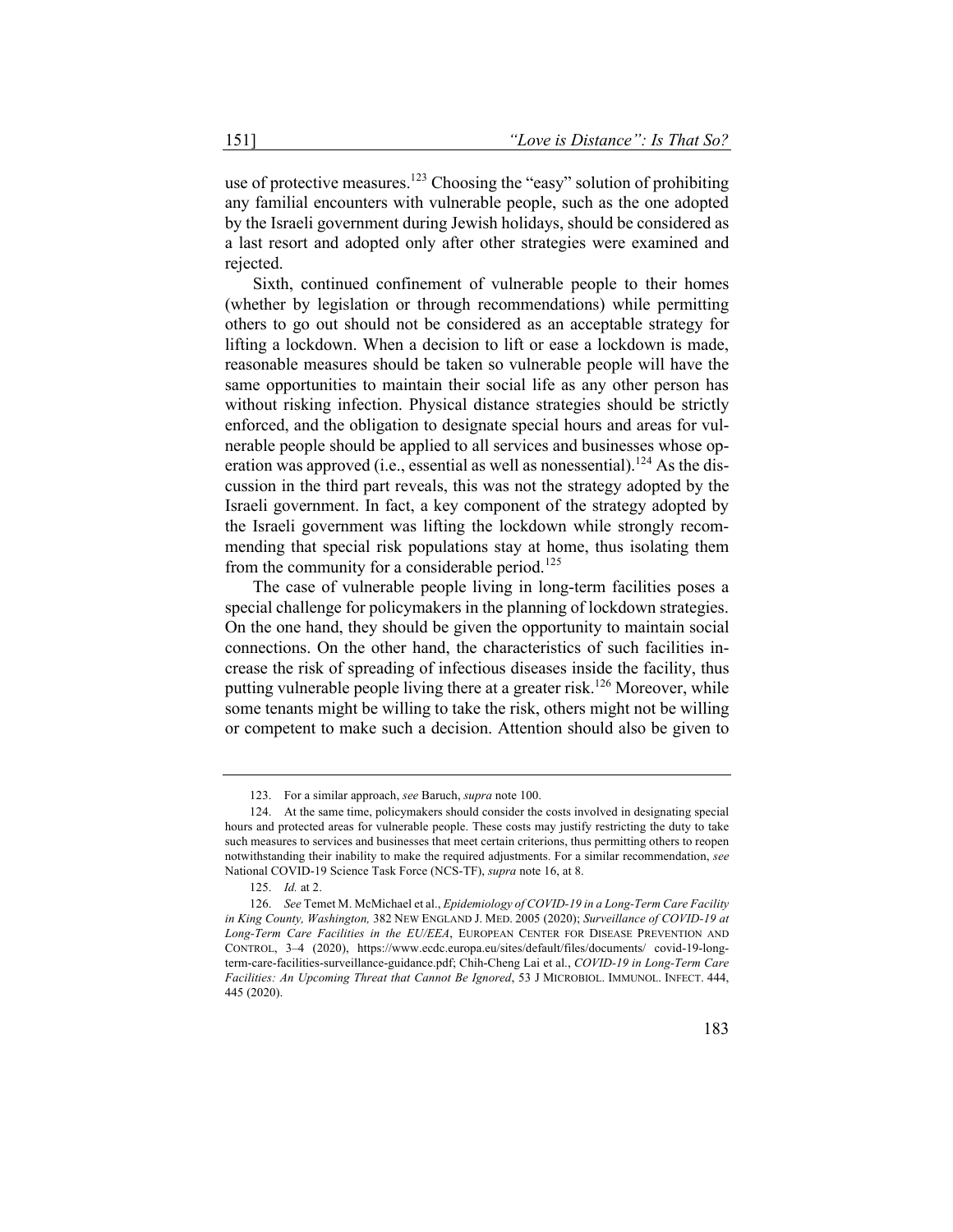the need to prevent the infection of staff members. As the COVID-19 experience illustrates, infection among health workers may not only endanger the workers and increase the risk that the virus will spread inside and outside the facility, but it may also result in a shortage of staff, thus leaving tenants of such facilities without the care and services they need.<sup>127</sup>

It follows that lockdown strategies that apply to vulnerable people living in their homes cannot be necessarily applied to people living in longterm facilities. Applying a relational perspective, policymakers should not ignore the fact that keeping the autonomy and wellbeing of some tenants may negatively affect the autonomy and wellbeing of other tenants as well as the public interest. Therefore, policymakers should strive to balance the needs and preferences of vulnerable people regarding social connections, on the one hand, and the interest of preventing the spread of infectious diseases inside long-term facilities, on the other hand.

Keeping this aim in mind, I suggest the following recommendations. First, in the planning of lockdown strategies, attention should be given to the differences between long-term facilities. Long-term facilities are different from one another in many aspects, such as the number of tenants, their cognitive and physical condition, the purpose and nature of the facility, and the size of the facility. Therefore, one strategy does not necessarily fit all. Moreover, the same facility may have different wards or units whose characteristics justify the adoption of different strategies in the same facility.

Second, restricting a tenant's freedom to leave the facility, meet family members or friends, and take part in social activities should be considered as a last resort. Applying such restrictions should be considered only after other options were considered and rejected as being too risky for other tenants. The same is true for the adoption of technological substitutes. While technological devices can be used to ease the loneliness of vulnerable people staying in long-term facilities, they should not be considered as an equivalent to face-to-face encounters. Therefore, they should be used only after other options were considered.

Third, restricting tenants' freedom to go out, or otherwise restricting their social encounters (e.g., meeting with family members), should be

<sup>127</sup>. *See* Carrie Teegardin & Brad Schrade, *Staffing shortages threaten care at nursing homes, assisted living facilities*, ATLANTA JOURNAL-CONSTITUTION (June 25, 2020), https://www.ajc .com/news/state—regional/hundreds-georgia-long-term-care-workers-have-virus/ivPUwmBFTcNFN RZSI2H4WM/; Avalon Zoppo & Rebecca Everett, *Coronavirus is racing through N.J. nursing homes. A lack of healthy staff is making the crisis worse.*, NJ.COM (Apr. 9, 2020), https://www. nj.com/news /2020/04/theyre-terrified-nj-nursing-homes-face-staff-shortages-amid-worker-infections .html.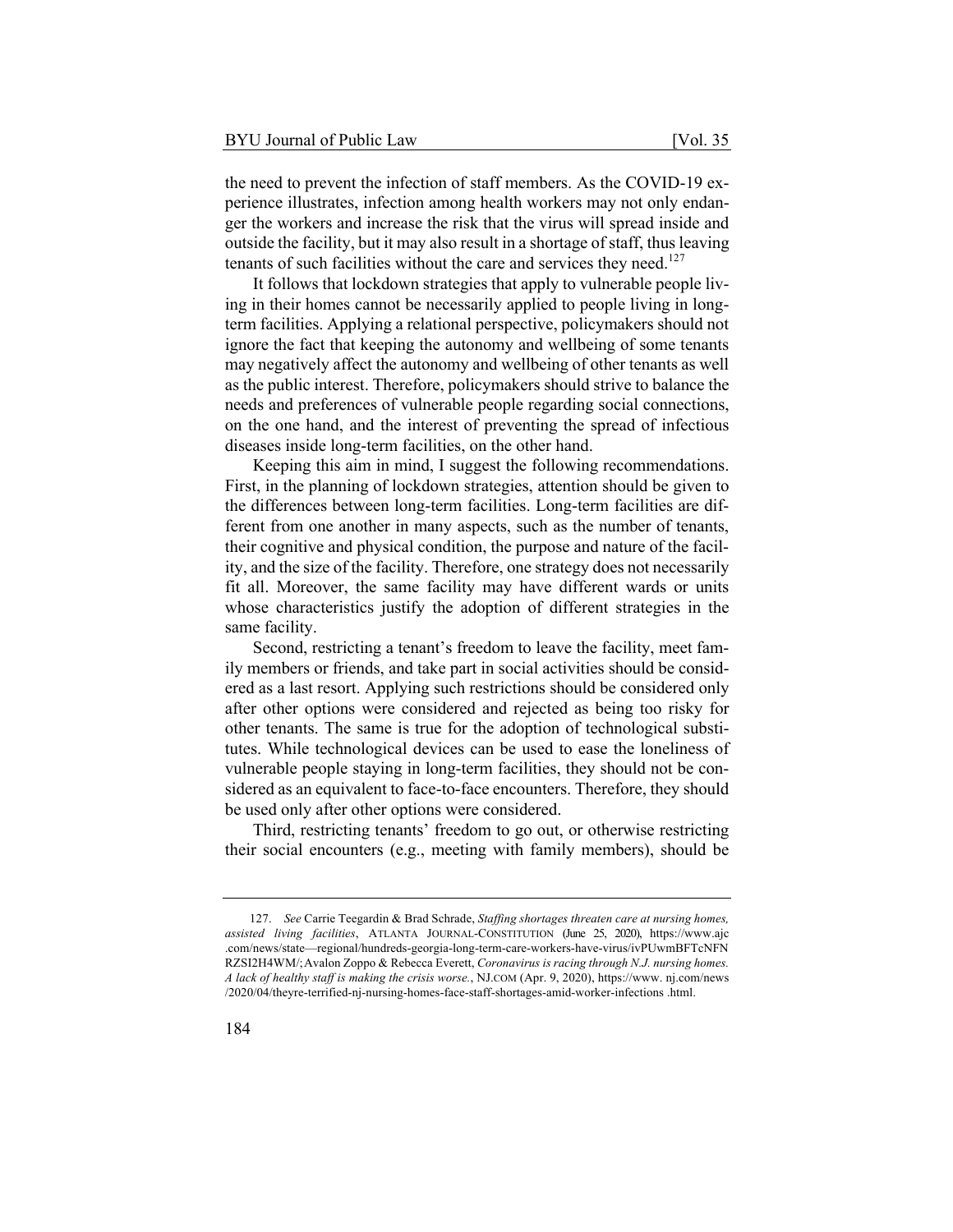limited in time and not exceed what is necessary. Its extent and nature should be considered from time to time and maintained only if no other option exists. In addition, efforts should be made to enable vulnerable people to participate in some form of social interaction, for example, maintaining social activity in small, fixed, and defined groups.<sup>128</sup>

When applied to the strategy adopted by Israeli health authorities, these recommendations reveal its shortcomings. For example, elderly people living in assisted living facilities were prohibited to leave the facility, except for the purpose of meeting family members. Thus, even when elderly people living at home were permitted to go out for other purposes (e.g., sport activities), elderly people living in assisted facilities could not do so. They were subject to the same lockdown rules that were applied to nursing homes, notwithstanding the differences between the facilities. As opposed to elderly people staying in nursing homes, elderly people living in assisted facilities often have their own apartment (alone or with a spouse); they are independent and do not need nursing care. As a result, the risk that they will infect other tenants or staff members is smaller than the risk in nursing homes.<sup>129</sup> Moreover, the risk that they will infect other tenants or staff members can be further controlled through restricting their encounters with other tenants and subjecting them to severe protective measures. Thus, tenants living in assisted living facilities will be able to choose whether to go out and be subject to severe restrictions while in the facility or staying in the facility and have more opportunities to take part in social activities. In addition, infection of workers and by workers could be prevented through keeping unnecessary encounters with tenants to the minimum, working in capsules, using technological measures when possible, and strictly enforcing the use of protective measures.

Finally, I would like to address the claim that vulnerable people are not a homogeneous group, and therefore should not be subject to the same lockdown strategy. More specifically, this claim calls policymakers to differentiate between the healthy elderly and elderly people suffering from pre-existing medical conditions. According to this approach, while the latter should be ordered or recommended to stay at home, the former should not be confined to their homes as the risk they face is similar to the risk

<sup>128.</sup> For a similar approach, *see* National COVID-19 Science Task Force (NCS-TF), *supra* note 16, at 4–5.

<sup>129.</sup> *See* Grace Y. Jenq et al., *Preventing COVID-19 in Assisted Living Facilities—A Balancing Act*, 180 JAMA INTERNAL MED. 1106 (2020), https://jamanetwork.com/journals/jamainternal medicine/fullarticle/2766447.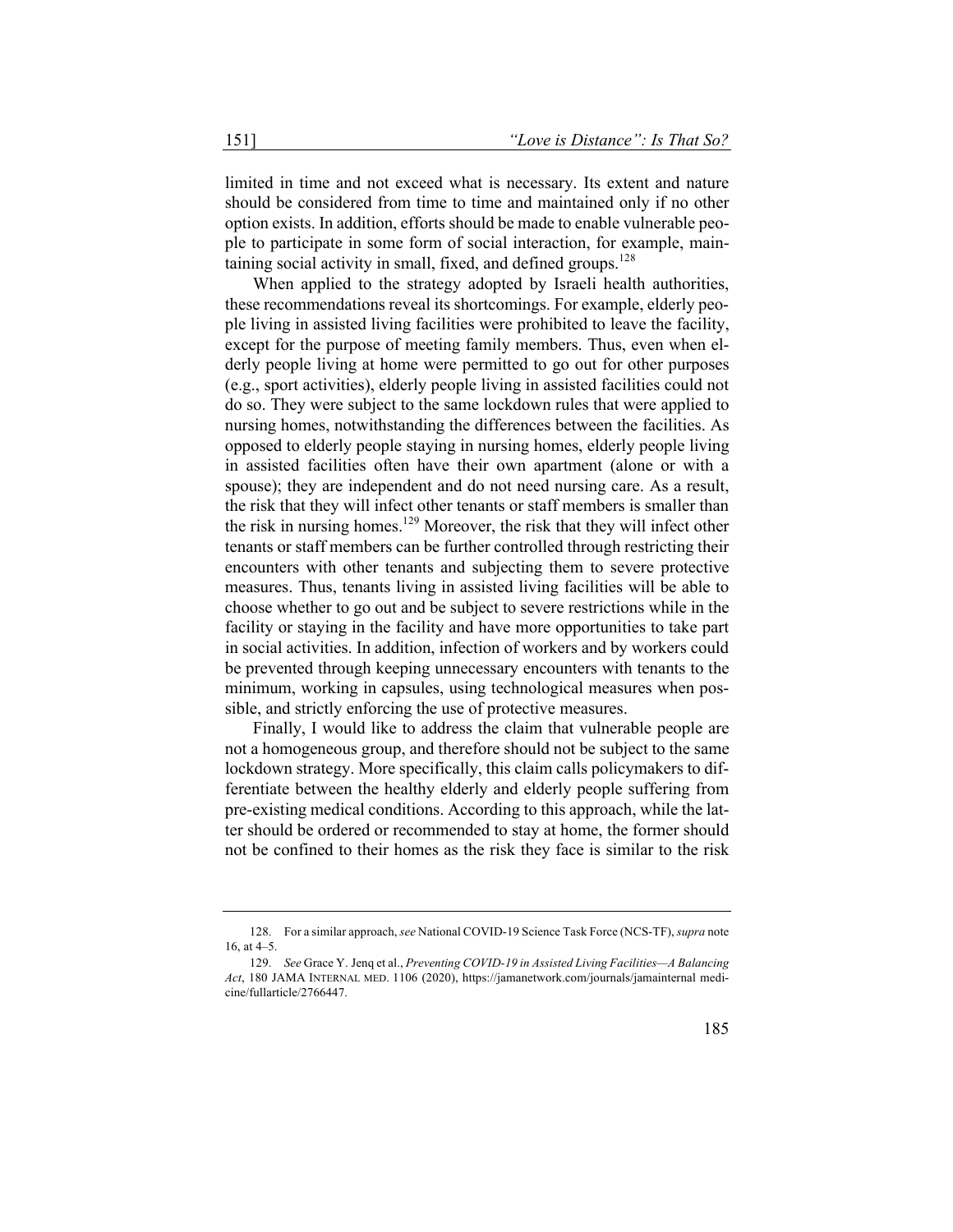young people face.<sup>130</sup> This approach is based on segmentation of the community into risk groups while attaching permissible levels of activities to each group.<sup>131</sup> For the purpose of this paper, I will assume that such a segmentation is possible and of a sound medical basis. Nonetheless, policymakers should acknowledge the shortcomings of the segmentation: it maintains the differentiation between vulnerable people and nonvulnerable people, which was presented and criticized above. The proposed segmentation only suggests a different criterion for *vulnerability*, thus decreasing the number of people that will be forced or recommended to stay at home because of their *vulnerable* classification. Nevertheless, it is still expected to leave a considerable number of people under lockdown. There is also the risk that as the number of vulnerable people confined to their homes decreases, policymakers and the public will be less troubled by the possible effects of subjecting vulnerable people to a strict lockdown strategy.<sup>132</sup> At the same time, weakened by their medical condition or socioeconomic status, vulnerable people might find it hard to fight for their freedoms. As a result, they might be forgotten and continue to be confined to their homes for a long period of time. It follows that, although having the advantage of decreasing the number of vulnerable people that will be subject to lockdown, such a strategy should not be adopted.

# V. SUMMARY

COVID-19 is going to stay with us, at least for a while, and thus the need to keep physical distance will stay as well. Although most countries eased lockdown orders to some extent, recurrent outbreaks of the virus

<sup>130.</sup> *See* Moon et al., *supra* note 107; Caroline Wheeler et al., *Coronavirus lockdown: set free healthy over-70s, say doctors*, THE SUNDAY TIMES (May 3, 2020), https://www.thetimes.co.uk/art icle/coronavirus-lockdown-set-free-healthy-over-70s-say-doctors-lxhvf8vzb; UK News, *'Don't exclude healthy pensioners from lockdown easing' say doctors' leaders*, EXPRESS & STAR (May 3, 2020), https://www.expressandstar.com/news/uk-news/2020/05/03/lifting-lockdown-on-basis-of-age -tellselderly-their-lives-dont-count-peer/; Kate Ng, *Coronavirus: Over-70s 'willing to risk prison' to break self-isolation if it continues, Tory peer warns*, INDEPENDENT (May 3, 2020), https:// www.independent.co.uk/news/uk/home-news/coronavirus-over-70s-lockdown-break-rules-prison-a9496261.html; Taylor, *supra* note 106.

<sup>131.</sup> Such a strategy was suggested by experts in the Committee of the Israeli Ministry of Social Equality. *See* Itamar Eichner, *The Institution for National Security will Address a Strategy Which will Enable Senior Citizens Going Out*, YNET (Apr. 21, 2020, 5:35 PM), https://www.ynet .co.il/articles/0,7340,L-5718576,00.html; Gila Gamliel, *The Exit Strategy of Senior Citizens*, THE MARKER (May 3, 2020), https://www.themarker.com/news/.premium-1.8816997?ga=2.114325696.6 31836288 .1590577817-646841432.1589186425.

<sup>132.</sup> For a similar argument, *see* Daniel Smith, *What should the government do about over 70s in the lockdown?* WALESONLINE (May 4, 2020), https://www.walesonline.co.uk/news/uk-news/ whatshould-government-over-70s-18197446.